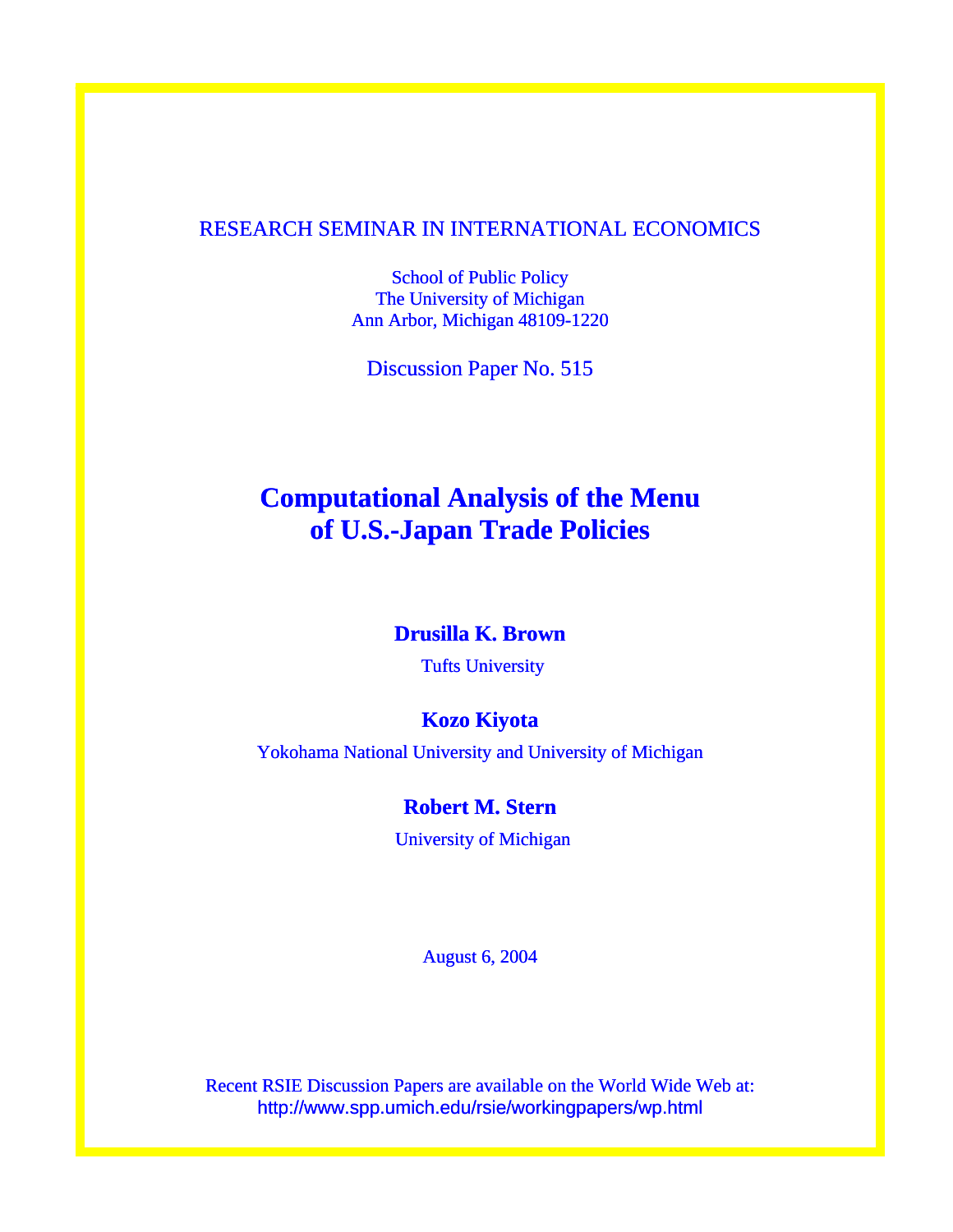# **Computational Analysis of the Menu of U.S.-Japan Trade Policies**

# **Drusilla K. Brown, Tufts University Kozo Kiyota, Yokohama National University and University of Michigan Robert M. Stern, University of Michigan**

#### **Abstract**

We have used the Michigan Computable General Equilibrium (CGE) Model of World Production and Trade to calculate the aggregate welfare and sectoral employment effects of the menu of U.S.-Japan trade policies. The menu of policies encompasses the various preferential U.S. and Japan bilateral and regional free trade agreements (FTAs) negotiated and in process, unilateral removal of existing trade barriers by the two countries, and global (multilateral) free trade. The U.S. preferential agreements include the FTAs approved by the U.S. Congress with Chile and Singapore in 2003, those signed with Central America, Australia, and Morocco and awaiting Congressional approval in 2004, and prospective FTAs with the Southern African Customs Union (SACU), Thailand, and the Free Trade Area of the Americas (FTAA). The Japanese preferential agreements include the bilateral FTA with Singapore signed in 2002 and prospective FTAs with Chile, Indonesia, Korea, Malaysia, Mexico, Philippines, and Thailand. The welfare impacts of the FTAs on the United States and Japan are shown to be rather small in absolute and relative terms. The sectoral employment effects are also generally small in the United States and Japan, but vary across the individual sectors depending on the patterns of the bilateral liberalization. The welfare effects on the FTA partner countries are mostly positive though generally small, but there are some indications of potentially disruptive employment shifts in some partner countries. There are indications of trade diversion and detrimental welfare effects on nonmember countries for some of the FTAs analyzed. Data limitations precluded analysis of the welfare effects of the different FTA rules of origin and other discriminatory arrangements.

In comparison to the welfare gains from the U.S. and Japan bilateral FTAs, the gains from both unilateral trade liberalization by the United States, Japan, and the FTA partners, and from global (multilateral) free trade are shown to be rather substantial and more uniformly positive for all countries in the global trading system. The U.S. and Japan FTAs are based on "hub" and "spoke" arrangements. We show that the spokes emanate out in different and often overlapping directions, suggesting that the complex of bilateral FTAs may create distortions of the global trading system.

Keywords: Multilateral, Regional, and Bilateral Trade Liberalization; JEL: F10; F13; F15

August 6, 2004

Address correspondence to:

Robert M. Stern Department of Economics University of Michigan Ann Arbor, MI 48109-1220

Tel. 734-764-2373; Fax 810-277-4102; E-mail rmstern@umich.edu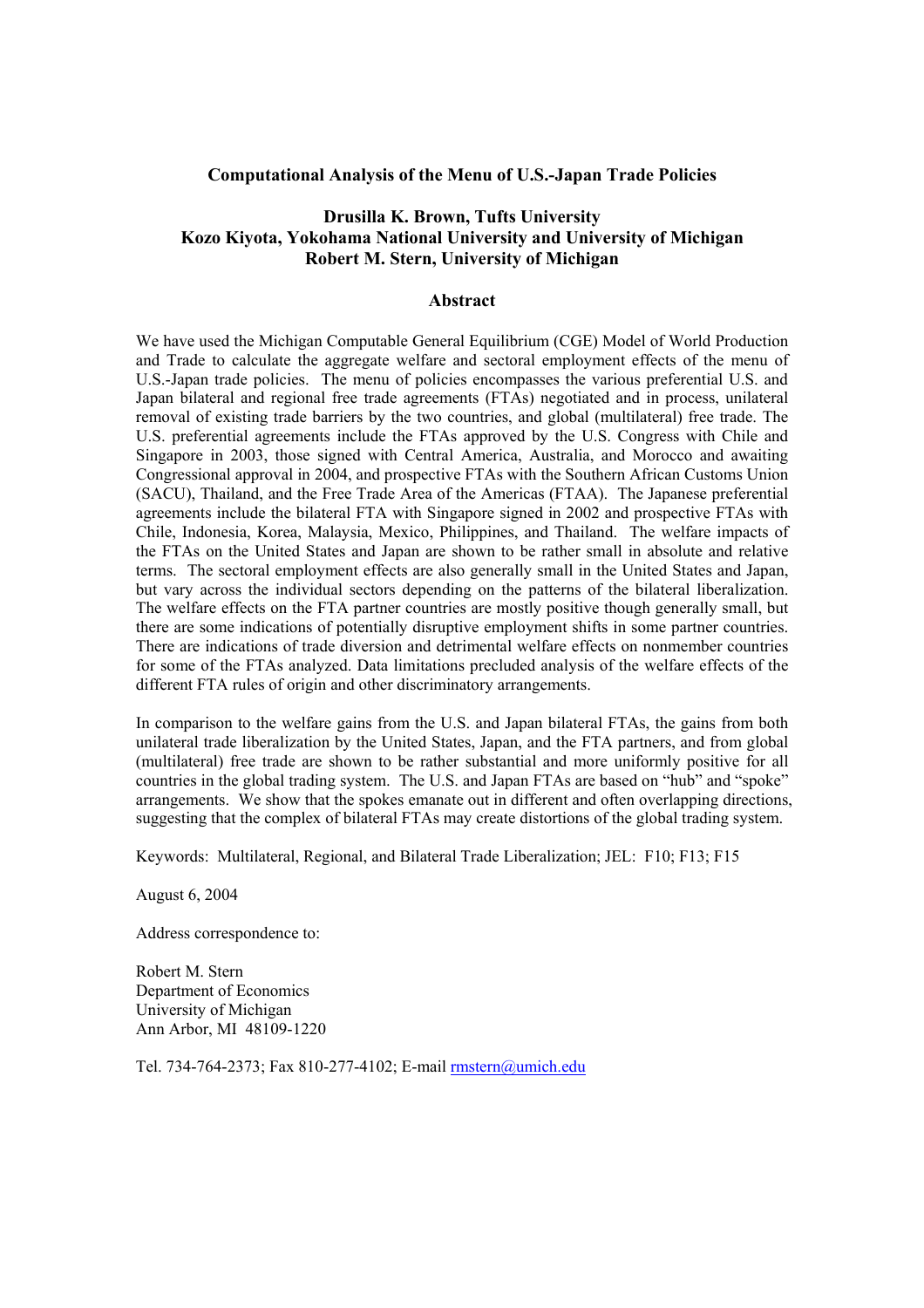#### **Computational Analysis of the Menu of U.S.-Japan Trade Policies\***

### **Drusilla K. Brown, Tufts University Kozo Kiyota, Yokohama National University\*\* Robert M. Stern, University of Michigan**

### **I. Introduction**

In this paper, we present a computational analysis of the economic effects of the menu of U.S.-Japan trade policies. The menu encompasses the various U.S. and Japan bilateral and regional free trade agreements (FTAs) that have been negotiated in recent years and the negotiations currently in process, unilateral removal of existing trade barriers by the United States, Japan, and their FTA partner countries, and global (multilateral) free trade. The analysis is based on the Michigan Model of World Production and Trade. The Michigan Model is a multicountry/multi-sector computable general equilibrium (CGE) model of the global trading system that has been used for about three decades to analyze the economic effects of multilateral, regional, and bilateral trade negotiations and a variety of other changes in trade and related policies.

In Section II following, we present a brief description of the main features and data of the Michigan Model. The results of the computational analysis of the U.S. and Japan FTAs are presented in Sections III and IV. In Section V, we consider the cross-country patterns of the welfare effects of the various FTAs. In Section VI, we provide a broader perspective on the FTAs that takes into account the effects of the unilateral and multilateral removal of trade barriers by the United States and Japan, their FTA partner countries, and other countries/regions in the global trading system. Section VII provides a summary and concluding remarks.

 $\mathcal{L}=\mathcal{L}^{\mathcal{L}}$  , where  $\mathcal{L}^{\mathcal{L}}$  , we have the set of the set of the set of the set of the set of the set of the set of the set of the set of the set of the set of the set of the set of the set of the set of

<sup>\*</sup>We wish to thank Masahiko Tsutsumi and participants in the March 2004 pre-conference meeting in Ann Arbor and the May 2004 Tokyo conference for helpful comments on earlier versions of our paper.

<sup>\*\*</sup>Kozo Kiyota was a Visiting Scholar at the University of Michigan, Ann Arbor, when this paper was prepared and would like to thank the Kikawada Fellowship Program for providing financial support for the research.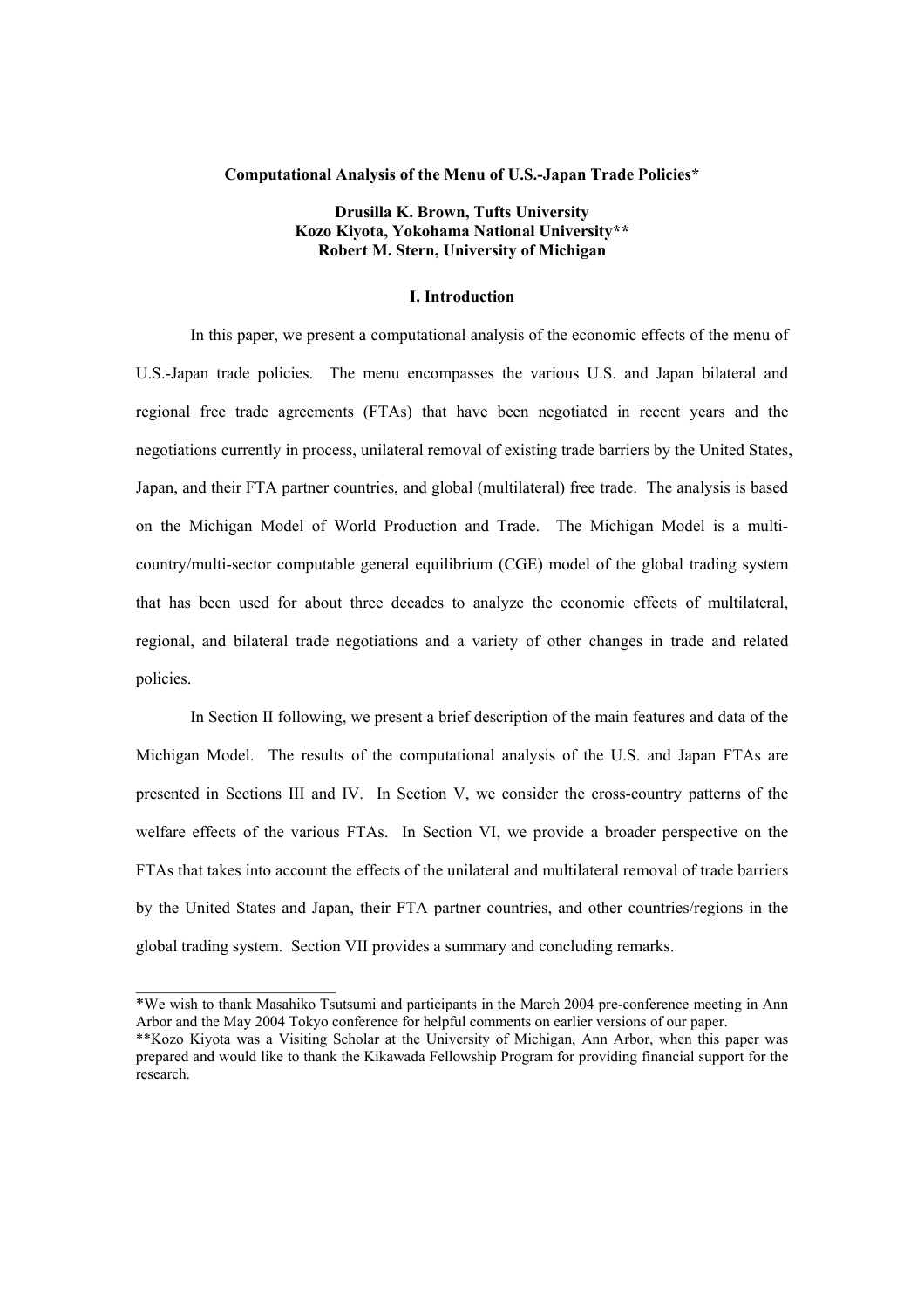#### **II. The Michigan Model of World Production and Trade**

### **Overview of the Michigan Model**

 The version of the Michigan Model that we use in this paper covers 18 economic sectors, including agriculture, manufactures, and services, in each of 22 countries/regions. The distinguishing feature of the Michigan Model is that it incorporates some aspects of trade with imperfect competition, including increasing returns to scale, monopolistic competition, and product variety. Some details follow.<sup>1</sup> A more complete description of the formal structure and equations of the model can be found on line at www.Fordschool.umich.edu/rsie/model/.

#### *Sectors and Market Structure*

 As mentioned, the version of the model to be used here consists of 18 production sectors and 22 countries/regions (plus rest-of-world). The sectoral and country/region coverage are indicated in the tables below. Agriculture is modeled as perfectly competitive with product differentiation by country of origin, and all other sectors covering manufactures and services are modeled as monopolistically competitive. Each monopolistically competitive firm produces a differentiated product and sets price as a profit-maximizing mark-up of price over marginal cost. Free entry and exit of firms then guarantees zero profits.

#### *Expenditure*

 $\overline{a}$ 

 Consumers and producers are assumed to use a two-stage procedure to allocate expenditure across differentiated products. In the first stage, expenditure is allocated across goods without regard to the country of origin or producing firm. At this stage, the utility function is Cobb-Douglas, and the production function requires intermediate inputs in fixed proportions. In the second stage, expenditure on monopolistically competitive goods is allocated across the competing varieties supplied by each firm from all countries. In the perfectly competitive agricultural sector, since

<sup>&</sup>lt;sup>1</sup> See also Deardorff and Stern (1990, esp. pp. 9-46) and Brown and Stern (1989a,b).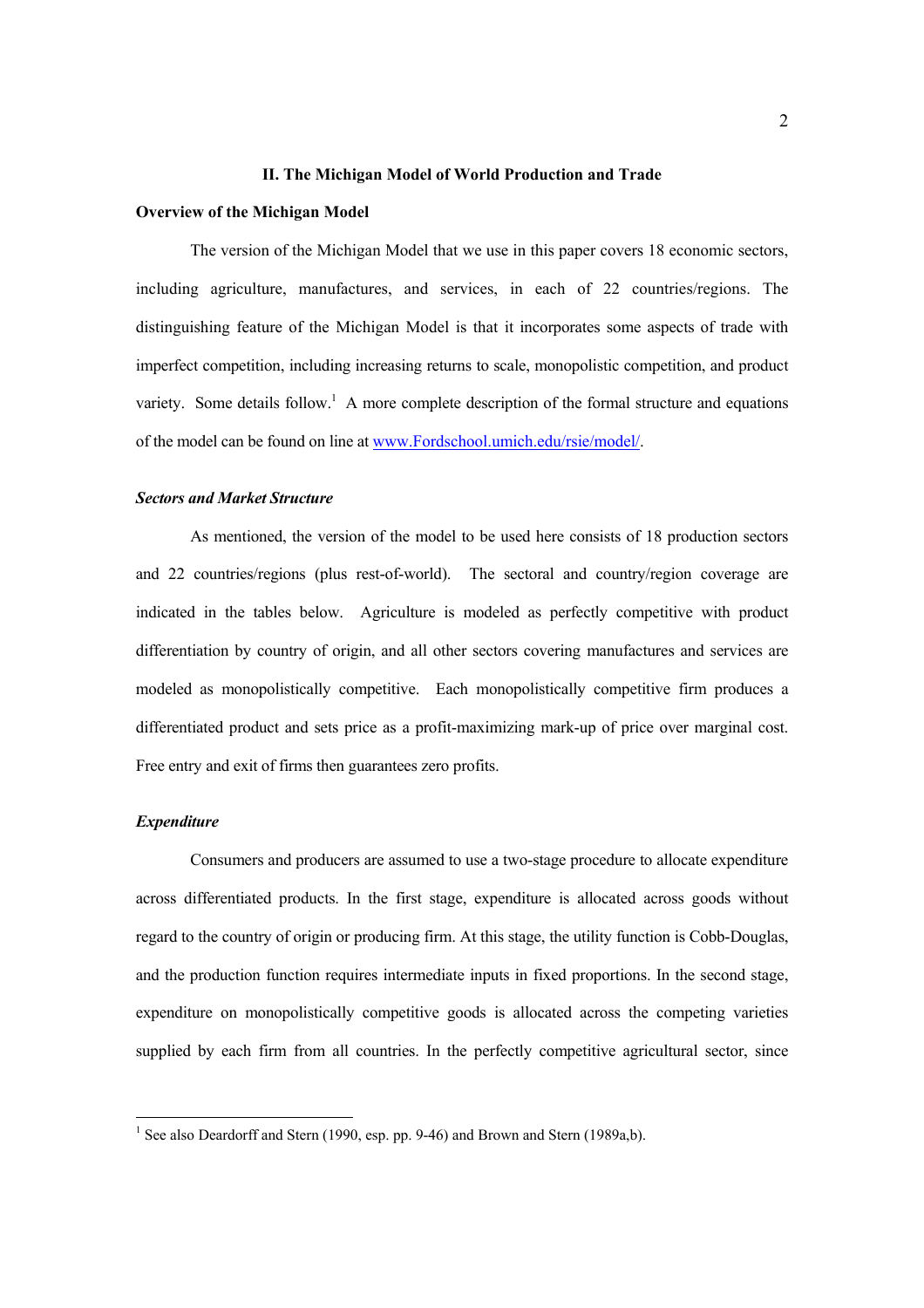individual firm supply is indeterminate, expenditure is allocated over each country's sector as a whole, with imperfect substitution between products of different countries.

 The aggregation function in the second stage is a Constant Elasticity of Substitution (CES) function. Use of the CES function and product differentiation by firm imply that consumer welfare is influenced both by any reduction in real prices brought about by trade liberalization, as well as increased product variety. The elasticity of substitution among different varieties of a good is assumed to be three, a value that is broadly consistent with available empirical estimates. The parameter for the sensitivity of consumers to the number of product varieties is set at  $0.5<sup>2</sup>$ 

#### *Production*

 The production function is separated into two stages. In the first stage, intermediate inputs and a primary composite of capital and labor are used in fixed proportion to output.<sup>3</sup> In the second stage, capital and labor are combined through a CES function to form the primary composite. In the monopolistically competitive sectors, additional fixed inputs of capital and labor are required. It is assumed that fixed capital and fixed labor are used in the same proportion as variable capital and variable labor so that production functions are homothetic. The elasticities of substitution between capital and labor vary across sectors and were derived from a literature search of empirical estimates of sectoral supply elasticities. Economies of scale are determined endogenously in the model.

### *Supply Prices*

 $\overline{a}$ 

 To determine equilibrium prices, perfectly competitive firms operate such that price is equal to marginal cost, while monopolistically competitive firms maximize profits by setting price as an optimal mark-up over marginal cost. The numbers of firms in sectors under monopolistic

<sup>&</sup>lt;sup>2</sup> If the variety parameter is greater than 0.5, it means that consumers value variety more. If the parameter is zero, consumers have no preference for variety. This is the same as the Armington assumption according to which consumers view products as distinguished by country of production. Sensitivity tests of alternative parameter values are included in an appendix below.

<sup>&</sup>lt;sup>3</sup> Intermediate inputs include both domestic and imported varieties.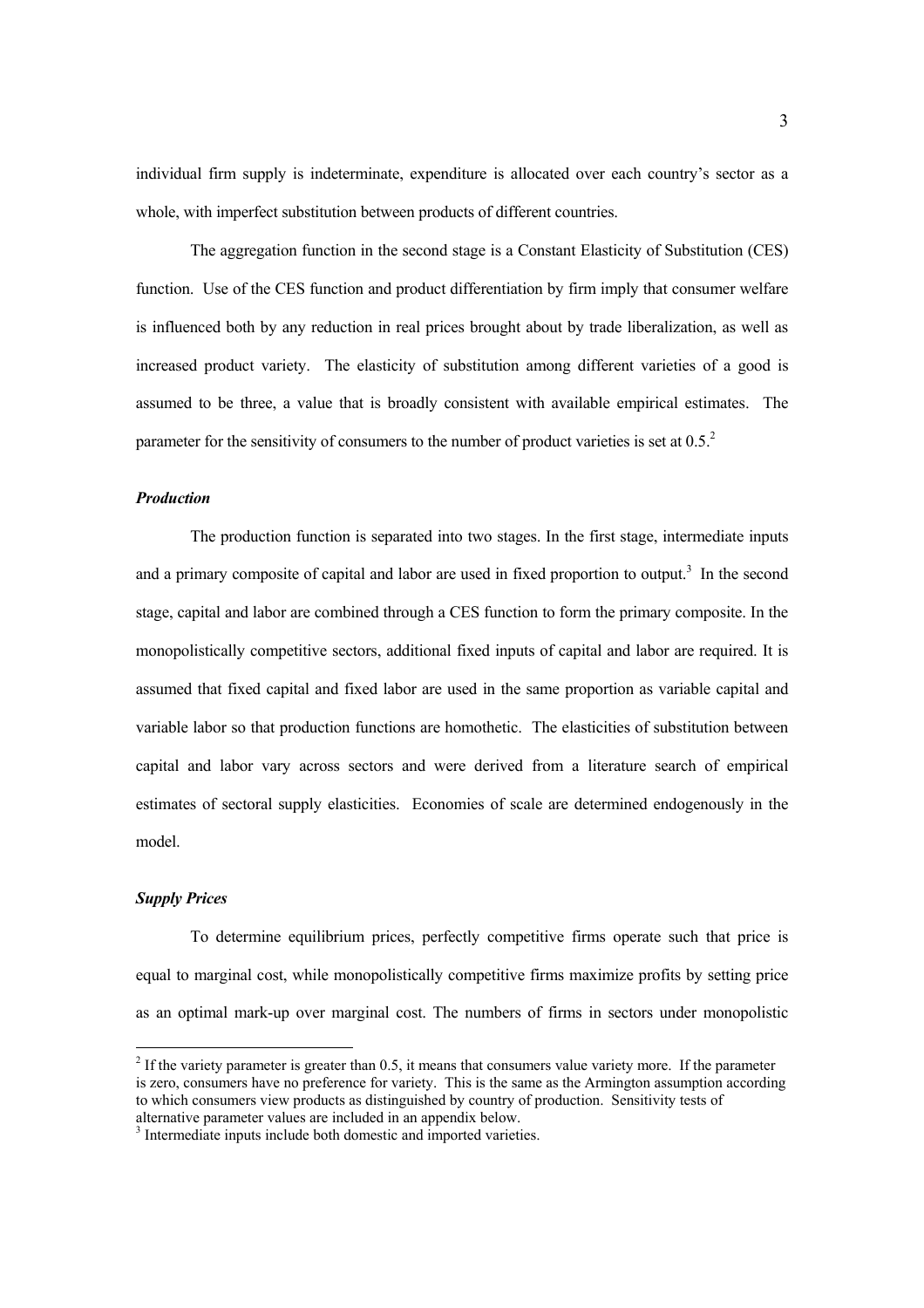competition are determined by the zero profits condition. The free entry condition in this context is also the basic mechanism through which new product varieties are created (or eliminated). Each of the new entrants arrives with a distinctly different product, expanding the array of goods available to consumers.

 Free entry and exit are also the means through which countries are able to realize the specialization gains from trade. In this connection, it can be noted that in a model with nationally differentiated products, which relies on the Armington assumption, production of a particular variety of a good cannot move from one country to another. In such a model, there are gains from exchange but no gains from specialization. However, in the Michigan Model with differentiated products supplied by monopolistically competitive firms, production of a particular variety is internationally mobile. A decline in the number of firms in one country paired with an expansion in another essentially implies that production of one variety of a good is being relocated from the country in which the number of firms is declining to the country in which the number of firms is expanding. Thus, we have both an exchange gain and a specialization gain from international trade $4$ 

# *Capital and Labor Markets*

 $\overline{a}$ 

 Capital and labor are assumed to be perfectly mobile across sectors within each country. Returns to capital and labor are determined so as to equate factor demand to an exogenous supply of each factor. The aggregate supplies of capital and labor in each country are assumed to remain fixed so as to abstract from macroeconomic considerations (e.g., the determination of investment), since our microeconomic focus is on the inter-sectoral allocation of resources.

<sup>&</sup>lt;sup>4</sup> The international relocation of a particular variety of a good can be understood in the context of the ongoing outsourcing debate. Domestic firms require intermediate inputs, in addition to capital and labor. To the extent that tariff reduction leads a firm to substitute toward traded intermediate inputs, domestic firms can be thought of as outsourcing some component of production. This is particularly the case if there is a decline in the number of domestic firms in the sector from which intermediate inputs are purchased and an expansion in the supplier country.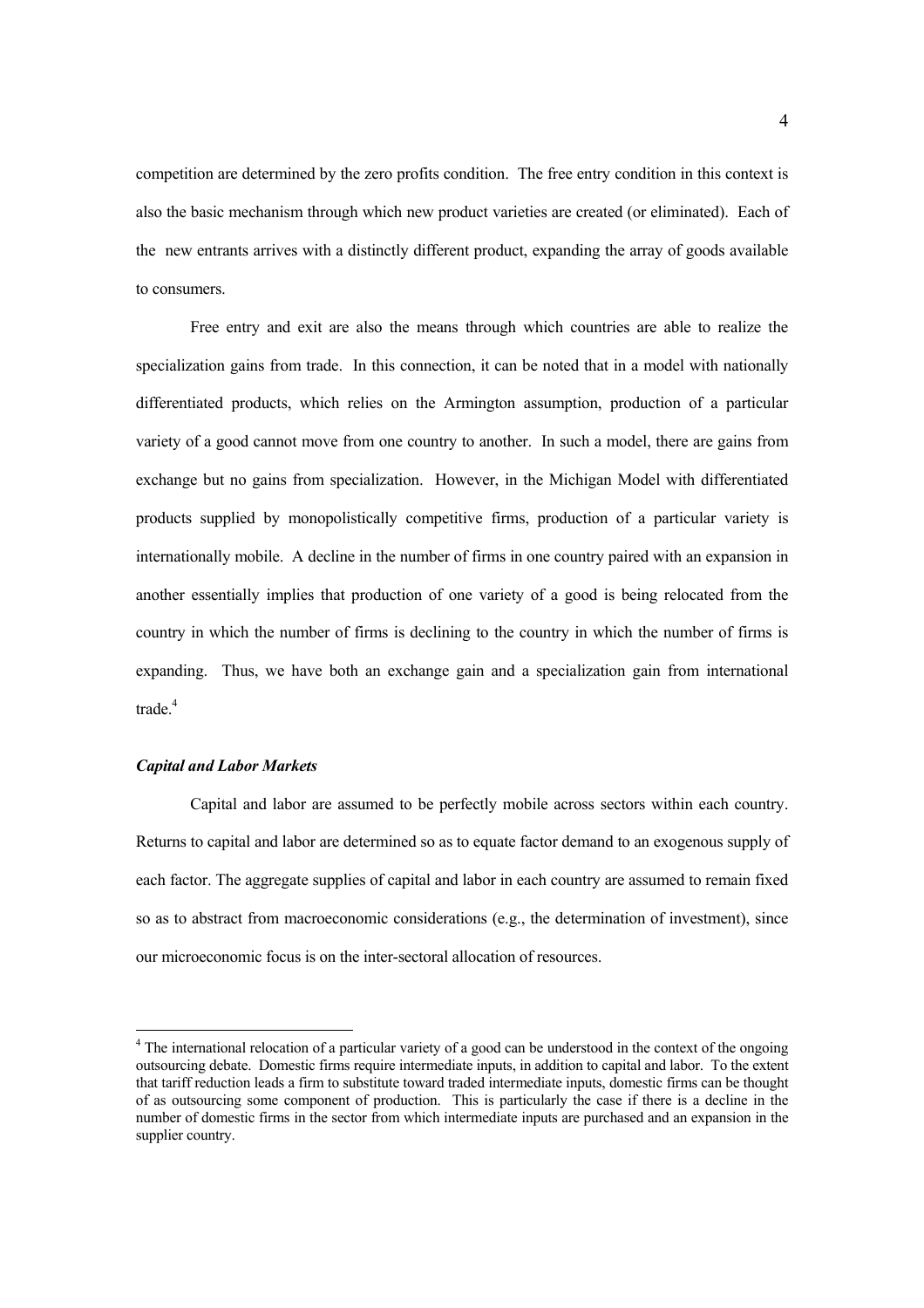#### *World Market and Trade Balance*

 The world market determines equilibrium prices such that all markets clear. Total demand for each firm or sector's product must equal total supply of that product. It is also assumed that trade remains balanced for each country/region, that is, any initial trade imbalance remains constant as trade barriers are changed. This is accomplished by permitting aggregate expenditure to adjust to maintain a constant trade balance. Thus, we abstract away from the macroeconomic forces and policies that are the main determinants of trade imbalances. Further, it should be noted that there are no nominal rigidities in the model. As a consequence, there is no role for a real exchange rate mechanism.

### *Trade Policies and Rent/Revenues*

We have incorporated into the model the import tariff rates and export taxes/subsidies as policy inputs that are applicable to the bilateral trade of the various countries/regions with respect to one another. These have been computed using the "GTAP-5.4 Database" provided in Dimaranan and McDougall (2002). The export barriers have been estimated as export-tax equivalents. We assume that revenues from both import tariffs and export taxes, as well as rents from NTBs on exports, are redistributed to consumers in the tariff- or tax-levying country and are spent like any other income.

 Tariff liberalization can affect economic efficiency through three main channels. First, in the context of standard trade theory, tariff reductions both reduce the cost of imports for consumers and for producers purchasing traded intermediate inputs, thus producing an *exchange* gain. Second, tariff removal leads firms to direct resources toward those sectors that have the greatest value on the world market. That is, we have the standard *specialization* gain. Third, tariff reductions have a procompetitive effect on sellers. Increased price pressure from imported varieties force incumbent firms to cut price. Surviving firms remain viable by expanding output, thereby moving down their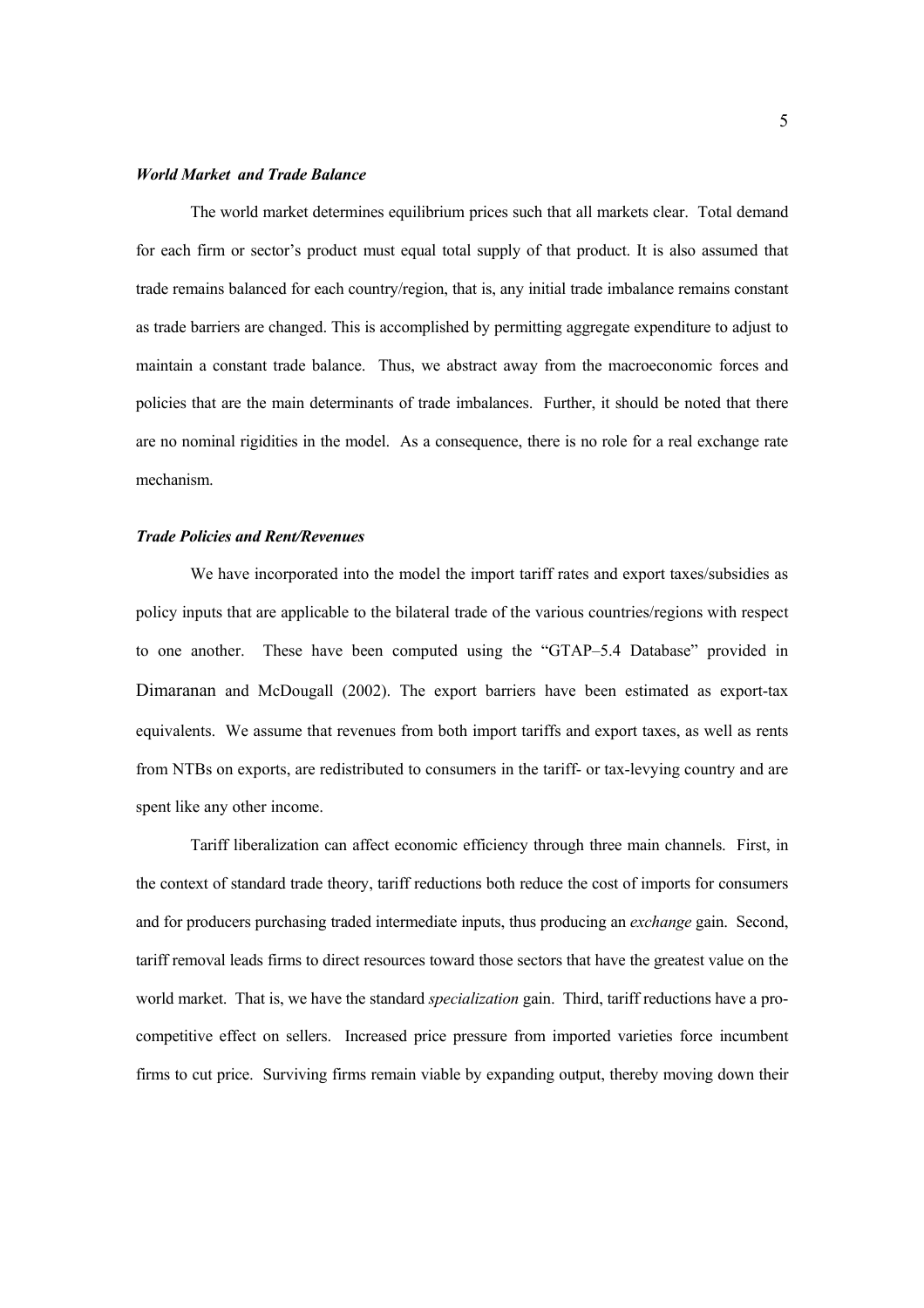average total cost (ATC) curve. The consequent lower ATC of production creates gains from the *realization of economies of scale*.

#### *Model Closure and Implementation*

 We assume in the model that aggregate expenditure varies endogenously to hold aggregate employment constant. This closure is analogous to the Johansen closure rule (Deardorff and Stern, 1990, pp. 27-29). The Johansen closure rule consists of keeping the requirement of full employment while dropping the consumption function. This means that consumption can be thought of as adjusting endogenously to ensure full employment. However, in the present model, we do not distinguish consumption from other sources of final demand. That is, we assume instead that total expenditure adjusts to maintain full employment.

 The model is solved using GEMPACK (Harrison and Pearson, 1996). When policy changes are introduced into the model, the method of solution yields percentage changes in sectoral employment and certain other variables of interest. Multiplying the percentage changes by the absolute levels of the pertinent variables in the database yields the absolute changes, positive or negative, which might result from the various liberalization scenarios.

#### *Interpreting the Modeling Results*

To help the reader interpret the modeling results, it is useful to review the features of the model that serve to identify the various economic effects to be reflected in the different applications of the model. Although the model includes the aforementioned features of imperfect competition, it remains the case that markets respond to trade liberalization in much the same way that they would with perfect competition. That is, when tariffs or other trade barriers are reduced in a sector, domestic buyers (both final and intermediate) substitute toward imports and the domestic competing industry contracts production while foreign exporters expand. Thus, in the case of multilateral liberalization that reduces tariffs and other trade barriers simultaneously in most sectors and countries, each country's industries share in both of these effects, expanding or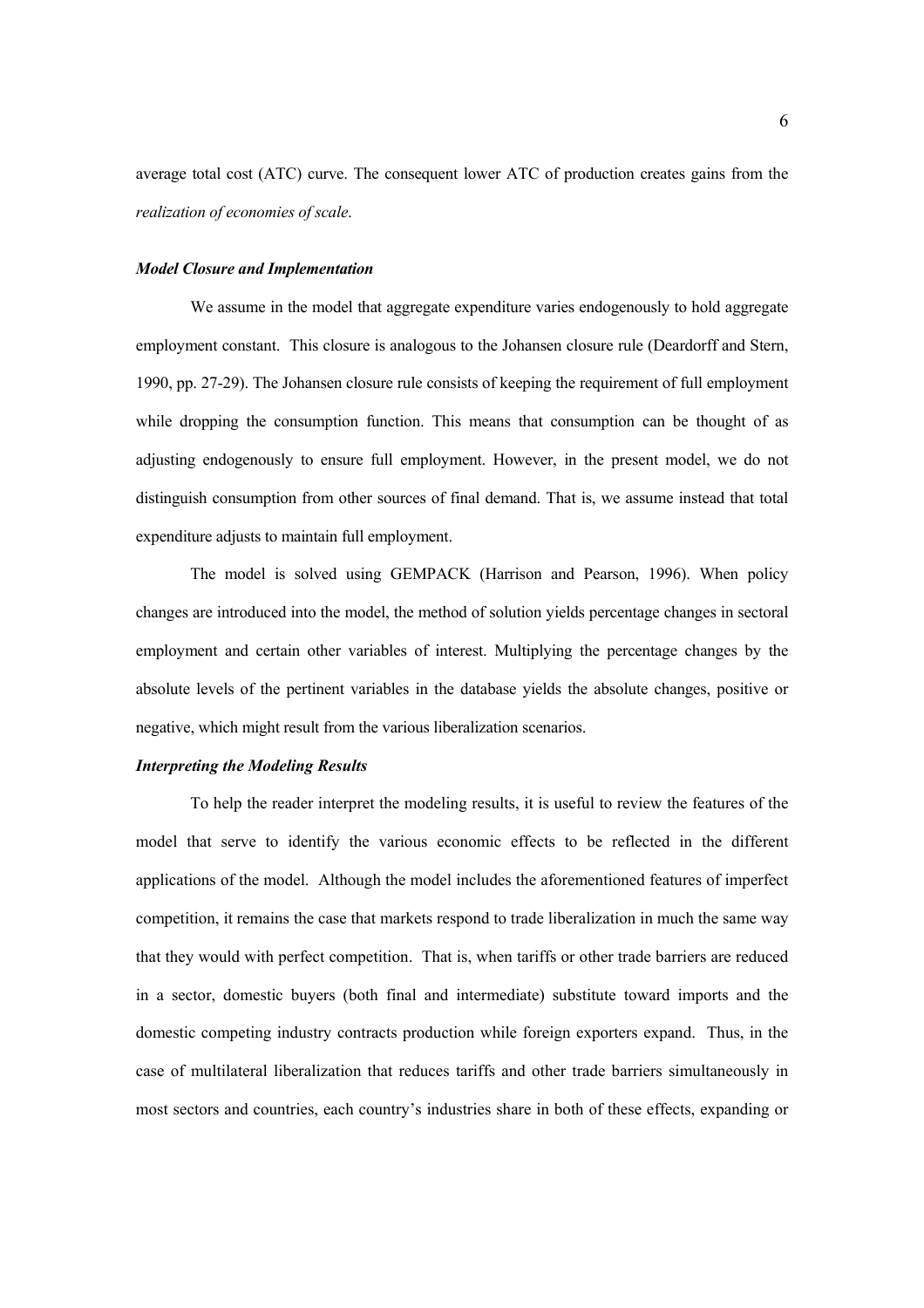contracting depending primarily on whether their protection is reduced more or less than in other sectors and countries.

 Worldwide, these changes cause increased international demand for all sectors. World prices increase most for those sectors where trade barriers fall the most.<sup>5</sup> This in turn causes changes in countries' terms of trade that can be positive or negative. Those countries that are net exporters of goods with the greatest degree of liberalization will experience increases in their terms of trade, as the world prices of their exports rise relative to their imports. The reverse occurs for net exporters in industries where liberalization is slight  $-$  perhaps because it may already have taken place in previous trade rounds.

 The effects on the welfare of countries arise from a mixture of these terms-of-trade effects, together with the standard efficiency gains from trade and also from additional benefits due to the realization of economies of scale. Thus, we expect on average that the world will gain from multilateral liberalization, as resources are reallocated to those sectors in each country where there is a comparative advantage. In the absence of terms-of-trade effects, these efficiency gains should raise national welfare measured by the equivalent variation for every country,<sup>6</sup> although some factor owners within a country may lose, as will be noted below. However, it is possible for a particular country whose net imports are concentrated in sectors with the greatest liberalization to lose overall, if the worsening of its terms of trade swamps these efficiency gains.

 On the other hand, although trade with imperfect competition is perhaps best known for introducing reasons why countries may lose from trade, actually its greatest contribution is to expand the list of reasons for gains from trade. Thus, in the Michigan Model, trade liberalization permits all countries to expand their export sectors at the same time that all sectors compete more

 $<sup>5</sup>$  The price of agricultural products supplied by the rest of the world is taken as the numeraire in the model,</sup> and there is a rest-of-world against which all other prices can rise.

 $6$  The equivalent variation is a measure of the amount of income that would have to be given or taken away from an economy before a change in policy in order to leave the economy as well off as it would be after the policy change has taken place. If the equivalent variation is positive, it is indicative of an improvement in economic welfare resulting from the policy change.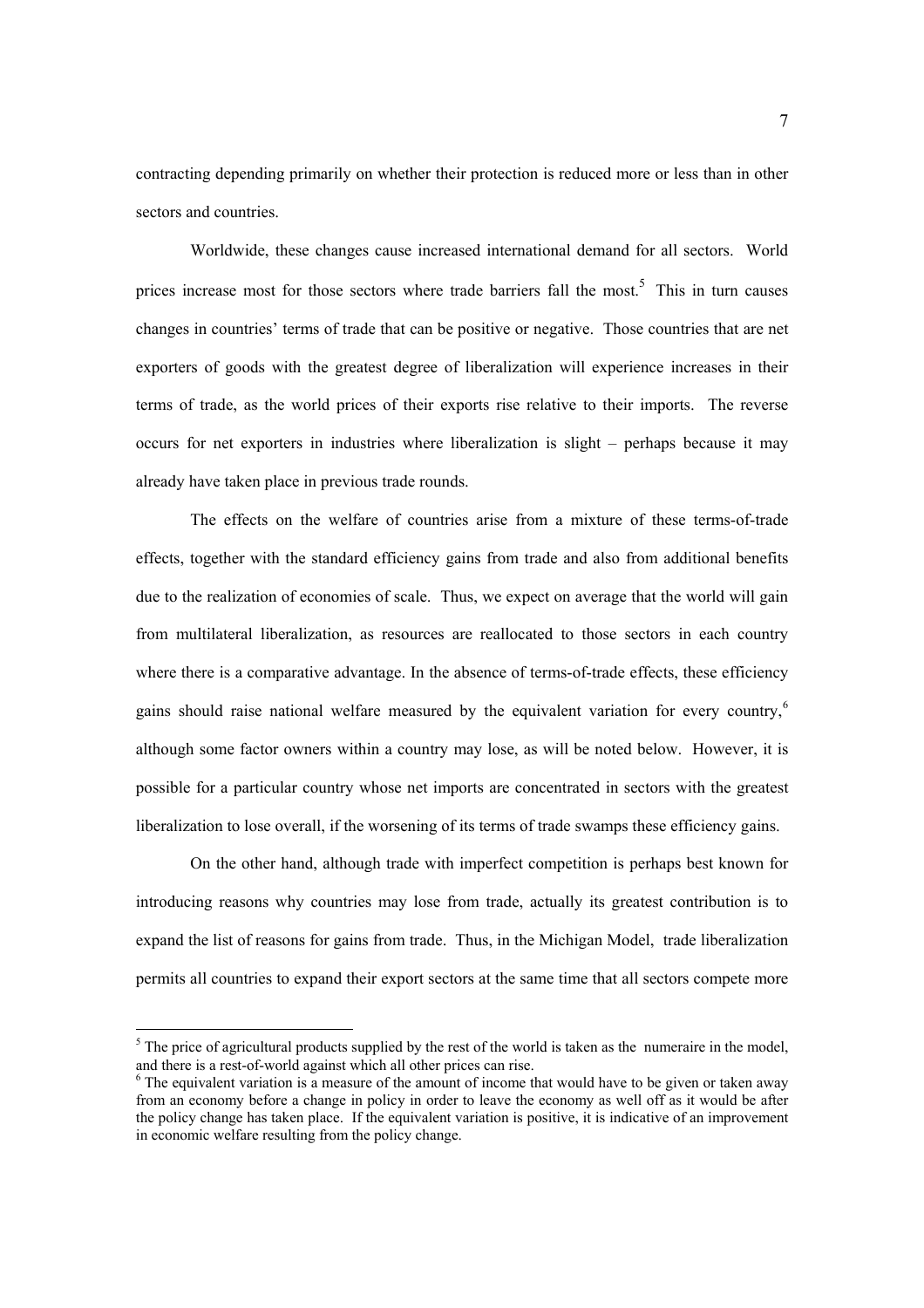closely with a larger number of competing varieties from abroad. As a result, countries as a whole gain from lower costs due to increasing returns to scale, lower monopoly distortions due to greater competition, and reduced costs and/or increased utility due to greater product variety. All of these effects make it more likely that countries will gain from liberalization in ways that are shared across the entire population.<sup>7</sup>

 The various effects just described in the context of multilateral trade liberalization will also take place when there is unilateral trade liberalization, although these effects will depend on the magnitudes of the liberalization in relation to the patterns of trade and the price and output responses involved between the liberalizing country and its trading partners. Similarly, many of the effects described will take place with the formation of bilateral or regional FTAs. But in these cases, there may be trade creation and positive effects on the economic welfare of FTA-member countries together with trade diversion and negative effects on the economic welfare of nonmember countries. The net effects on economic welfare for individual countries and globally will thus depend on the economic circumstances and policy changes implemented.<sup>8</sup>

In the real world, all of the various effects occur over time, some of them more quickly than others. However, the Michigan Model is static in the sense that it is based upon a single set of equilibrium conditions rather than relationships that vary over time.<sup>9</sup> The model results

 $<sup>7</sup>$  In perfectly competitive trade models such as the Heckscher-Ohlin Model, one expects countries as a</sup> whole to gain from trade, but the owners of one factor – the "scarce factor" – to lose through the mechanism first explored by Stolper and Samuelson (1941). The additional sources of gain from trade due to increasing returns to scale, competition, and product variety, however, are shared across factors, and we routinely find in our CGE modeling that both labor and capital gain from multilateral trade liberalization.

<sup>&</sup>lt;sup>8</sup> It may be noted that, in a model of perfect competition, bilateral trade liberalization should have the effect of contracting trade with the excluded countries, thereby improving the terms of trade for the FTA members vis-à-vis the rest of world. But in a model with scale economies, the pro-competitive effect of trade liberalization can generate a cut in price and increase in supply to excluded countries. The terms of trade of FTA members may therefore deteriorate in this event.

It should also be mentioned that rules of origin may offset some of the potential welfare benefits of FTAs insofar as they may lead to higher input costs and consequent reduction of FTA preference margins. In this connection, see Krishna (2004). 9 As noted above, macroeconomic closure in the model involves the equivalent of having expenditure equal

to the sum of earned incomes plus redistributed net tax revenues. However, the actual solution is attained indirectly, but equivalently, by imposing a zero change in the trade balance. Since the model allows for all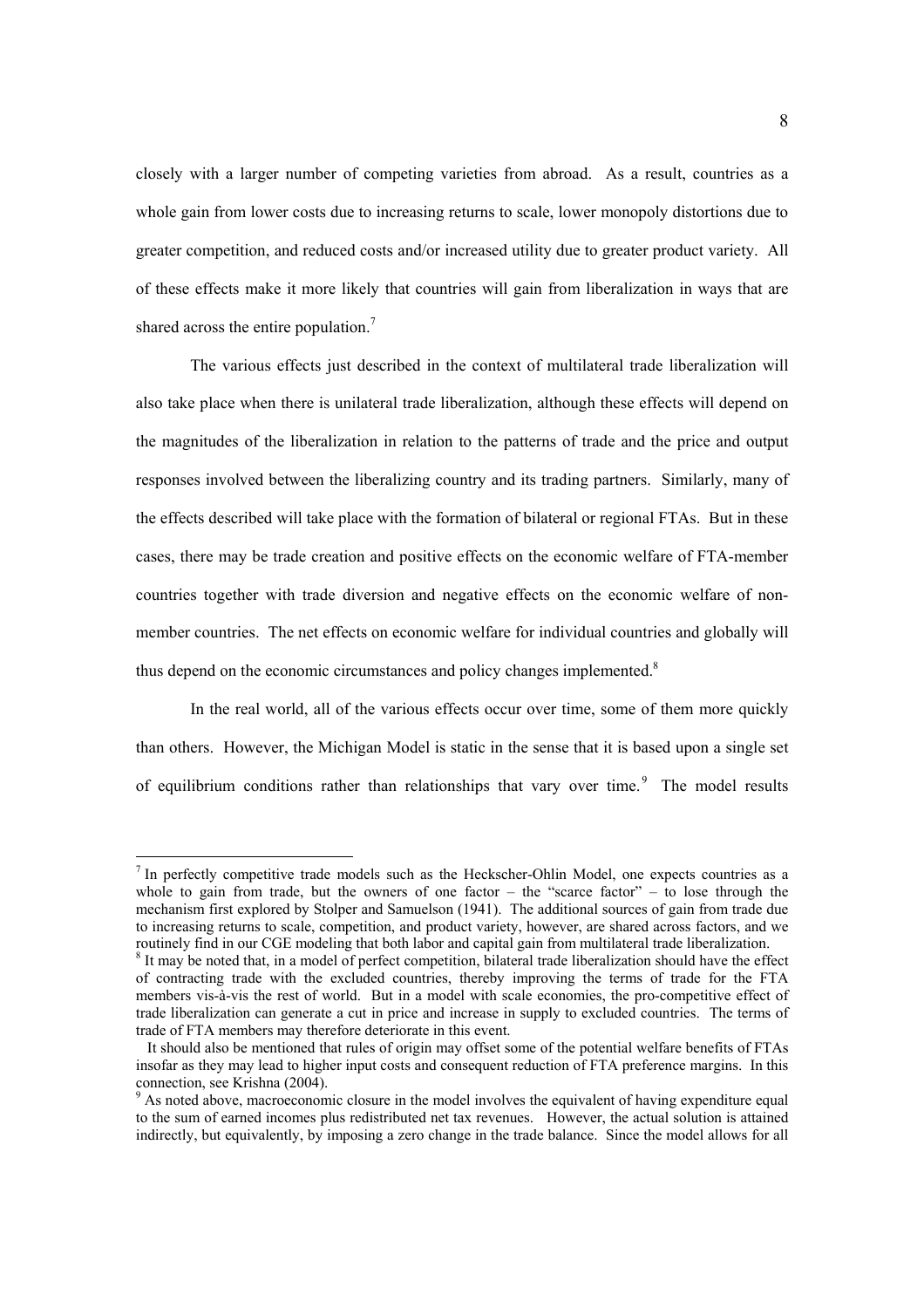therefore refer to a time horizon that depends on the assumptions made about which variables do and do not adjust to changing market conditions, and on the short- or long-run nature of these adjustments. Because the supply and demand elasticities used in the model reflect relatively long-run adjustments and it is assumed that markets for both labor and capital clear within countries,<sup>10</sup> the modeling results are appropriate for a relatively long time horizon of several years – perhaps two or three at a minimum. On the other hand, the model does not allow for the very long-run adjustments that could occur through capital accumulation, population growth, and technological change. The modeling results should therefore be interpreted as being superimposed upon longer-run growth paths of the economies involved. To the extent that these growth paths themselves may be influenced by trade liberalization, therefore, the model does not capture such effects.

### **Benchmark Data**

Needless to say, the data needs of this model are immense. Apart from numerous share parameters, the model requires various types of elasticity measures. Like other CGE models, most of our data come from published sources.

As mentioned above, the main data source used in the model is "The GTAP-5.4 Database" of the Purdue University Center for Global Trade Analysis Project (Dimaranan and McDougall, 2002). The reference year for this GTAP database is 1997. From this source, we have extracted the following data, aggregated to our sectors and countries/regions:  $11$ 

net tax and tariff revenues to be redistributed to consumers, when tariffs are reduced with trade liberalization, the model implicitly imposes a non-distorting tax to recoup the loss in tariff revenues.

<sup>&</sup>lt;sup>10</sup> The analysis in the model assumes throughout that the aggregate, economy-wide, level of employment is held constant in each country. The effects of trade liberalization are therefore not permitted to change any country's overall rates of employment or unemployment. This assumption is made because overall employment is determined by macroeconomic forces and policies that are not contained in the model and would not themselves be included in a negotiated trade agreement. The focus instead is on the composition of employment across sectors as determined by the microeconomic interactions of supply and demand resulting from the liberalization of trade.

 $11$  Details on the sectoral and country/region aggregation are available from the authors on request.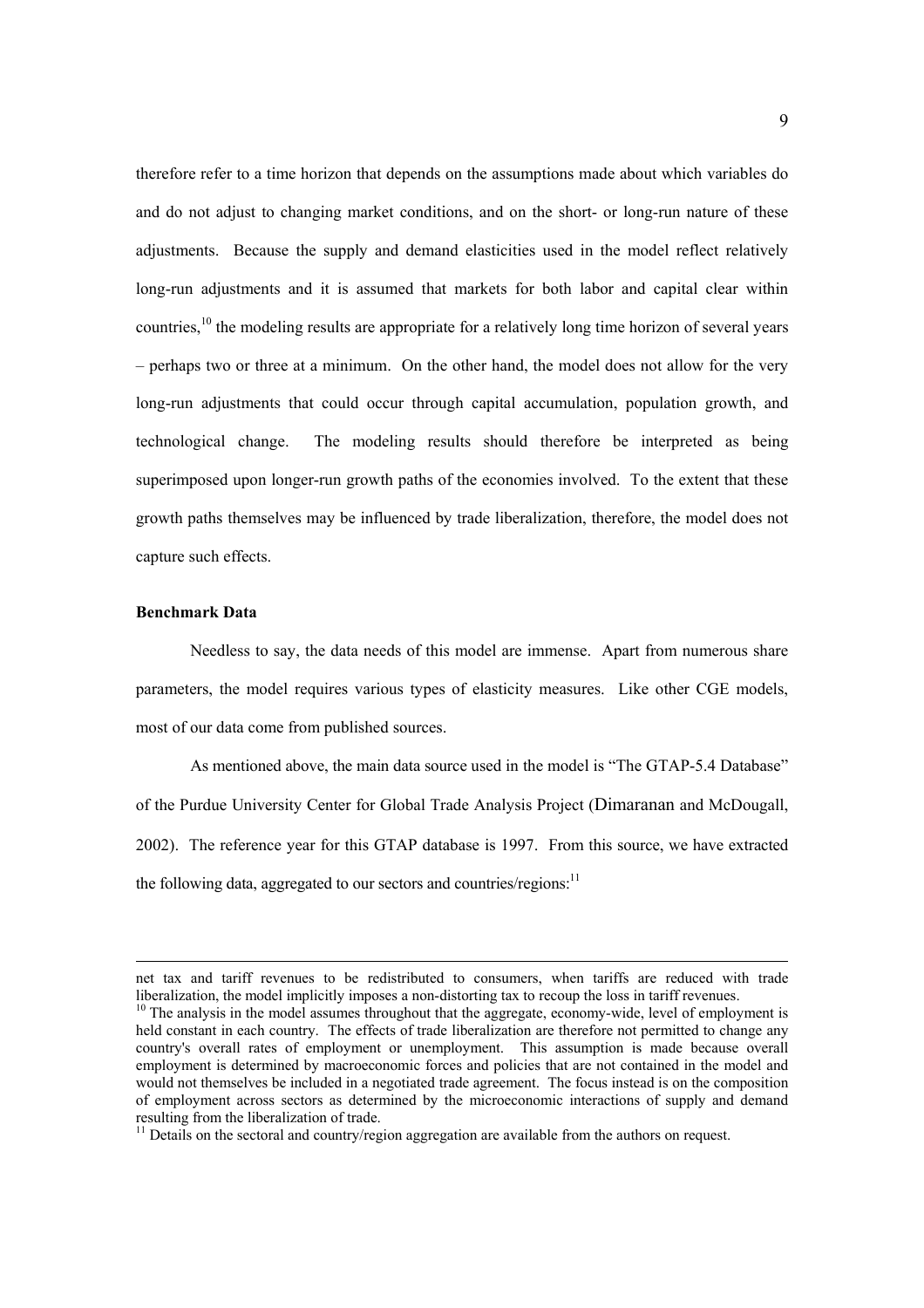- Bilateral trade flows among 22 countries/regions, decomposed into 18 sectors. Trade with the rest-of-world (ROW) is included to close the model.
- Input-output tables for the 22 countries/regions, excluding ROW
- Components of final demand along with sectoral contributions for the 22 countries/regions, excluding ROW
- Gross value of output and value added at the sectoral level for the 22 countries/regions, excluding ROW
- Bilateral import tariffs by sector among the 22 countries/regions
- Elasticity of substitution between capital and labor by sector
- Bilateral export-tax equivalents among the 22 countries/regions, decomposed into 18 sectors

The monopolistically competitive market structure in the nonagricultural sectors of the model imposes an additional data requirement of the numbers of firms at the sectoral level, and there is need also for estimates of sectoral employment.<sup>12</sup> The employment data, which have been adapted from a variety of published sources, will be noted in tables below.

 The GTAP-5.4 1997 database has been projected to the year 2005, which is when the Uruguay Round liberalization will have been fully implemented. In this connection, we extrapolated the labor availability in different countries/regions by an average weighted population growth rate of 1.2 percent per annum. All other major variables have been projected, using an average weighted growth rate of GDP of 2.5 percent.<sup>13</sup> The 2005 data have been adjusted to take into account two major developments that have occurred in the global trading system since the mid-1990s. These include: (1) implementation of the Uruguay Round negotiations that were completed in 1993-94 and were to be phased in over the following decade;

 $\overline{a}$ 

 $12$  Notes on the construction of the data on the number of firms and for employment are available from the authors on request.

<sup>&</sup>lt;sup>13</sup> The underlying data are drawn from World Bank sources and are available on request. For a more elaborate and detailed procedure for calculating year 2005 projections, see Hertel and Martin (1999) and Hertel (2000).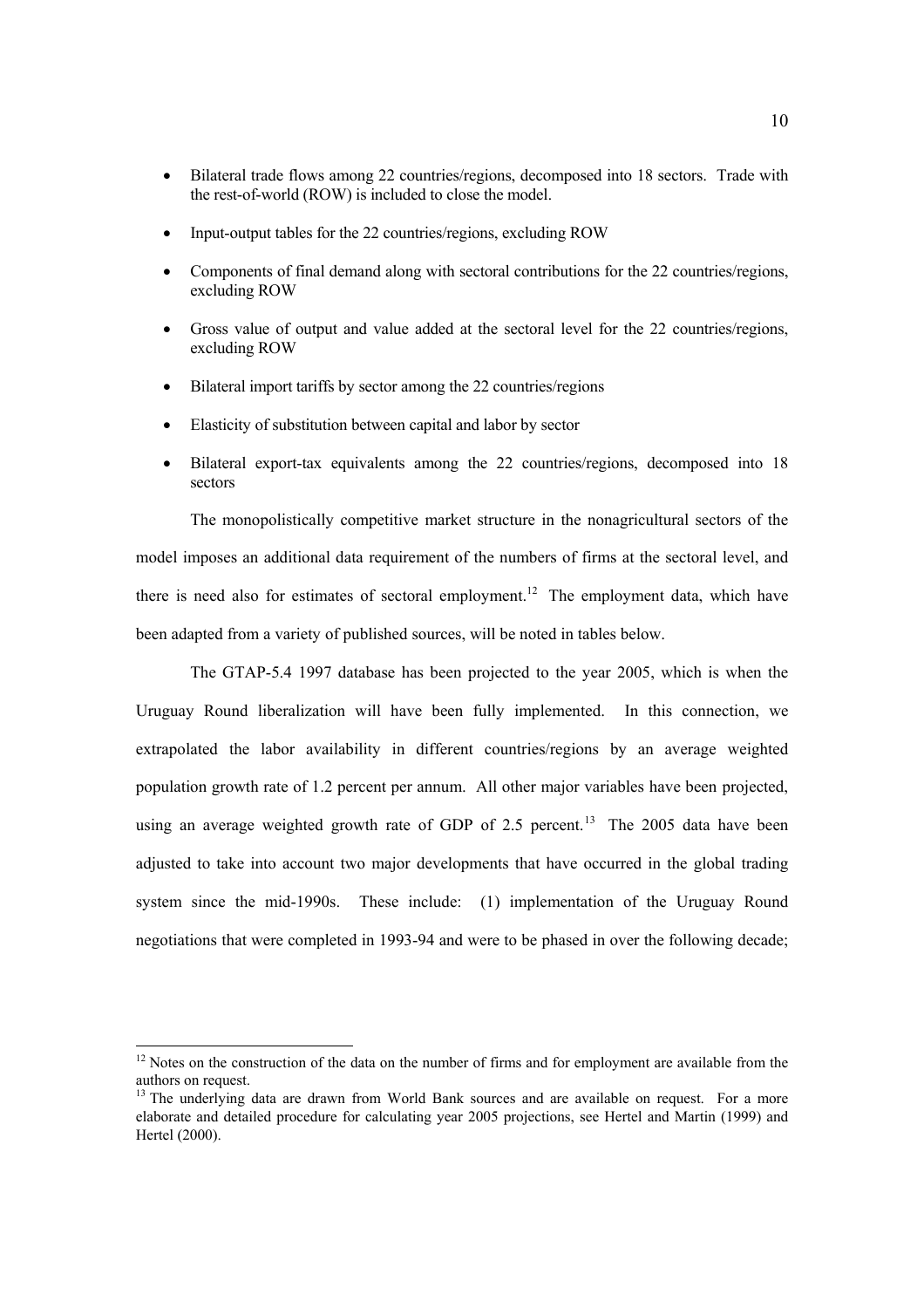and (2) the accession of Mainland China and Taiwan to the WTO in  $2001$ .<sup>14</sup> We have made allowance for the foregoing developments by readjusting the 2005 scaled-up database for benchmarking purposes to obtain an approximate picture of what the world may be expected to look like in 2005. In the computational scenarios to be presented below, we use these re-adjusted data as the starting point to carry out our liberalization scenarios for the U.S. bilateral FTAs and for the accompanying unilateral and global free trade scenarios.

 The GTAP 5.4 (1997) base data for tariffs and the estimated tariff equivalents of services barriers are broken down by sector on a global basis and bilaterally for existing and prospective FTA partners of the United States and Japan in Tables 1-2. The post-Uruguay Round tariff rates on agriculture, mining, and manufactures are applied rates and are calculated in GTAP by dividing tariff revenues by the value of imports by sector.

The services barriers are based on financial data on average gross (price-cost) margins constructed initially by Hoekman (2000) and adapted for modeling purposes in Brown, Deardorff, and Stern (2002). The gross operating margins are calculated as the differences between total revenues and total operating costs. Some of these differences are presumably attributable to fixed costs. Given that the gross operating margins vary across countries, a portion of the margin can also be attributed to barriers to FDI. For this purpose, a benchmark is set for each sector in relation to the country with the smallest gross operating margin, on the assumption that operations in the benchmark country can be considered to be freely open to foreign firms. The excess in any other country above this lowest benchmark is then taken to be due to barriers to establishment by foreign firms.

<sup>&</sup>lt;sup>14</sup> The tariff data for the WTO accession of China and Taiwan have been adapted from Ianchovichina and Martin (2004). In addition to benchmarking the effects of the Uruguay Round and China/Taiwan accession to the WTO, Francois et al. (2003) benchmark their GTAP 5.4 dataset to take into account the enlargement of the European Union (EU) in 2004 to include ten new member countries from Central and Eastern Europe and some changes in the EU Common Agricultural Policies that were introduced in 2000. Our EU and EFTA regional aggregate includes the 25-member EU, but the benchmark data were not adjusted to take into account the adoption of the EU common external tariffs by the new members. Because of data constraints, we have not made allowance for the Information Technology Agreement and agreements for liberalization of financial and telecommunication services following conclusion of the Uruguay Round.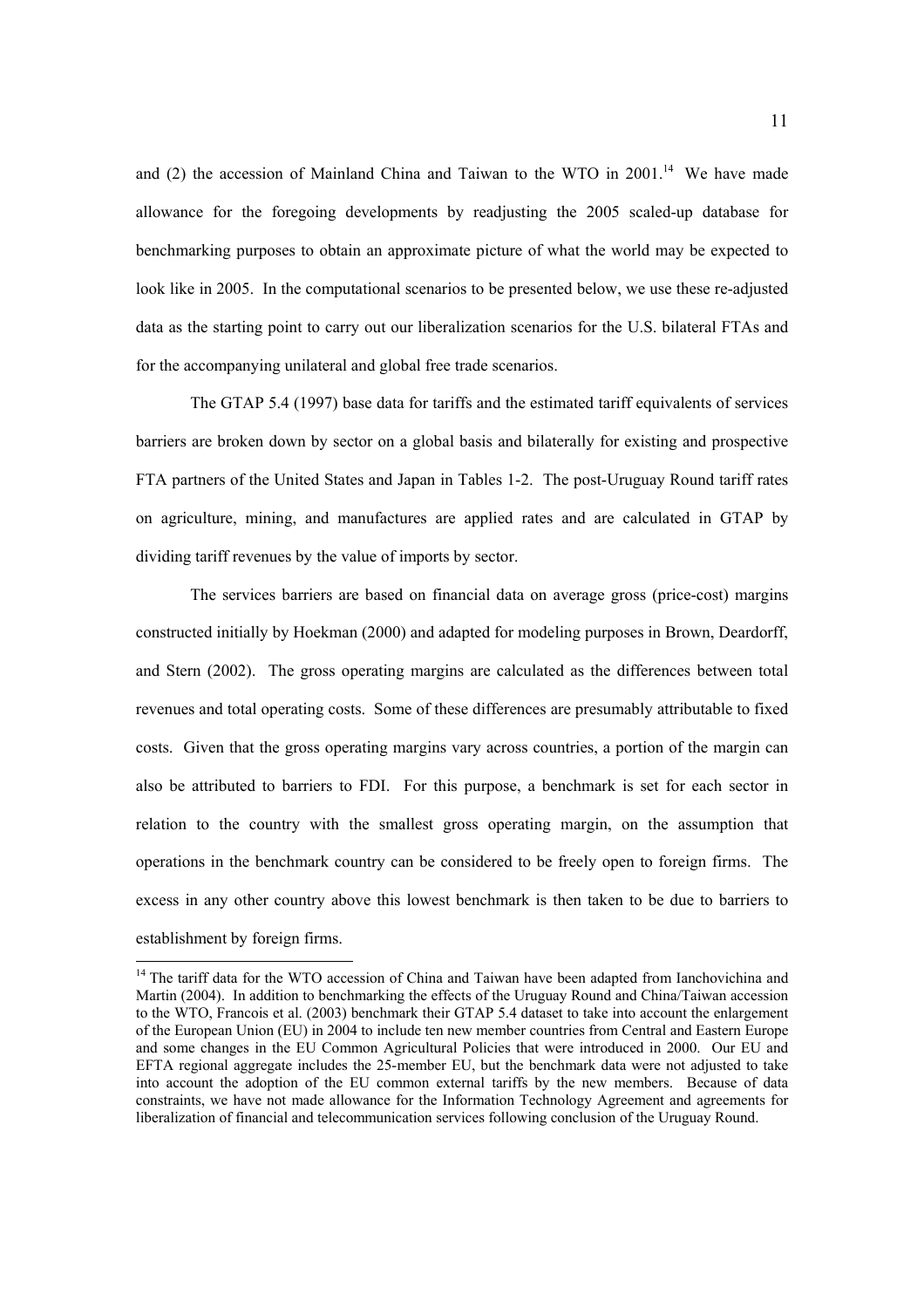That is, the barrier is modeled as the cost-increase attributable to an increase in fixed cost borne by multinational corporations attempting to establish an enterprise locally in a host country. This abstracts from the possibility that fixed costs may differ among firms because of variations in market size, distance from headquarters, and other factors. It is further assumed that this cost increase can be interpreted as an ad valorem equivalent tariff on services transactions generally. It can be seen in Tables 1 and 2 that the constructed services barriers are considerably higher than the import barriers on manufactures. While possibly subject to overstatement, it is generally acknowledged that many services sectors are highly regulated and thus restrain international services transactions.

For the United States, the highest import tariffs for manufactures are recorded for textiles, wearing apparel, and leather products & footwear, both globally and bilaterally. For Japan, the highest import tariffs are noted in agriculture, food, beverages & tobacco, textiles, wearing apparel, and leather & leather products. The values and shares of U.S. and Japanese exports and imports are broken down by sector according to origin and destination in Tables 3-6 on a global basis as well as for FTA partners. Employment by sector is indicated for the United States and for Japan and their FTA partners in Table 7.

### **III. Computational Analysis of U.S. Free Trade Agreements**

As already noted, both the United States and Japan have signed or are currently in the process of negotiating bilateral FTAs. For the United States, these include the agreements with Chile and Singapore approved by the U.S. Congress in 2003, agreements with Central America and the Dominican Republic (CAFTA), Australia, and Morocco to be submitted for Congressional approval in 2004, and ongoing negotiations with the Southern African Customs Union (SACU), Thailand, and the Free Trade Area of the Americas (FTAA).<sup>15</sup> The Japanese

l

<sup>&</sup>lt;sup>15</sup> FTA negotiations are being concluded with Bahrain and will be initiated in the near future with Colombia and some other countries in Latin America. See the USTR website for more information.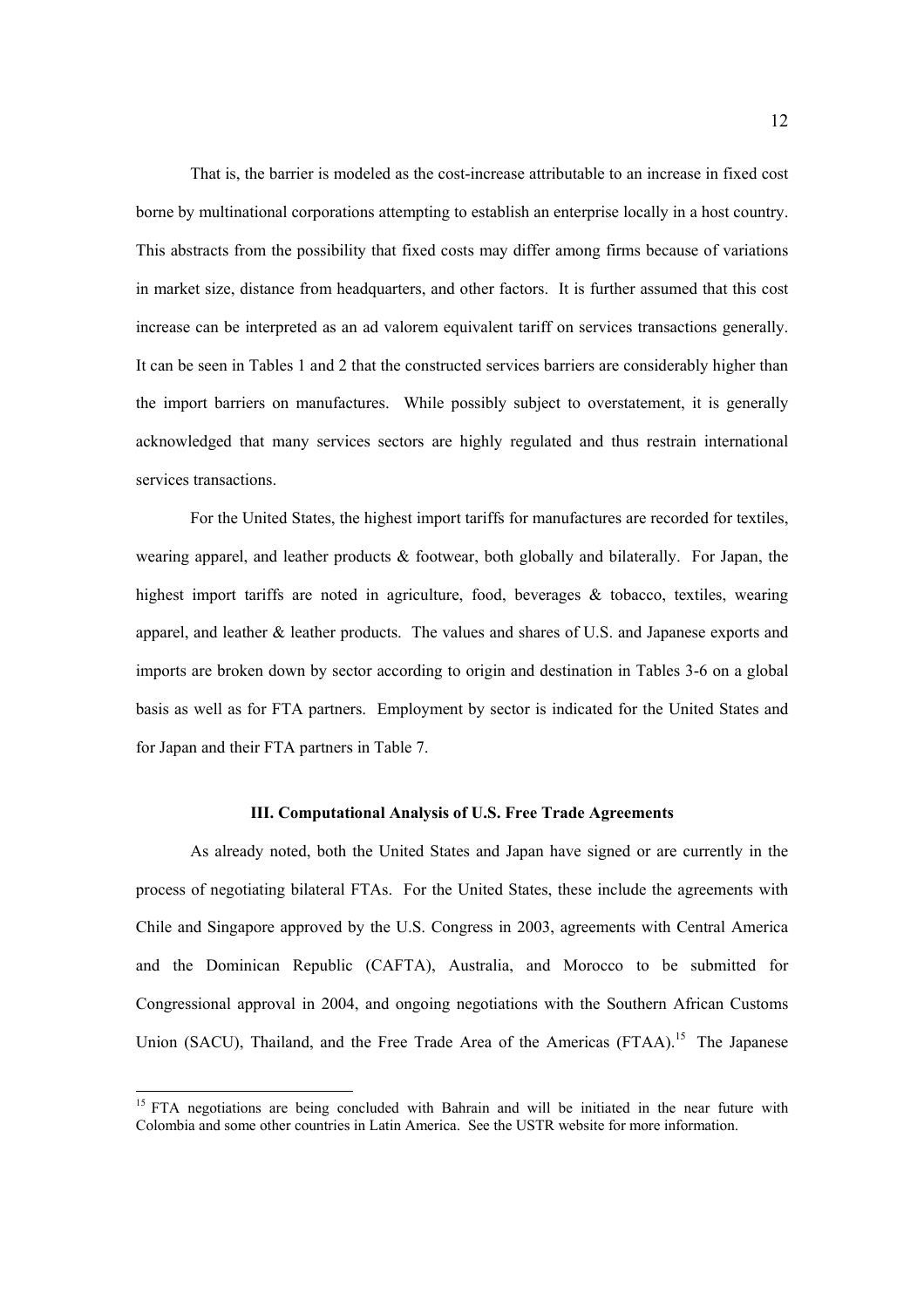bilateral FTAs will be analyzed below and include the agreement with Singapore signed in 2002 and the prospective agreements with Chile, Korea, Malaysia, Mexico, Philippines, and Thailand.

As we note in Brown, Kiyota, and Stern (2004a,b,c), the United States has a myriad of objectives in pursuing FTAs, including increased market access and shaping the regulatory and political environment in FTA partner countries to conform to U.S. principles and institutions. By the same token, the FTA partners are attracted by the preferential margins for U.S. market access and opportunities to improve their economic efficiency and to design and implement more effective domestic institutions and policies. Similarly, Japan and its FTA partners are motivated by many of these objectives.

The U.S. FTAs to be analyzed are denoted as follows:

|         | <b>USCHFTA U.S.-Chile FTA</b>                            |
|---------|----------------------------------------------------------|
| USSGFTA | U.S.-Singapore FTA                                       |
|         | <b>USCAFTA</b> U.S.-Central America FTA                  |
|         | <b>USAUSFTA</b> U.S.-Australia FTA                       |
|         | <b>USMORFTA</b> U.S.-Morocco FTA                         |
|         | <b>USSACUFTA</b> U.S.-Southern African Customs Union FTA |
|         | <b>USTHFTA</b> $U.S.-Thailand FTA$                       |
| FTAA    | Free Trade Area of the Americas                          |

 Our reference point is the post-Uruguay Round 2005 database together with the post-Uruguay Round tariff rates on agricultural products and manufactures and the specially constructed measures of services barriers described above. Four scenarios have been carried out for each FTA: (A) removal of agricultural tariffs<sup>16</sup>; (M) removal of manufactures tariffs; (S) removal of services barriers; and (C) combined removal of agricultural and manufactures tariffs and services barriers. Because of space constraints, we report only the results of the combined removal of agricultural and manufactures tariffs and services barriers, denoted by **USCHFTA-C**, etc. The results for the separate removal of the agricultural, manufactures, and services barriers and for the sectoral effects on exports, imports, and gross output are available on request.

 $\overline{a}$ 

<sup>&</sup>lt;sup>16</sup> The bilateral FTA scenarios in this and in the next section make no allowance for reductions in agricultural export subsidies and agricultural production subsidies, which are excluded from bilateral negotiations and fall within the scope of the multilateral negotiations.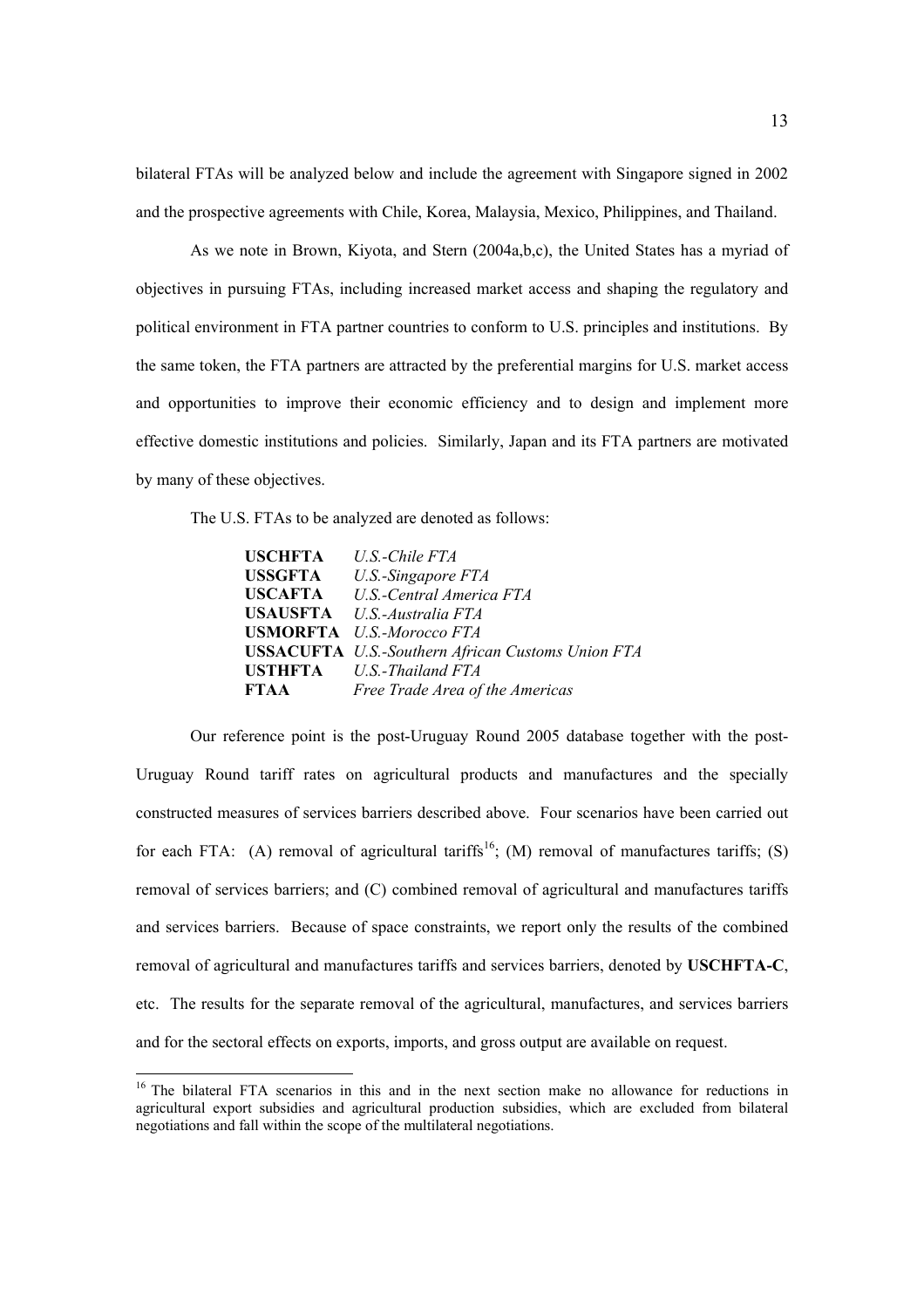We should emphasize that our computational analysis does not take into account other features of the various FTAs, which do not lend themselves readily to quantification. These other features cover E-commerce, intellectual property, labor and environmental standards, investment, government procurement, trade remedies, dispute settlement, and the development of new institutional and cooperative measures. By the same token, because of data constraints, we have not made allowance for rules of origin and special preferences that may be negotiated as part of each FTA and that could be designed for protectionist reasons to limit trade.

**USCHFTA-C: U.S.-Chile Free Trade Agreement** – The U.S.-Chile FTA was approved by the U.S. Congress in 2003. The estimated global welfare effects are indicated in Table 8. Global welfare increases by \$7.9 billion, with U.S. welfare increasing by \$6.9 billion (0.1% of GNP) and Chile's welfare by \$1.2 billion  $(1.3\% \text{ of GNP})$ .<sup>17</sup> The sectoral results for the United States are shown in Table 9 and indicate relatively small employment declines in U.S. agriculture, food, beverages  $\&$  tobacco, wearing apparel, and leather products  $\&$  footwear, and employment increases in the other sectors. The sectoral employment effects for Chile are indicated in Table 10 and show employment increases in agriculture, mining, food, beverages & tobacco, leather & leather products, metal products, and trade and transport services, and employment declines in several manufacturing sectors and other services. These employment changes for Chile suggest the extent of labor market adjustments that may occur as a result of the FTA.

 **USSGFTA-C: U.S.-Singapore Free Trade Agreement** – The welfare effects of a U.S.-Singapore FTA, which was approved by the U.S. Congress in 2003, noted in Table 8, indicate an increase in global welfare of \$22.5 billion, with U.S. welfare rising by \$15.8 billion (0.2% of GNP) and Singapore's welfare by \$2.5 billion (2.6% of GNP). In Table 9, the sectoral employment effects for the United States are relatively small, whereas in Table 10, for Singapore, there are relatively large sectoral employment increases in textiles, wearing apparel, and services,

 $17$  The estimated effects on aggregate exports/imports, terms of trade, and real returns to capital and labor for this and all other FTAs to be analyzed in what follows are available from the authors on request. Changes in bilateral trade flows by country/region of origin and destination are also available.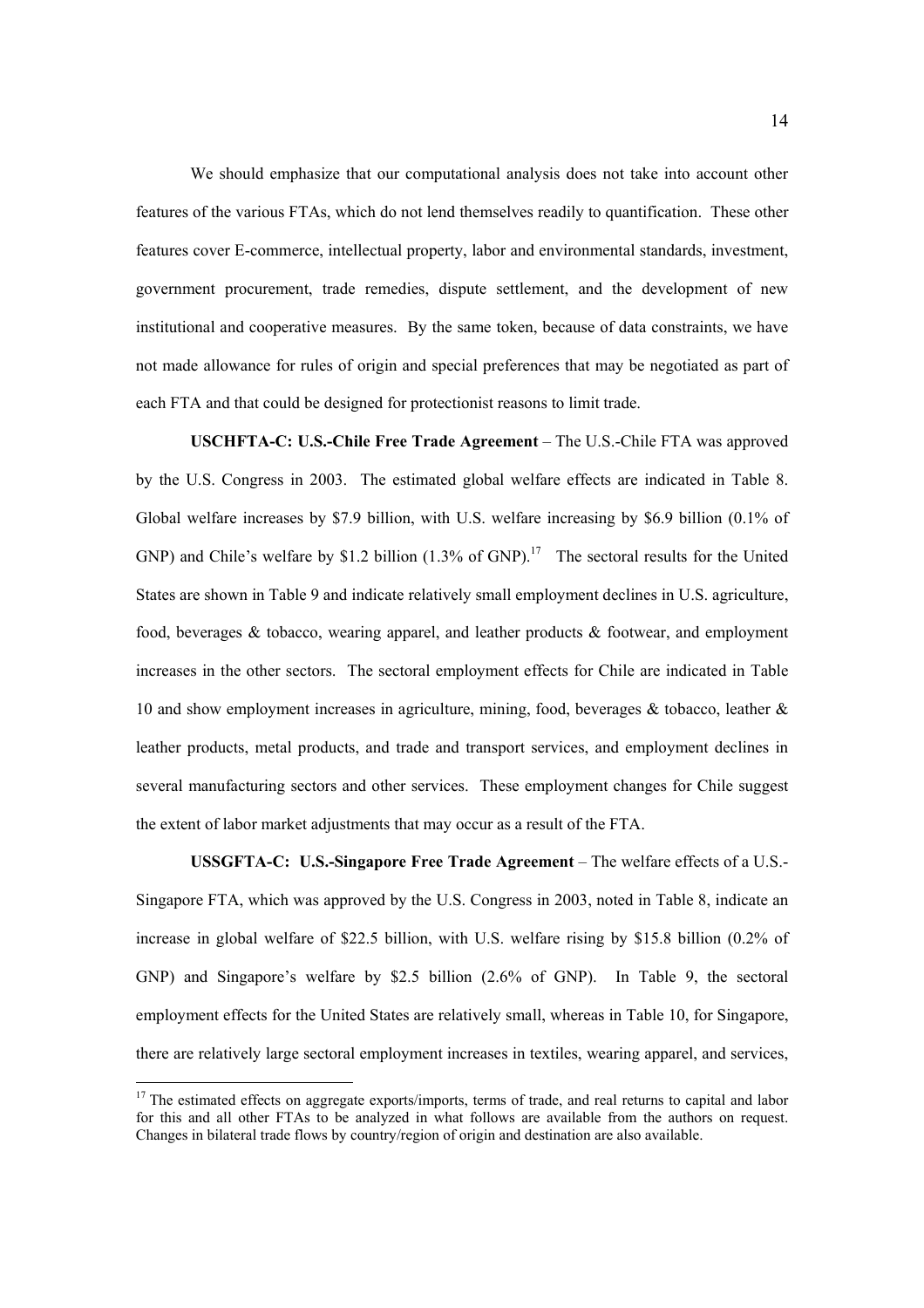and declines in most other sectors. These sectoral changes suggest sizable employment adjustments for Singapore that may occur in the FTA with the United States.

 **USCAFTA-C: U.S.-Central America Free Trade Agreement - The U.S.-CAFTA was** signed in December 2003 and will be submitted for Congressional approval later in 2004. The estimated global welfare effects are shown in Table 8. Global welfare rises by \$15.7 billion, U.S. welfare by \$17.3 billion (0.2% of GNP) and the welfare of the aggregate of Central American and the Caribbean (CAC) by \$5.3 (4.4% of GNP). <sup>18, 19</sup> It can also be seen that the CAFTA is apparently trade diverting for most of the non-member countries/regions shown. The sectoral employment effects for the United States, noted in Table 9, indicate that. the employment declines are concentrated in textiles and wearing apparel and are comparatively small as a percent of employment in these sectors, -0.6% and -1.8%, respectively. The sectoral employment changes for the CAC are shown in Table 10. The increases are quite large in textiles, wearing apparel, and leather products  $\&$  footwear, and there are employment declines in all of the other sectors, as the expansion of the relatively labor-intensive industries attracts workers from the rest

 $\overline{a}$ 

<sup>&</sup>lt;sup>18</sup> The GTAP 5.4 data refer to a CAC aggregate and do not provide separate data for the five Central American countries and the Dominican Republic that comprise the CAFTA. It is noted in Brown, Kiyota, and Stern (2004) that the CAFTA countries account for a substantial proportion of CAC trade so that using CAC data may be a reasonable approximation for modeling purposes.

<sup>&</sup>lt;sup>19</sup> Andriamananjara and Tsigas (2003) use the standard GTAP model to analyze the welfare effects of bilateral U.S. FTAs with 65 countries/regions. This version of the GTAP model assumes constant returns to scale, perfect competition, and product differentiation by country of origin (the so-called Armington assumption). The Armington assumption implies that countries have monopoly power in their trading relationships, and that trade liberalization may thus have sizable terms-of-trade effects, depending on the structure and pattern of trade. There is reason to believe accordingly that welfare changes in this version of the GTAP model may reflect strong terms-of-trade effects. This is evident in the results of a U.S.-CAC FTA, which is estimated to increase U.S. economic welfare by \$1.6 billion (.02% of GDP) and CAC welfare by \$2.2 billion (2.4% of GDP). The decomposition of the results by the authors in their Appendix Table indicates that a substantial proportion of these welfare changes is due to changes in terms of trade. DeRosa and Gilbert (2004) also use the standard GTAP model to analyze U.S. bilateral FTAs with 13 prospective partner countries, and their results similarly suggest the predominance of terms of trade effects. In contrast, in the Michigan Model, manufactures and services products are differentiated by firm, so that countries have much less leverage over their terms of trade.

It should also be noted that, while the GTAP framework is structured to take shifts of productive resources into account and generates results for effects on real wages and the return to capital, the GTAP framework does not permit calculation of shifts in the sectoral employment of workers as is done in the Michigan Model.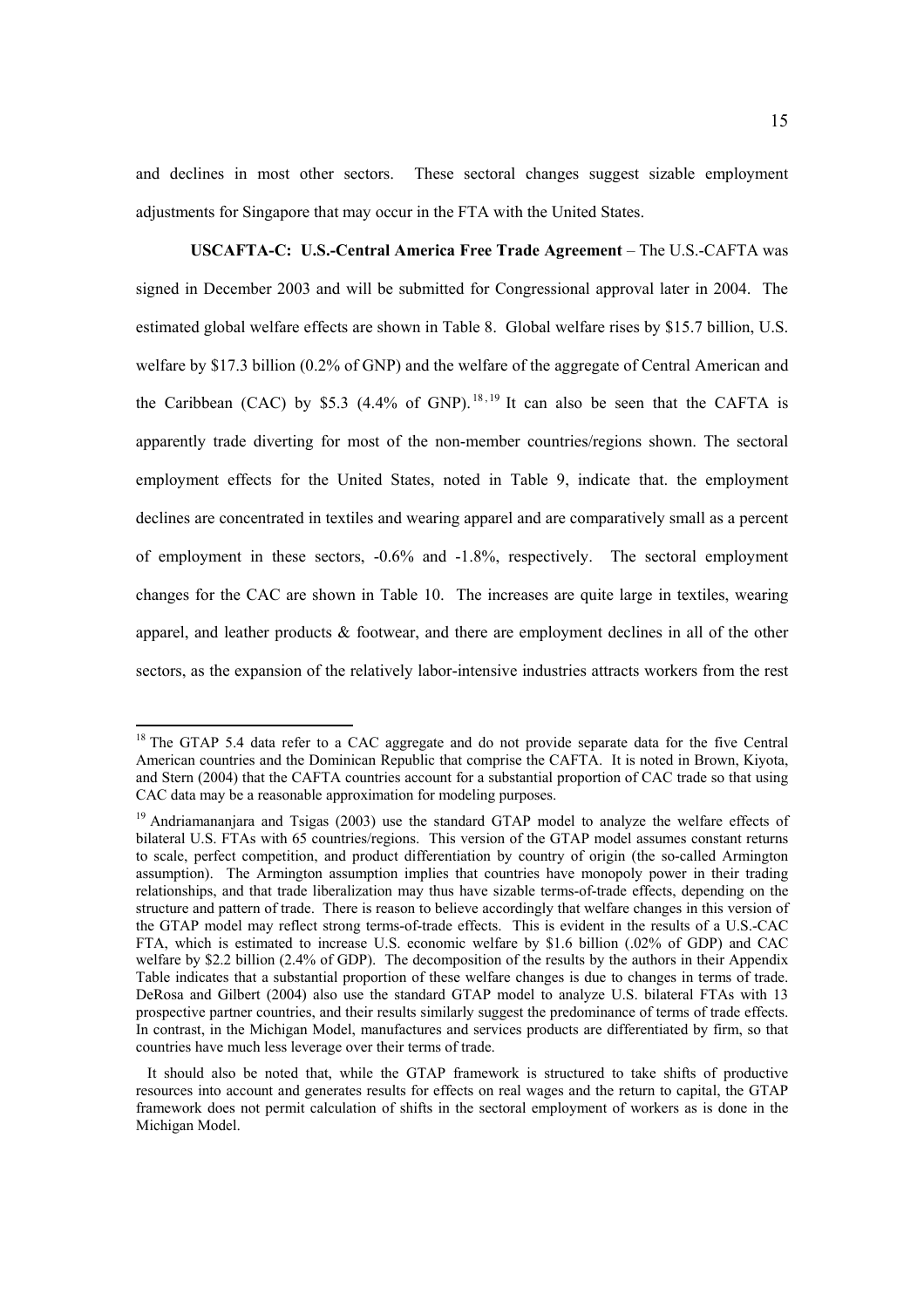of the economy. These results thus suggest that the CAFTA may result in significant worker displacement in the process of adjustment brought about by elimination of the import barriers.

**USAUSFTA-C: U.S.-Australia FTA** – The U.S.-Australia FTA was signed in February 2004 and will be submitted for Congressional approval later in 2004. It can be seen in Table 8 that global welfare rises by \$23.1 billion, U.S. welfare by \$19.4 billion (0.2% of GNP), and Australian welfare by 5.4 billion (1.1% of GNP). There are many instances of trade diversion for non-partner countries. The sectoral effects for the United States in Table 9 and for Australia in Table 10 indicate that the U.S.-Australia FTA will have fairly small effects on the sectoral employment in the two countries.

**USMORFTA-C:** U.S.-Morocco FTA – As noted in Tables 3-4 above, U.S. trade in goods and services with Morocco is rather small. By far the largest proportions of Morocco's trade are with the EU and EFTA. The global welfare increase from the U.S.-Morocco FTA indicated in Table 8 is \$7.5 billion, \$6.0 billion (0.1% of GNP) for the United States, and \$0.9 billion (2.0% of GNP) for Morocco.<sup>20</sup> The U.S. sectoral employment changes noted in Table 9 are negligible. For Morocco, in Table 10, the largest employment increases are in trade  $\&$ transport, textiles, and wearing apparel, and the largest declines in agriculture, food, beverages  $\&$ tobacco, and government services. The welfare and employment effects of the U.S.-Morocco FTA are thus seen to be fairly small.

**USSACUFTA-C:** U.S.-Southern African Customs Union – The effects of the U.S.-SACU FTA, which is currently being negotiated, are indicated in Table 8, indicate an increase of \$11.8 billion in global welfare, \$9.6 billion (0.1% of GNP) for the United States, and \$2.2 billion (1.2% of GNP) for the SACU members combined. In Table 9, there are indications of negligible sectoral employment impacts for the United States. In Table 10, the employment increases for

 $\overline{a}$ 

 $20$  Andriamananjara and Tsigas (2003, p. 16) estimate that the U.S.-Morocco FTA will reduce Morocco's economic welfare by \$108 million (-0.3% of GDP) and will increase U.S. welfare by \$161 million (.002% of GDP). Terms-of-trade effects are again evidently dominant, and, in any event, the overall welfare effects are much lower than the results based on the Michigan Model.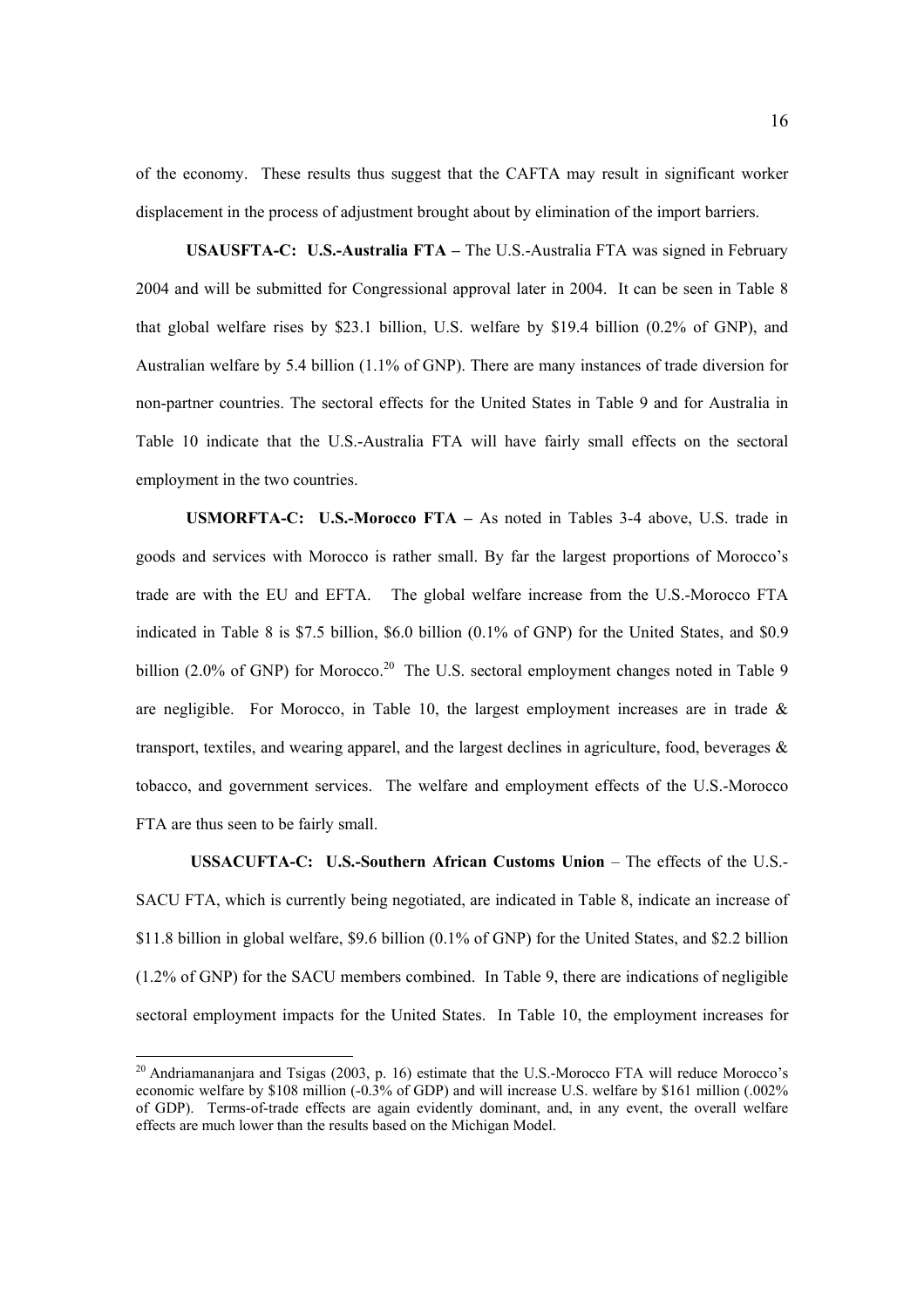SACU are concentrated in textiles and wearing apparel and are negative across the remaining sectors as labor is attracted towards the labor-intensive sectors.

**US-THFTA-C: U.S.-Thailand FTA**  $-$  In Table 8, the global welfare increase for the U.S.-Thailand FTA is \$21.9 billion, \$17.1 billion (0.2% of GNP) for the United States, and \$5.6 billion (2.8% of GNP) for Thailand. There is evidence of pervasive trade diversion. The sectoral employment changes for the United States noted in Table 9 are negligible. For Thailand, in Table 10, the largest employment increases are concentrated in food, beverages & tobacco, textiles, wearing apparel, leather  $\&$  leather products, other manufactures, and trade  $\&$  transport, and there are employment declines especially in agriculture, mining, several capital-intensive manufactures, construction, other private services, and government services.

**FTAA-C:** Free Trade Area of the Americas – Discussions have been ongoing for several years to create a Free Trade Area for the Americas  $(FTAA)^{21}$  Since the country detail in our model does not include the individual members of the FTAA, we have chosen to approximate it by combining the United States, Canada, Mexico, and Chile with an aggregate of Central American and Caribbean (CAC) and an aggregate of other South American nations. The welfare effects of the FTAA are indicated in column Table 8 and amount to \$109.5 billion globally, \$67.6 billion (0.7% of GNP) for the United States, \$5.8 billion (0.7% of GNP) for Canada, \$3.4 billion (3.6% of GNP) for Mexico, \$3.4 billion (3.6% of GNP) for Chile, \$7.8 billion (6.5% of GNP) for the CAC, and \$27.6 billion (1.5% of GNP) for the aggregate of other South American countries. There is some evidence of trade diversion, in particular for Japan and the EU/EFTA. The sectoral employment effects for the United States, indicated in Table 11, show relatively small employment declines in agriculture, mining, food, beverages  $\&$  tobacco, and other private and government services, and increases in all other sectors. In Table 11, the sectoral employment effects for Canada are also small, whereas the employment increases for Mexico, Chile, the CAC,

l

<sup>&</sup>lt;sup>21</sup> For details on the FTAA negotiations, see the website of the Office of the United States Trade Representative [www.ustr.gov].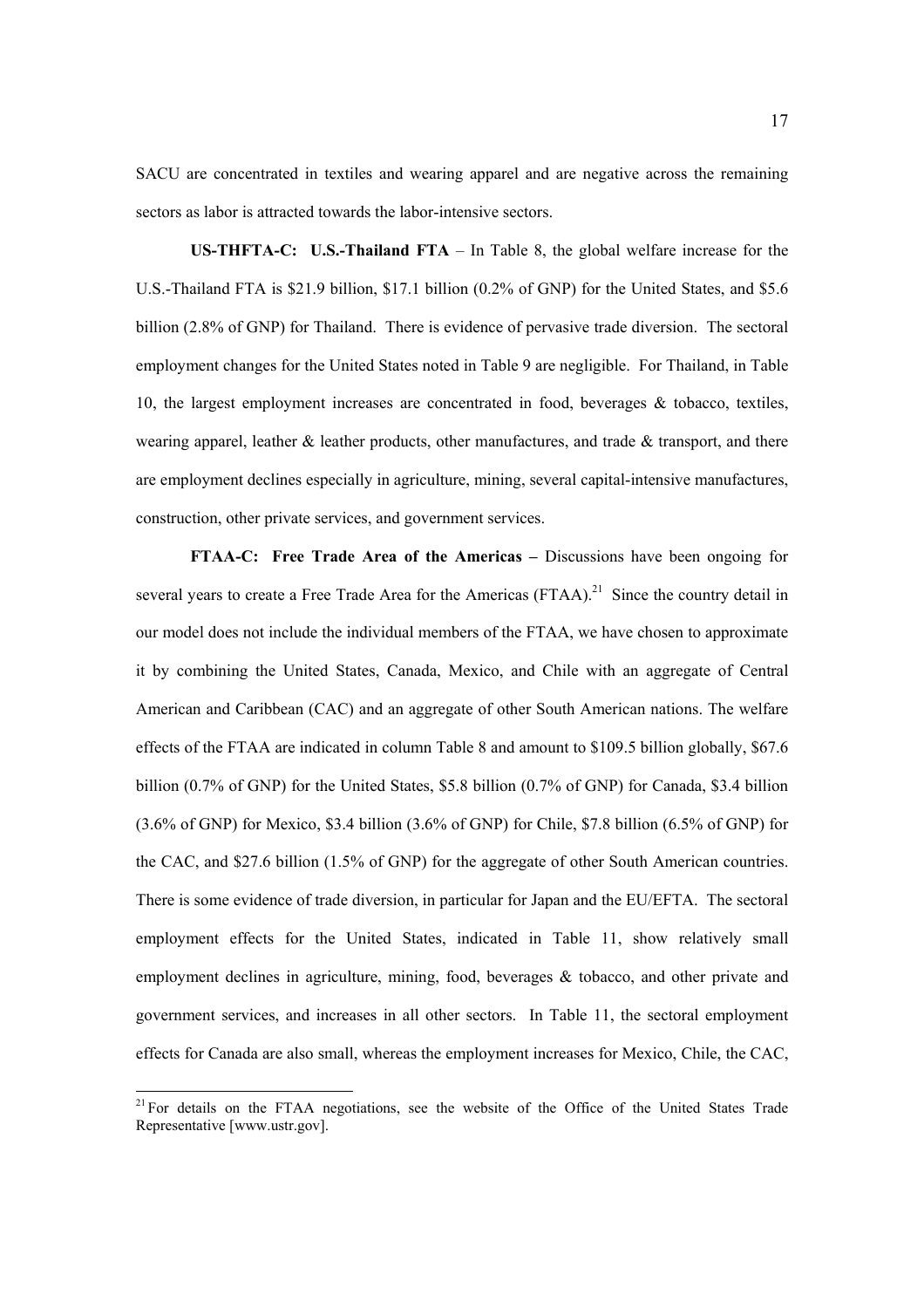and other South America are noteworthy. This suggests that the developing countries covered in the FTAA would experience more employment adjustments than the United States and Canada.

#### **IV. Computational Analysis of Japan's Free Trade Agreements**

 In this section, we consider the welfare and sectoral employment effects of the Japan-Singapore FTA that was concluded in 2002 and the FTAs in process with Chile, Indonesia, Korea, Malaysia, Mexico, Philippines, and Thailand. These are designated as follows:

| <b>JSGFTA</b>  | Japan-Singapore FTA   |
|----------------|-----------------------|
| <b>JCHFTA</b>  | Japan-Chile FTA       |
| <b>JINDFTA</b> | Japan-Indonesia FTA   |
| <b>JKFTA</b>   | Japan-Korea FTA       |
| <b>JMAFTA</b>  | Japan-Malaysia FTA    |
| <b>JMXFTA</b>  | Japan-Mexico FTA      |
| <b>JPHFTA</b>  | Japan-Philippines FTA |
| <b>JTHFTA</b>  | Japan-Thailand FTA    |

 As was the case for the U.S. FTAs analyzed in the previous section, we have undertaken separate computations for (A) removal of agricultural tariffs; (M) removal of manufactures tariffs; (S) removal of services barriers; and (C) combined removal of agricultural and manufactures tariffs and services barriers. In what follows, we report only the results of the combined removal of agricultural and manufactures tariffs and services barriers, denoted by **JSGFTA-C**, etc. The results for the separate removal of the agricultural, manufactures, and services barriers are available on request.

 **JSGFTA-C:** Japan-Singapore Free Trade Agreement - As shown in Table 12, the combined removal of bilateral tariffs on agricultural products and manufactures and services barriers would increase global economic welfare by \$6.7 billion. Japan's welfare rises by \$5.0 billion (0.1% of GNP) and Singapore by \$0.6 billion (0.7% of GNP). A JSGFTA appears to be trade diverting to a small extent. The other industrialized countries besides Japan show increases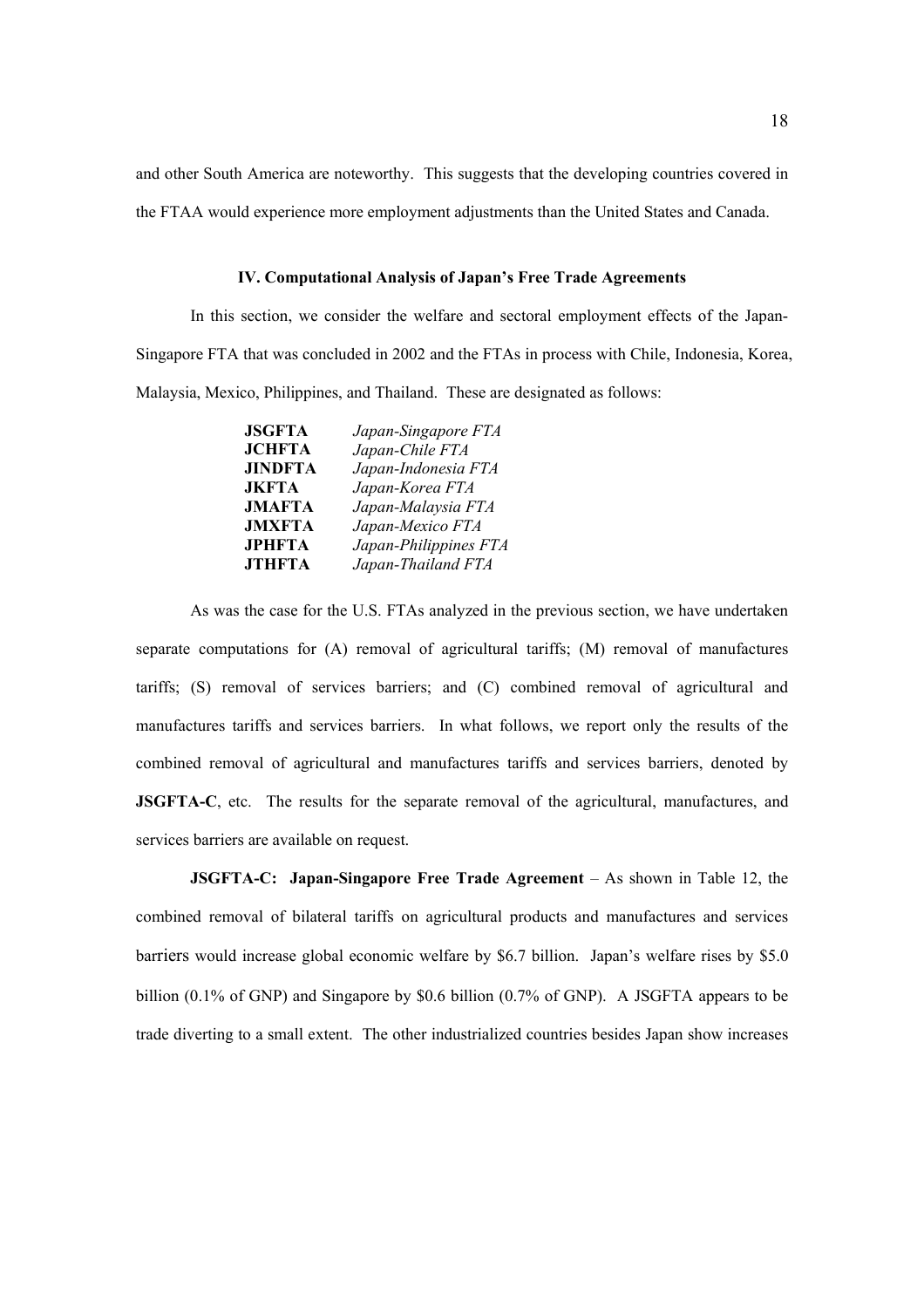in welfare.<sup>22</sup> The sectoral results, which are shown Table 13, indicate negligible shifts in Japan's employment. For Singapore, as indicated in Table 14, there are employment increases especially in wearing apparel, leather  $\&$  leather products, and trade  $\&$  transport, and declines in many other manufacturing sectors and other private services. A Japan-Singapore FTA thus appears to have relatively small effects on Japan's welfare and results in sectoral employment shifts in Singapore away from capital-intensive towards relatively more labor-intensive sectors.

**JCHFTA-C: Japan-Chile Free Trade Agreement – In Table 12, a JCHFTA indicates** increases in global welfare of \$3.5 billion. Japan's welfare rises by \$2.8 billion (0.1% of GNP), and Chile's welfare rises by \$0.9 billion  $(1.0\% \text{ of GNP})$ . There are negative welfare effects for the United States, Canada, and several developing countries. The sectoral results for Japan, in Table 13, indicate negligible sectoral shifts. For Chile, as indicated in Table 14, there are employment increases in agriculture and food, beverages & tobacco and declines in mining and all of the manufactures and services sectors as resources are shifted away from these sectors.

**JINDFTA-C: Japan-Indonesia Free Trade Agreement** – As indicated in Table 12, a JINDFTA increases global welfare by \$11.1 billion, Japanís welfare by \$18.7 billion (0.2% of GNP), and Indonesia's welfare by \$1.7 billion (0.7% of GNP). There are indications of trade diversion and negative welfare effects for most of the non-member countries/regions. The sectoral results for Japan in Table 13 show small negative employment effects on Japanese agriculture and labor-intensive manufactures and positive effects on most other sectors. For Indonesia, the sectoral employment effects mirror those in Japan, with employment expansion in Indonesian agriculture, food, beverages & tobacco, and labor-intensive manufactures and employment declines in all other sectors.

 $22$  See Hertel, Walmsley, and Itakura (2001) for a GTAP model-based analysis of the Japan-Singapore FTA that takes into account the proposed bilateral tariff reductions, implementation of uniform standards for ecommerce, services liberalization, the impact of automating customs procedures in Japan, and changes in foreign direct investment. They find that customs automization plays the most important role in driving increases in merchandise trade. They estimate global welfare gains of over \$9 billion, most of these gains accruing to Japan. They find no evidence of trade diversion.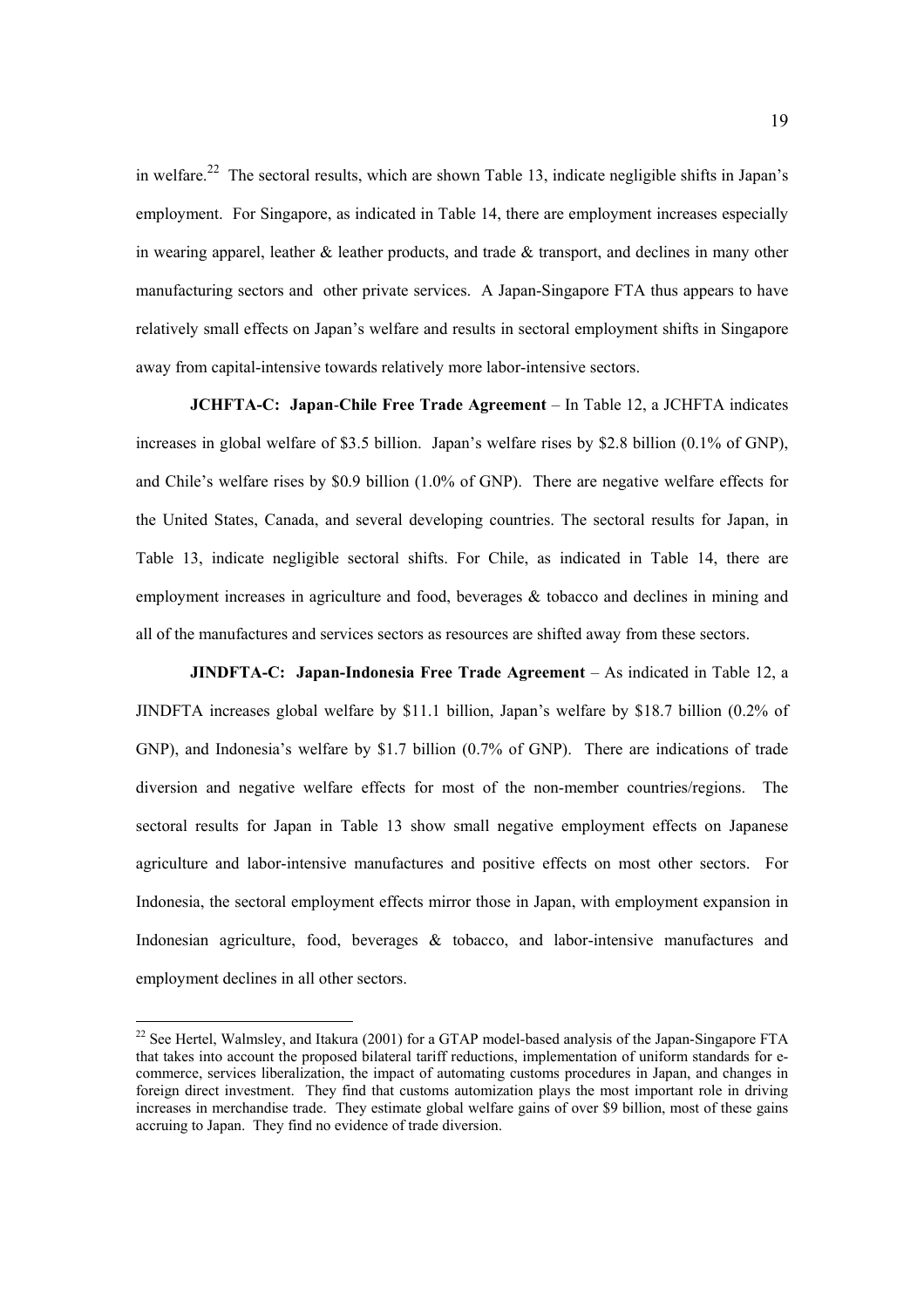**JKFTA-C: Japan-Korea Free Trade Agreement** – In Table 12, a JKFTA increases global welfare by \$19.7 billion, Japan's welfare by \$18.7 billion (0.4% of GNP), and Korea's welfare increases by \$2.2 billion (0.4% of GNP). There is some evidence of trade diversion for the United States, EU/EFTA, and for some developing countries. The sectoral results, shown in Table 13, indicate relatively small employment declines in Japan in agriculture and laborintensive manufactures, and increases in employment in durable manufactures and services. For Korea, as shown in Table 14, employment falls in many capital-intensive manufactures sectors and in services and rises in Korea's agriculture and labor-intensive manufactures.<sup>23</sup>

**JMAFTA-C:** Japan-Malaysia Free Trade Agreement – Global economic welfare is shown in Table 12 to increase by \$10.1 billion, Japan's welfare by \$10.5 billion (0.2% of GNP), and Malaysia's welfare by \$0.3 billion (0.2% of GNP). In Table 13, sectoral employment declines in Japan's agriculture, food, beverages  $\&$  tobacco, labor-intensive sectors, machinery  $\&$ equipment, and other manufactures, and there are employment increases in the other manufactures sectors and construction, other private services, and government services. For Malaysia, in Table 14, the employment increases are concentrated in agriculture, food, beverages & tobacco, wearing apparel, wood & wood products, and trade  $\&$  transport, and there are declines in capital-intensive manufactures and services except for trade & transport..

**JMXFTA-C:** Japan-Mexico Free Trade Agreement – As indicated in Table 12, a JMXFTA increases global welfare by \$10.6 billion. Japan's welfare increases by \$8.2 billion  $(0.2\%$  of GNP) and Mexico's welfare by \$3.4 billion  $(0.7\%$  of GNP). There are indications that a JMXFTA would be trade diverting for the United States, Canada, EU/EFTA , and several developing countries. The sectoral results for Japan, shown in Table 13, indicate relatively small

<sup>&</sup>lt;sup>23</sup> See McKibbin, Lee, and Cheong (2004) for an analysis of a Japan-Korea FTA, using the Asia-Pacific G-Cubed Model. The G-Cubed model incorporates rational expectations and forward-looking intertemporal behavior of individual agents. The model takes into account the induced changes in expected rates of return to capital by sector and consequent structural adjustments. Allowance is also made for short-term wage stickiness or adjustment costs in allocating capital. The authors conclude that Japan and Korea gain from a FTA, but there is trade diversion for the United States, Australia, and other countries. Their results also suggest greater benefits from a rapid liberalization rather than a more gradual phasing.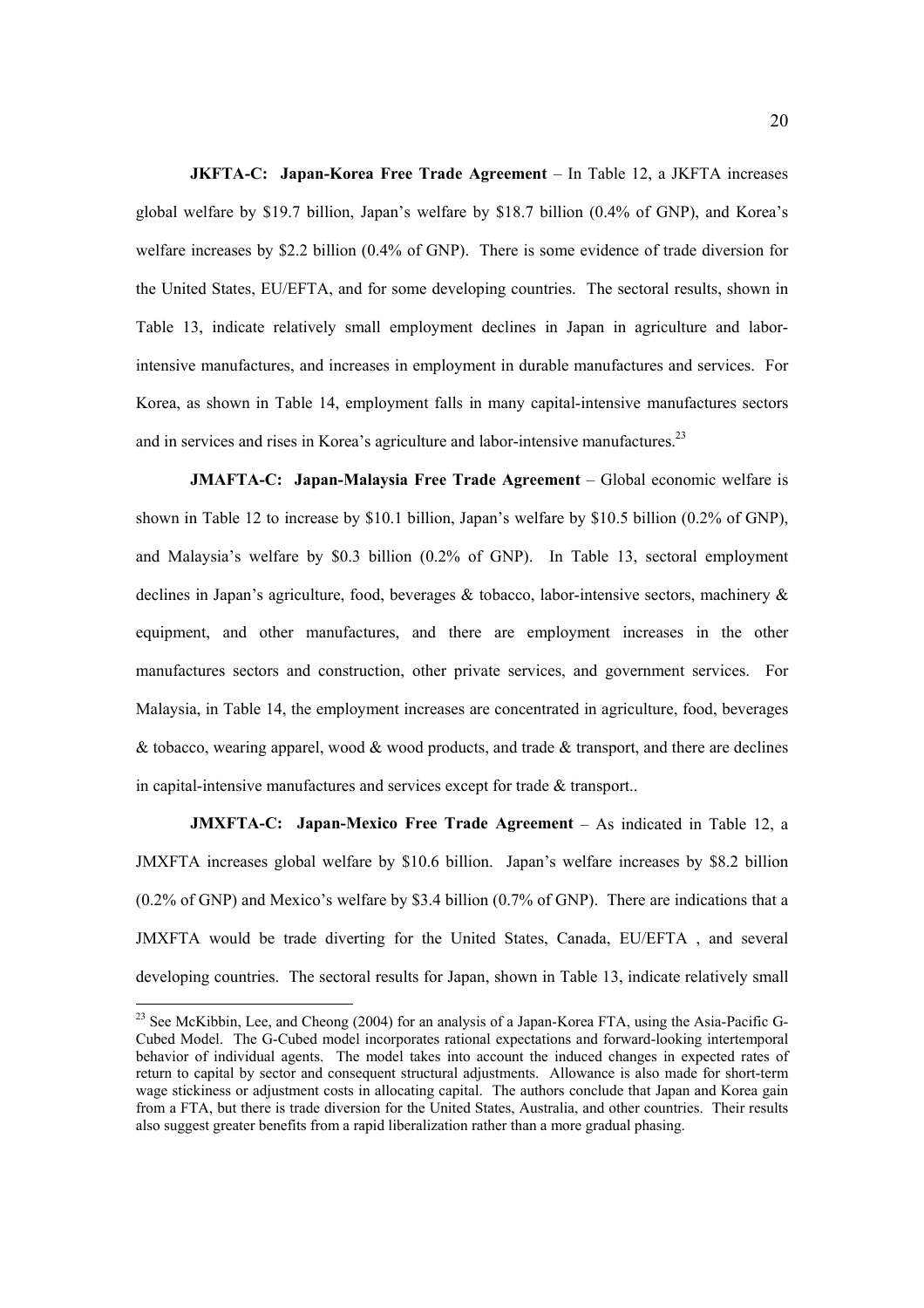employment declines in agriculture, food, beverages  $\&$  tobacco, and labor-intensive manufactures and increases especially in durable manufactures. For Mexico, in Table 14, the sectoral results show relatively small employment increases in agriculture, food, beverages & tobacco, and trade & transport and declines across the manufactures sectors and services.

**JPHFTA-C:** Japan-Philippines  $FTA - In$  Table 12, global welfare increases by \$3.0 billion, Japan's welfare by \$2.2 billion  $(0.1\% \text{ of GNP})$ , and the Philippines welfare by \$0.5 billion (0.6% of GNP). The sectoral employment results for Japan, noted in Table 13, indicate declines in agriculture and food, beverages & tobacco, and labor-intensive manufactures and increases in the other manufactures sectors and services. For the Philippines, in Table 14, the employment shifts mirror those in Japan, with increases concentrated in agriculture, food, beverages & tobacco and labor-intensive manufactures and declines across other manufactures and services.

**JTHFTA-C:** Japan-Thailand FTA – In Table 12, a Japan-Thailand FTA increases global welfare by \$13.5 billion and Japan's welfare by \$19.5 billion (0.4% of GNP), and reduces Thailand's welfare by  $$0.5$  billion  $(-0.3\%$  of GNP). There are indications of trade diversion across most of the other countries/regions indicated. There are sectoral employment declines in Japan, noted in Table 13, in agriculture, food, beverages & tobacco, and labor-intensive sectors and employment increases in capital-intensive manufactures and services. For Thailand, in Table 14, the employment increases are concentrated in agriculture and food, beverages & tobacco and employment declines across the manufactures and services sectors. The reduction in Thailand's welfare stems from the shifts away from the manufactures sectors, which are modeled with increasing returns to scale, to the agricultural sector, which is modeled with constant returns to scale.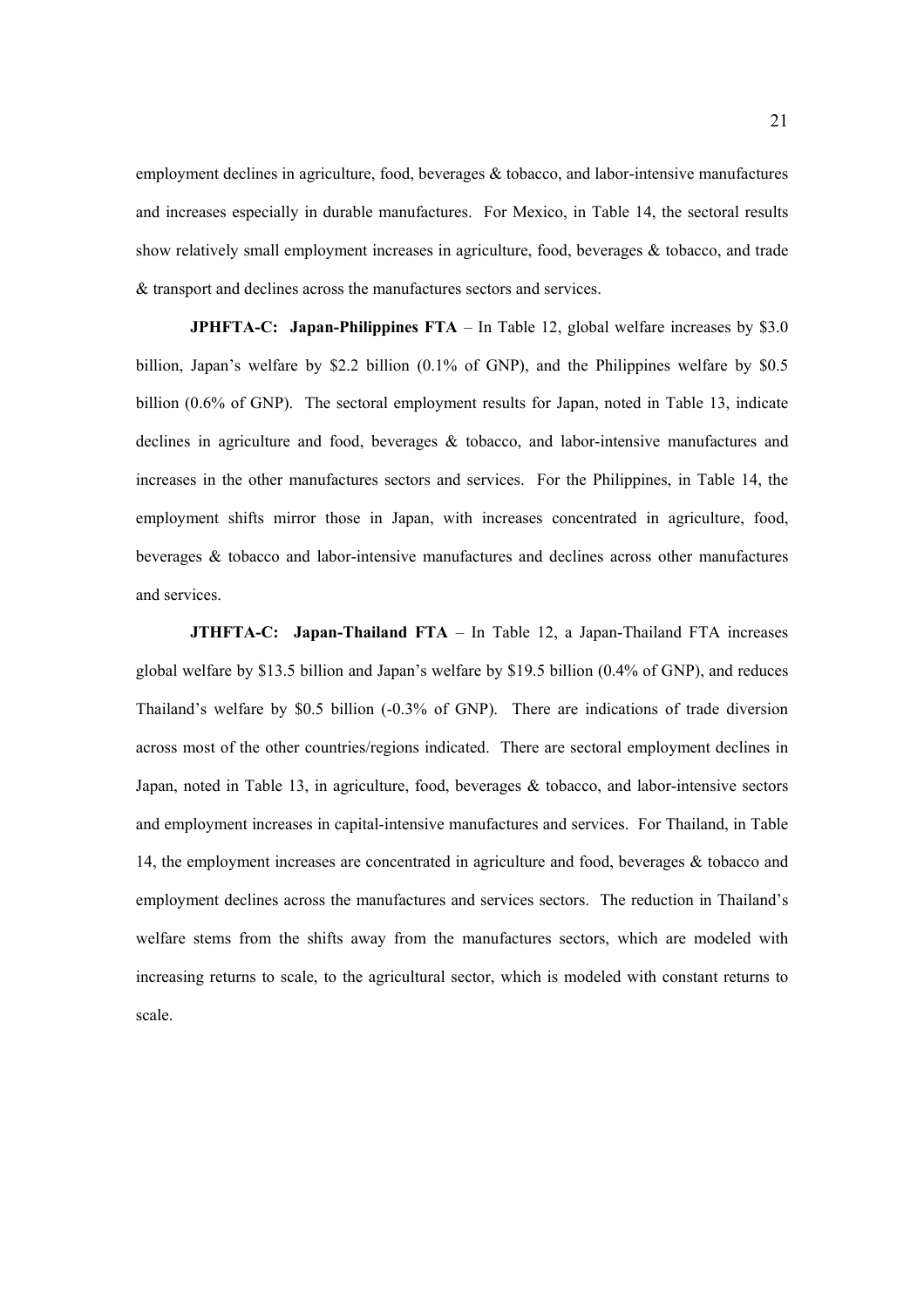#### **V. Hub and Spoke Effects of the U.S. and Japan FTAs**

In the discussion of the U.S. and Japan bilateral FTAs in the preceding sections, it was noted that there were indications of negative welfare effects for a number of non-member countries/regions. It is well known theoretically that preferential trading arrangements may result in both trade creation, which is welfare enhancing, and trade diversion, which will reduce welfare as trade is shifted from lower to higher cost sources of supply. But there is another consideration, which is that bilateral FTAs are based on the "hub-and-spoke" arrangement, with the United States or Japan representing the hub and with separate spokes connecting the bilateral FTA partners to the hub. In negotiating these bilateral FTAs, no account is taken of the effects that they may have on non-members, even though there may be a bilateral FTA with one or more of the non-members. As more and more bilateral FTAs are negotiated, the spokes of the FTAs may thus emanate out in many different and overlapping directions, with resulting distortions of global trade patterns. That is, this combination of varying preferences among different and overlapping FTAs may lead to greatly increased transactions costs for firms and the undermining of the mostfavored-nation (MFN) principle of non-discrimination that is at the heart of the multilateral trading system. These effects of the proliferation of FTAs are what Bhagwati and Panagariya  $(2002)$  refer to as "spaghetti-bowl" effects.

An indication of the trade diversion associated with the U.S. and Japan FTAs and the overlapping of the spokes involved is shown in the top half of Table 15, which has shaded cells indicating cases of positive welfare effects and white cells indicating cases of negative welfare effects. Altogether, 16 FTAs are shown, although there is some double counting insofar as the U.S.-CAC and U.S.-Chile bilateral FTAs are encompassed in the FTAA. In any event, it seems evident from Table 15 that trade diversion and negative welfare effects are pervasive. Thus, while partner-FTA countries may gain directly from their FTAs, as indicated by  $X''$  in the table, they may be adversely affected by other FTAs that have been negotiated.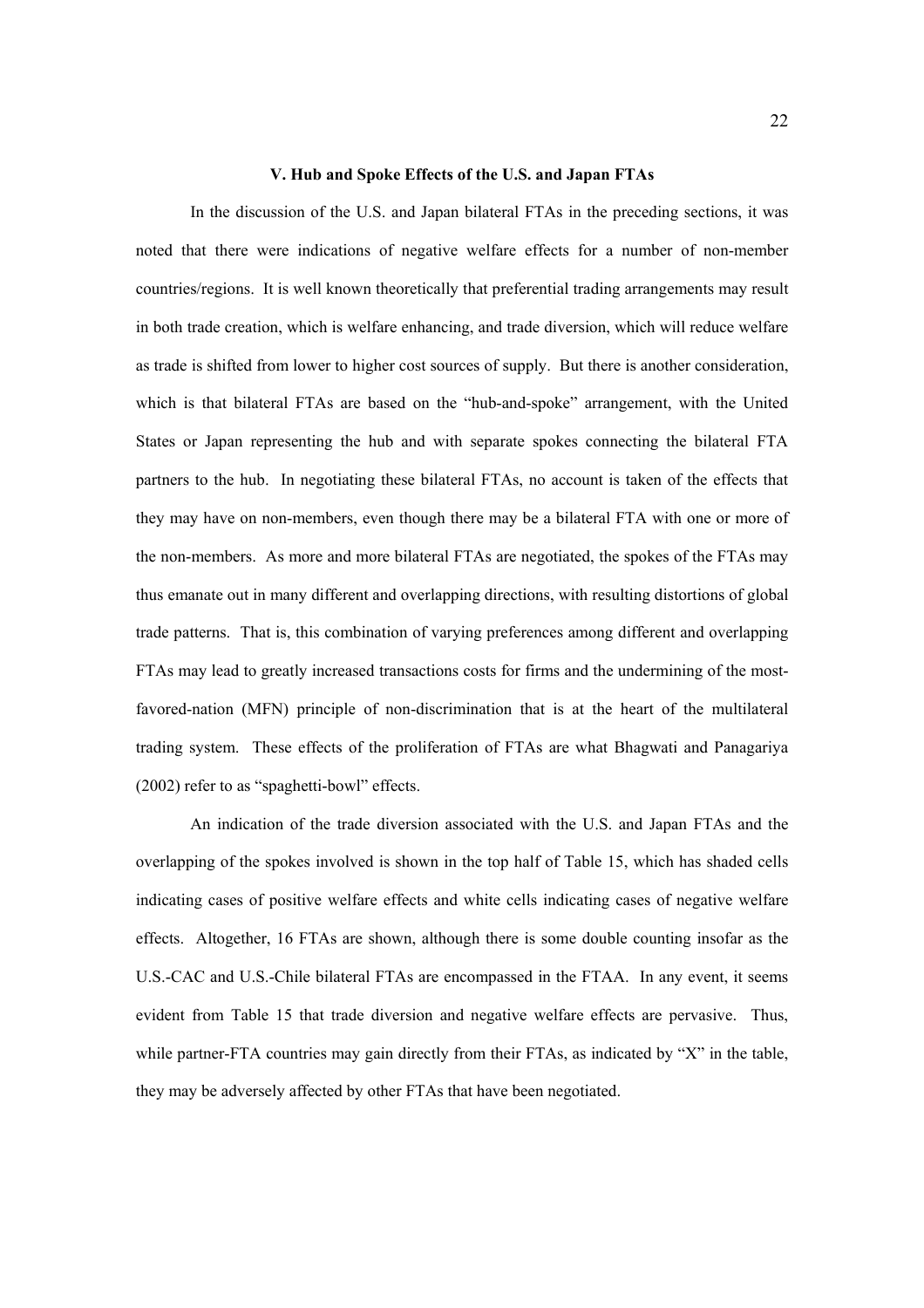The global results of the bilateral FTAs in Tables 8 and 12 above for the United States and Japan suggest that the negative welfare effects on non-members may be rather small in both absolute terms and as a percent of GNP. But, as mentioned in our earlier discussion, because of data limitations, our results do not reflect the potential welfare declines due to rules of origin and other discriminatory arrangements built into the bilateral FTAs. On the other hand, we do not allow for increased inflows of foreign direct investment into the partner countries or the effects of improvements in productivity and increased capital formation. Unfortunately, we are not in a position to assess these potential benefits. But it seems clear from our computational results that the welfare increases from the FTA removal of trade barriers are fairly small on the whole. Pending further analysis, we therefore conclude that there is reason to be concerned about the trade diversion and overlapping spoke effects of bilateral FTAs.

### **VI. Welfare Effects of Unilateral Free Trade and Global Free Trade**

In this section, we ask how the welfare of the United States, Japan, their FTA partners, and other countries/regions in the global trading system would be affected if it were feasible to adopt unilateral free trade or global free trade on a non-discriminatory (MFN) basis. as compared to the adoption of discriminatory bilateral FTAs. The results are indicated in Table 16. Unilateral free trade adopted by the United States would increase U.S. welfare by \$320.2 billion (3.2% of GNP), which is about three times greater than the U.S. welfare gains from the bilateral FTAs combined. If there were global (multilateral) free trade, U.S. welfare would be increased by \$401.8 billion (5.4% of GNP). Japan's welfare would increase with unilateral free trade by \$200.3 billion (3.7% of GNP) and with global free trade by \$542.5 billion (7.4% of GNP), as compared to the \$66.9 billion to be gained from Japan's bilateral FTAs combined. There are also clear indications that the FTA partner countries would generally gain more from the adoption of unilateral free trade by the United States and Japan as compared to the partner-country gains from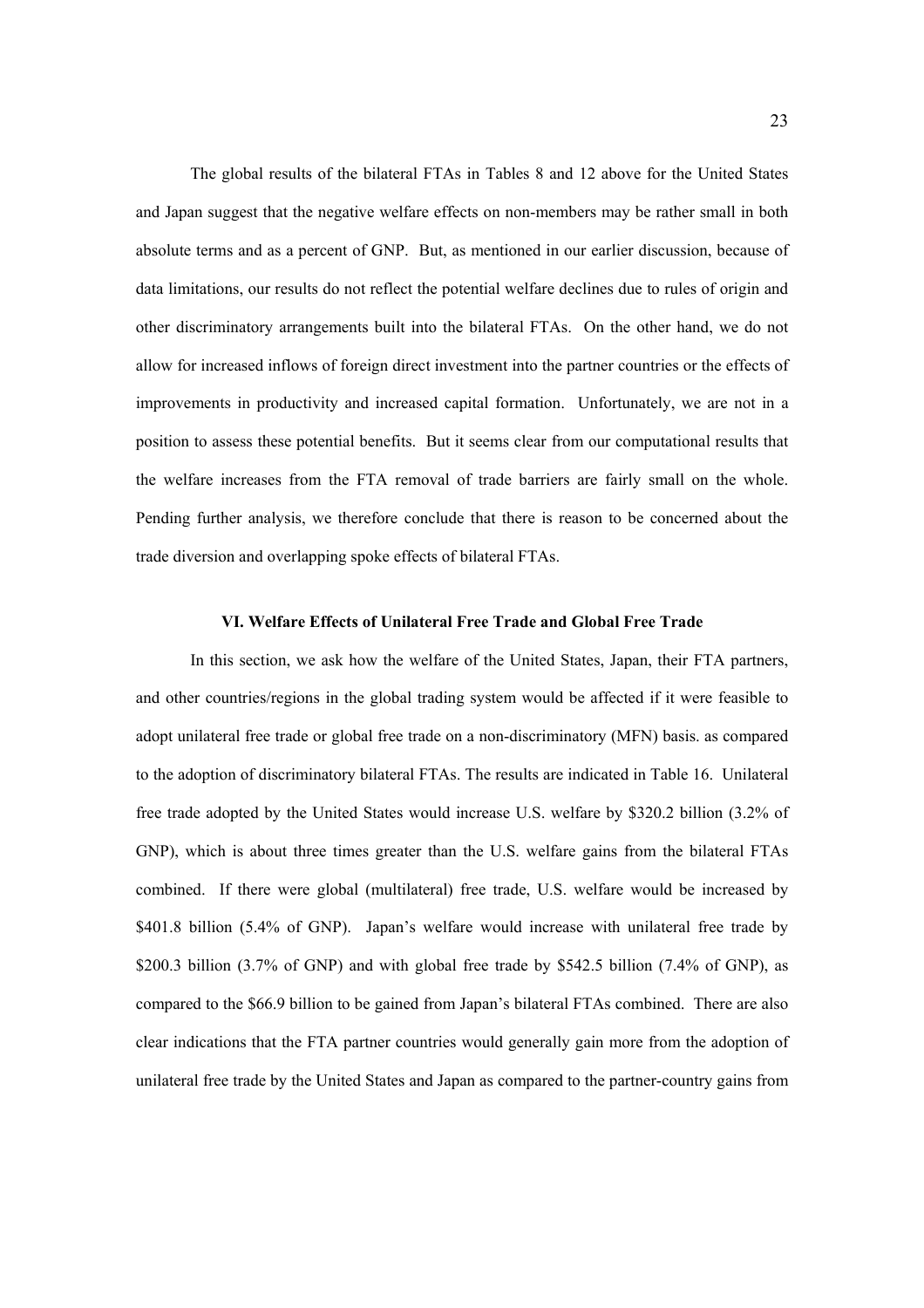their bilateral FTAs. Furthermore, the FTA partner countries would generally gain even more if they adopted unilateral free trade and especially if there were global free trade.<sup>24</sup>

#### **VII. Summary and Conclusions**

In this paper, we have used the Michigan Model of World Production and Trade to calculate the aggregate welfare and sectoral employment effects of the menu of U.S.-Japan trade policies. The menu of policies encompasses the various preferential U.S. and Japan bilateral and regional FTAs negotiated and in process, unilateral removal of existing trade barriers by the United States, Japan, and the FTA partner countries, and global (multilateral) free trade. The welfare impacts of the FTAs on the United States and Japan have been shown to be rather small in absolute and relative terms. The sectoral employment effects are also generally small for both countries, but vary across the individual sectors depending on the patterns of bilateral liberalization.

 The welfare effects on the FTA partner countries are shown to be mostly positive though generally small, but there are some indications of potentially disruptive employment shifts in some partner countries. The results further suggest that there would be trade diversion and detrimental welfare effects in some non-member countries/regions. It also appears that, while FTA partners may gain from the bilateral FTAs, they may be adversely affected because of

l

<sup>&</sup>lt;sup>24</sup> In commenting on an earlier version of our paper, Juan Carlos Hallak asked why there are larger absolute welfare gains and smaller percent changes in welfare for the large countries as compared to the small countries in our computational results. In this connection, the expectation is that, under conditions of perfect competition, a small country may appropriate a large share of the absolute gains from trade liberalization because the prices of the small country will tend to move towards the prices in the large country. Since large price changes give rise to large gains from trade, the small country may be expected therefore to realize greater gains from liberalization than the large country.

But when scale effects are present, as in the Michigan Model, the foregoing distributional logic may not hold. That is, scale gains will be substantial for countries that specialize in sectors with significant unrealized scale economies, and it may well be that large countries are in a better position to realize big scale gains. Also, the pro-competitive effects resulting from liberalization may produce efficiency gains throughout an industry. As a consequence, the absolute gain will be proportional to the industry's/country's size. With regard to percent changes, however, there is reason to believe that a large country will exert stronger pro-competitive forces on a small country, than vice versa. We might therefore expect to observe larger percent changes in scale in small as compared to large countries. This is borne out in our calculations of scale effects for the countries/regions in the various liberalization scenarios that we have run, the results of which are available on request.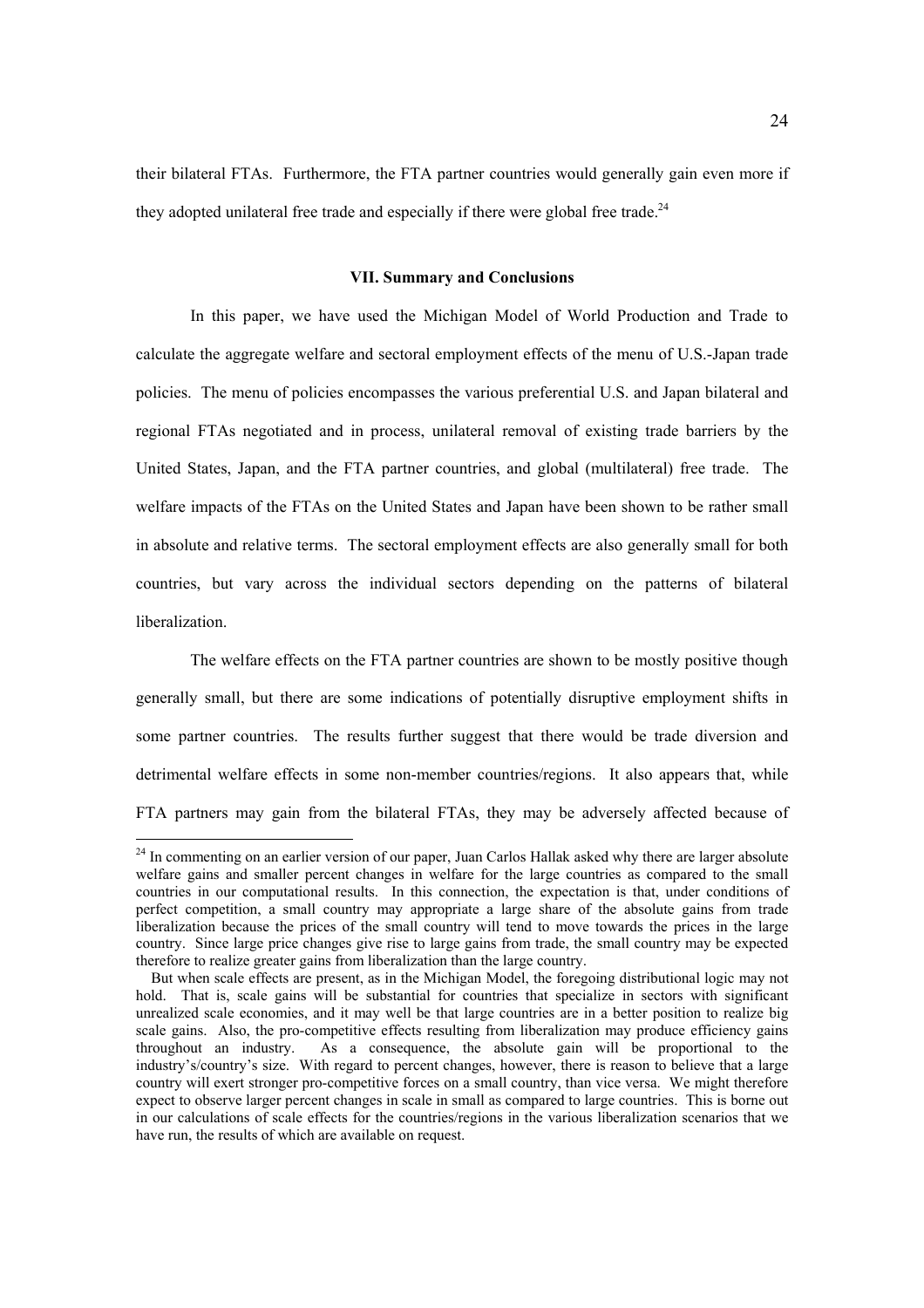overlapping "hub-and-spoke" arrangements due to other discriminatory FTAs that have been negotiated.

 The welfare gains from both unilateral trade liberalization by the United States and Japan and from global (multilateral) trade liberalization are shown to be rather substantial and more uniformly positive for all countries/regions in the global trading system as compared to the welfare gains from the bilateral FTAs analyzed.<sup>25</sup> The issue then is whether and when the WTO member countries will be able to overcome their divisiveness and indecisions and put the multilateral negotiations back on track. The menu choice appears to be clear.

<sup>&</sup>lt;sup>25</sup> See the appendix below for sensitivity analysis of introducing alternative parameters in the model and the resulting welfare impacts of global free trade.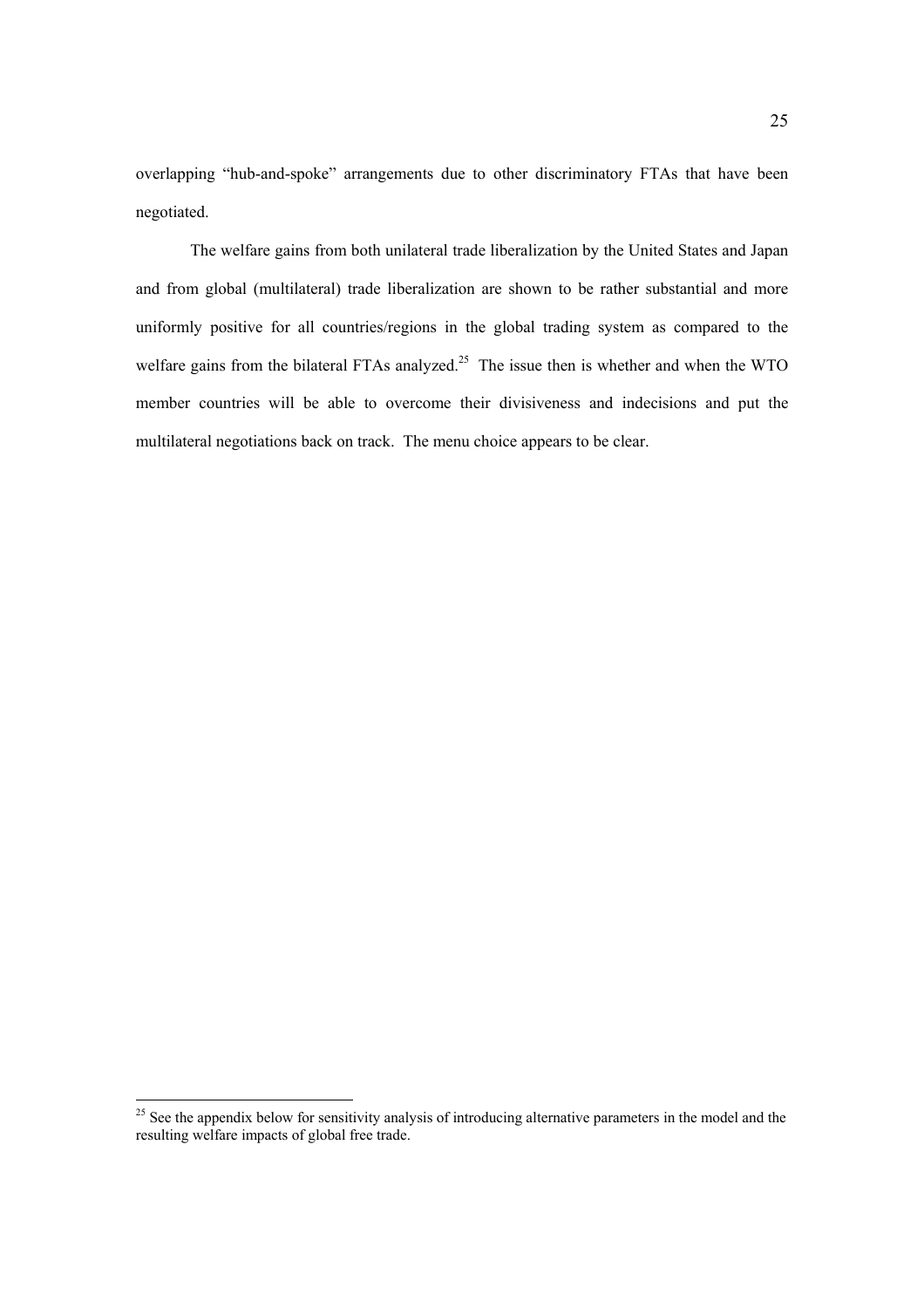#### **Appendix**

#### **Sensitivity Analysis**

This appendix reports on sensitivity analysis of the Michigan Model. There are three key elasticities/parameters in the Model: the elasticity of substitution among varieties, which is exogenously set at three; the parameter that measures the sensitivity that consumers have to the number of varieties, which is set at 0.5; and the elasticities of supply that are taken from the literature.

The variety parameter can take on values between zero and one. The larger it is, it means that consumers value variety more. If the parameter is set at zero, consumers have no preference for variety. This would correspond to the Armington assumption, according to which consumers view products depending on their place of production..

To analyze the sensitivity of our model results, we have experimented with different values of the elasticity of substitution among varieties and the consumer sensitivity to the number of varieties. The following tests were conducted: (1) increase the elasticity of substitution among varieties by 10 percent, holding other parameters constant; (2) decrease the elasticity of substitution by 10 percent, holding other parameters constant; (3) increase the consumption varieties parameter by 10 percent, holding other parameters constant; and (4) decrease the consumption varieties by 10 percent, holding other parameters constant.

The results, which are available on request, are not very sensitive to the alternative parameters of the consumption varieties. That is, a 10 percent increase (decrease) in these parameters yields only 2 percent larger (smaller) welfare effects compared to the baseline model. The sensitivity to the changes in the elasticity of substitution is large compared with the results of differences in the variety parameters. For some countries, the differences are greater than 10 percent

In Brown, Deardorff, and Stern (2000), sensitivity tests reveal that the model may exaggerate the likely gains from economies of scale due to trade liberalization in the context of expansion of the NAFTA. But the error is small in this context because the impact of trade liberalization is small. When econometric estimates of scale economies are incorporated into the model, the welfare gains due to capital flows are shown to remain robust.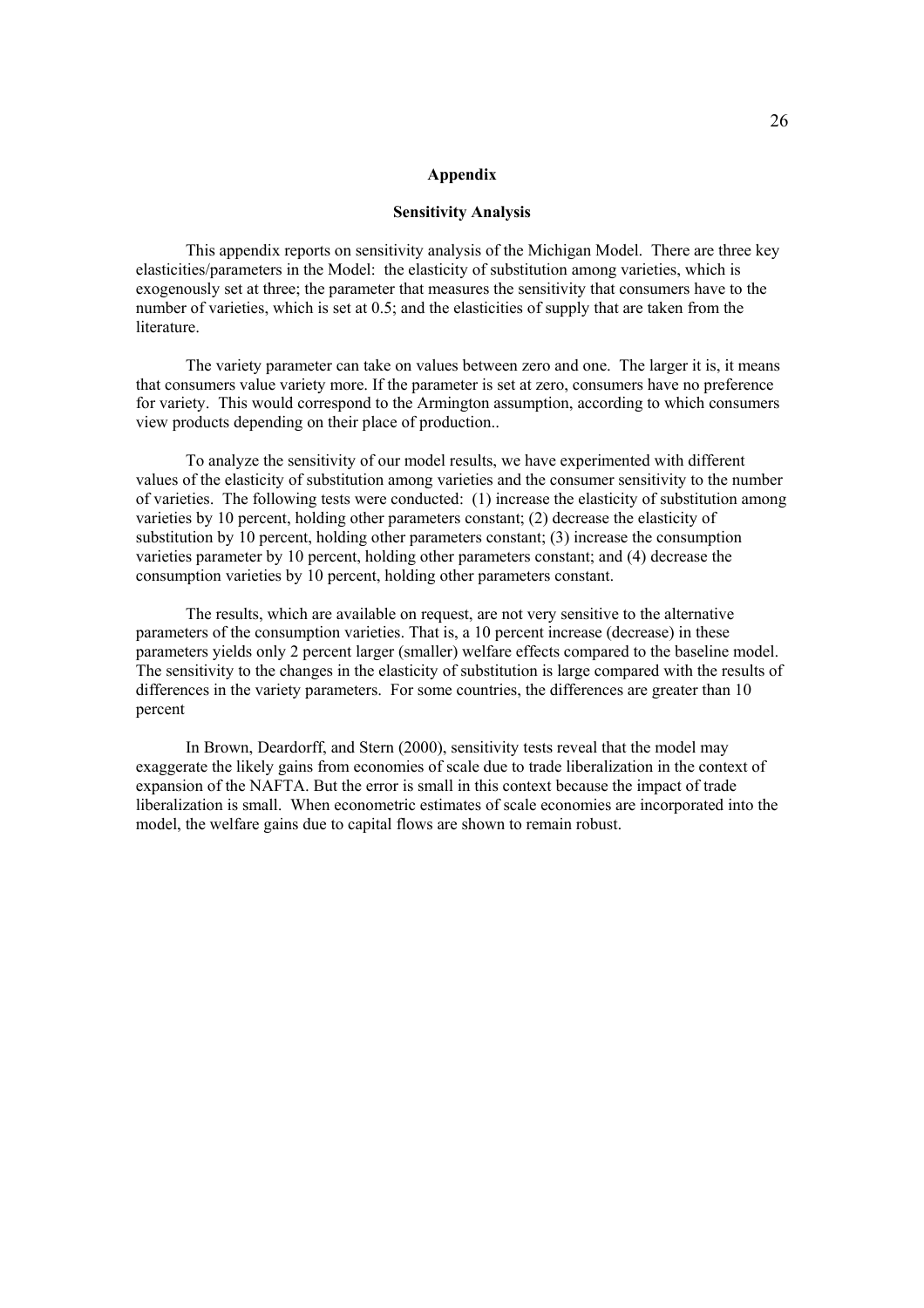#### **References**

- Andriamananjara, Soamiely and Marinos Tsigas. 2003. "Free Trade Agreements with the United States: What Can We Learn from 65 Simulations?" U.S. International Trade Commission, Washington, D.C. (June 5).
- Bhagwati, Jagdish and Arvind Panagariya. 1996. "Preferential Trading Areas and Multilateralism - Strangers, Friends, or Foes?" in Jagdish Bhagwati and Arvind Panagariya (eds.), *The Economics of Preferential Trade Agreements*. Washington, D.C.: American Enterprise Institute.
- Brown, Drusilla K. and Robert M. Stern. 1989a. "Computational Analysis of the U.S.-Canadian Free Trade Agreement: The Role of Product Differentiation and Market Structure," in Robert C. Feenstra (ed.), *Trade Policies for International Competitiveness.* Chicago: University of Chicago Press.
- Brown, Drusilla K. and Robert M. Stern. 1989b. "Computable General Equilibrium Estimates of the Gains from U.S.-Canadian Trade Liberalization," in David Greenaway, Thomas Hyclak, and Robert J. Thornton (eds.), *Economic Aspects of Regional Trading Arrangements*. London: Harvester Wheatsheaf.
- Brown, Drusilla K., Alan V. Deardorff, and Robert M. Stern. 2000. "Computational Analysis of the Accession of Chile to the NAFTA and Western Hemisphere Integration," *The World Economy* 23:45-174.
- Brown, Drusilla K., Alan V. Deardorff and Robert M. Stern. 2002. "CGE Modeling and Analysis of Multilateral and Regional Negotiating Options," in Robert M. Stern (ed.), *Issues and Options for U.S.-Japan Trade Policies.* Ann Arbor: University of Michigan Press.
- Brown, Drusilla K., Alan V. Deardorff, and Robert M. Stern. 2003. "Multilateral, Regional, and Bilateral Trade-Policy Options for the United States and Japan," The World Economy 26:803-828.
- Brown, Drusilla K., Kozo Kiyota, and Robert M. Stern. 2004a. "Computational Analysis of the U.S. FTAs with Central America, Australia, and Morocco," Research Seminar in International Economics, University of Michigan, Working Paper No. 507.
- Brown, Drusilla K., Kozo Kiyota, and Robert M. Stern. 2004b. "Computational Analysis of the U.S. FTA with the Southern African Customs Union (SACU), Research Seminar in International Economics, University of Michigan, Working Paper No. 508.
- Brown, Drusilla K., Kozo Kiyota, and Robert M. Stern. 2004c. Computational Analysis of the Free Trade Agreement of the Americas (FTAA)," Research Seminar in International Economics, University of Michigan, Working Paper No. 509.
- Deardorff, Alan V., and Robert M. Stern. 1990. *Computational Analysis of Global Trading Arrangements.* Ann Arbor: University of Michigan Press.
- DeRosa, Dean and John Gilbert. 2004. "Technical Appendix: Quantitative Estimates of the Economic Impacts of US Bilateral Free Trade Agreements," in Jeffrey J. Schott, *Free Trade Agreements: US Strategies and Priorities*. Washington, D.C.: Institute for International Economics.
- Dimaranan, Betina V. and Robert A. McDougall. 2002. "Command Line Data Aggregation Program," in Betina V. Dimaranan and Robert A. McDougall. (eds.), *The GTAP 5 Data Base*. West Lafayette, IN: Center for Global Trade Analysis, Department of Agricultural Economics, Purdue University.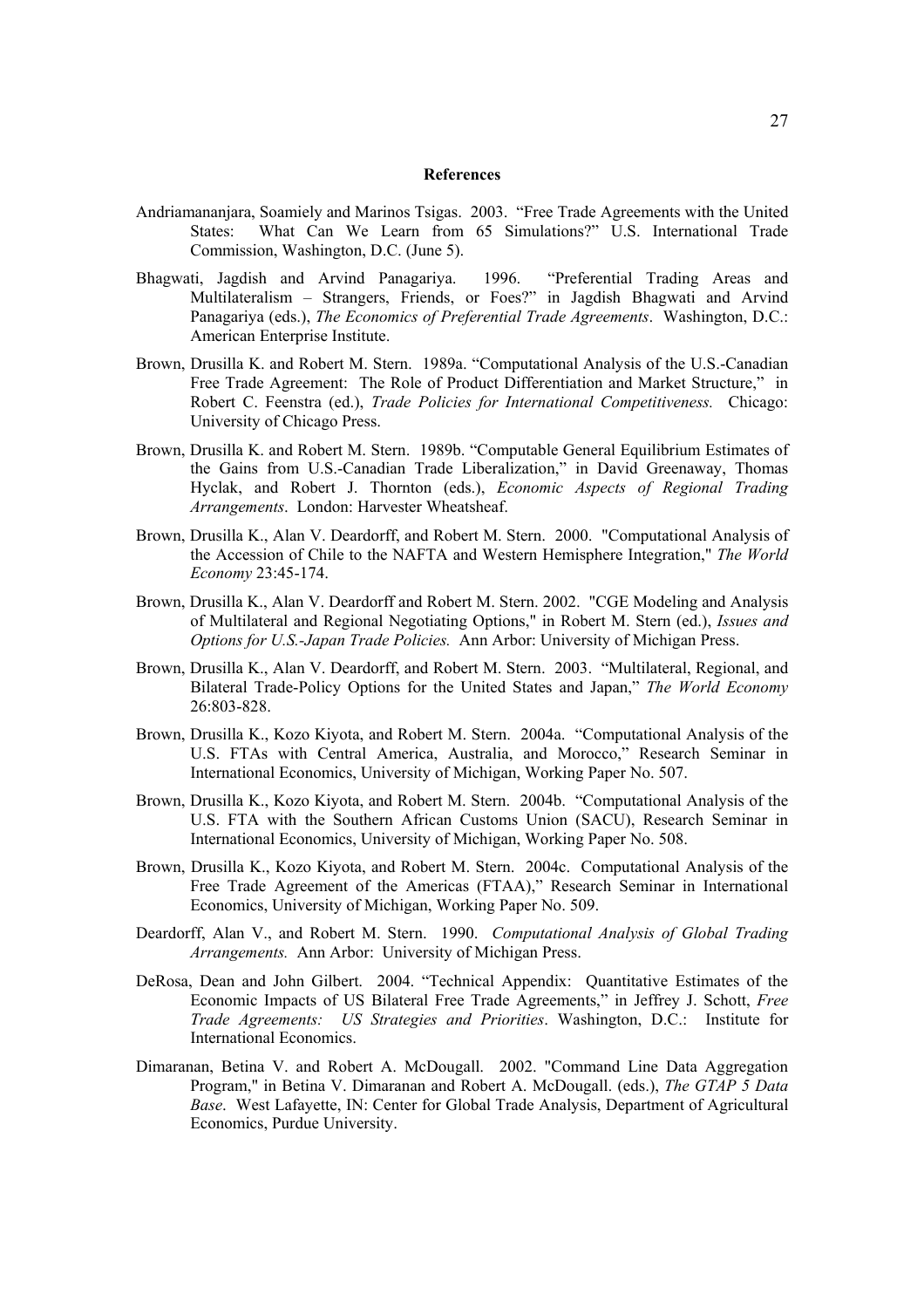- Francois, Joseph and Anna Strutt. 1999. "Post Uruguay Round Tariff Vectors for GTAP Version 4," Erasmus University, manuscript.
- Francois, Joseph, Hans van Meijl, and Frank van Tongeren. 2003. *"Trade Liberalization and* Developing Countries under the Doha Round," CEPR Discussion Paper Series No. 4032 (August).
- Harrison, W. J. and Ken Pearson. 1996. "Computing Solutions for Large General Equilibrium Models using GEMPACK" *Computational Economics* 9:83-127.
- Hertel, Thomas W. and Will Martin. 1999. "Would Developing Countries Gain from Inclusion of Manufactures in the WTO Negotiations?" Presented at the Conference on the "WTO and the Millennium Round," Geneva, September 20-21.
- Hertel, Thomas W. 2000. "Potential Gains from Reducing Trade Barriers in Manufacturing, Services and Agriculture," *Federal Reserve Bank of St. Louis Review 82:77-99.*
- Hertel, Thomas W., Terrie Walmsley, and Ken Itakura. 2001. "Dynamic Effects of the 'New Age<sup> $\cdot$ </sup> Free Trade Agreement between Japan and Singapore," Journal of Economic *Integration* 16:446-84.
- Hoekman, Bernard. 2000. "The Next Round of Services Negotiations: Identifying Priorities and Options,î *Federal Reserve Bank of St. Louis Review* 82:31-47.
- International Labor Organization (ILO). 2003. LABORSTA (http://laborsta.ilo.org/cgibin/brokerv8.exe).
- Ianchovichina, Elena and William Martin. 2004. "Economic Impacts of China's Accession to the WTO," in D. Bhattasali, Shantong Li, and William Martin (eds.), *China and the WTO: Accession, Policy Reform, and Poverty Reduction Strategies.* Washington, D.C.: Oxford University Press and the World Bank.
- McKibbin, Warwick, Jong-Wha Lee, and Inkyo Cheong. 2004. "A Dynamic Analysis of the Korea-Japan Free Trade Area: Simulations with the G-Cubed Asia-Pacific Model." *International Economic Journal*, forthcoming.
- Stolper, Wolfgang and Paul A. Samuelson. 1941. "Protection and Real Wages," Review of *Economic Studies* 9:58-73.
- Taiwan Government. 2002. (www.stat.gov.tai/bs2/2002YearBook.pdf).
- United Nations Industrial Development Organization (UNIDO). 2003. *UNIDO Industrial Statistics Database 2003 at the 3-digit Level of ISIC (Revision 2)* on CD-ROM. Geneva: UNIDO.
- World Bank. 2003. *World Development Indicators on CD-ROM*. Washington, D.C.: World Bank.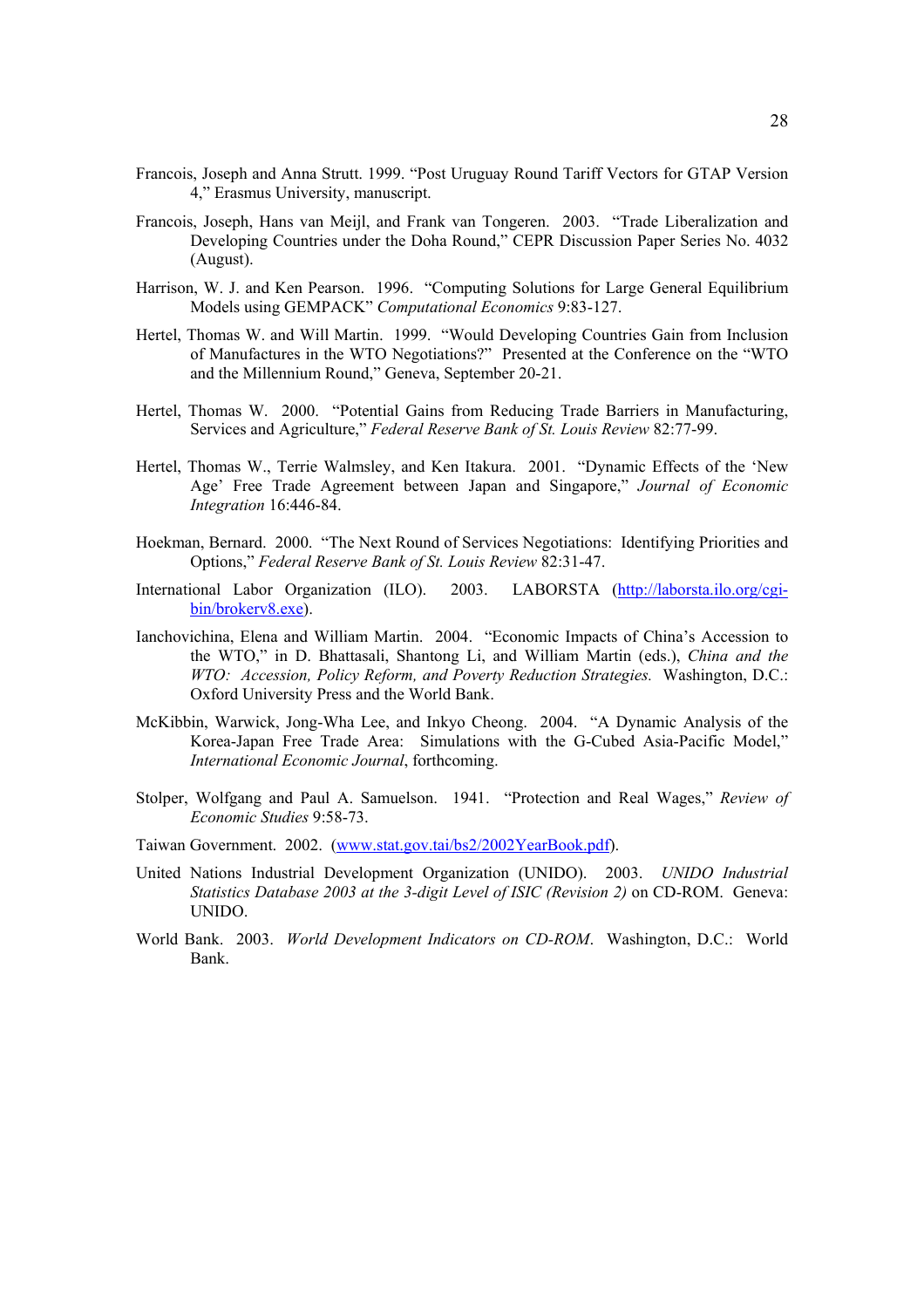|                                 |        |                     |      |         | (Percent)   |          |         |      |             |        |         |
|---------------------------------|--------|---------------------|------|---------|-------------|----------|---------|------|-------------|--------|---------|
|                                 | Global | Singapore Australia |      | Morocco | <b>SACU</b> | Thailand |         |      | <b>FTAA</b> |        |         |
|                                 |        |                     |      |         |             |          | Canada  | CAC  | Chile       | Mexico | South   |
|                                 |        |                     |      |         |             |          |         |      |             |        | America |
| Agriculture                     | 2.7    | 0.1                 | 4.0  | 0.1     | 1.3         | 0.3      | 0.4     | 1.0  | 0.8         | 1.9    | 3.2     |
| Mining                          | 0.2    | 0.0                 | 0.3  | 0.0     | 0.1         | 0.0      | 0.0     | 0.3  | 0.1         | 0.0    | 0.1     |
| Food, Beverages & Tobacco       | 3.5    | 1.2                 | 3.4  | 2.8     | 2.8         | 1.4      | 1.5     | 3.0  | 1.3         | 1.1    | 1.8     |
| Textiles                        | 5.7    | 9.3                 | 6.5  | 7.1     | 6.3         | 8.7      | 0.0     | 6.8  | 14.0        | 0.0    | 7.7     |
| Wearing Apparel                 | 11.0   | 15.5                | 9.7  | 10.5    | 12.4        | 14.2     | 0.0     | 11.6 | 11.5        | 0.0    | 13.6    |
| Leather Products & Footwear     | 7.2    | 5.6                 | 4.1  | 3.6     | 2.3         | 7.7      | 0.0     | 4.6  | 7.7         | 0.0    | 6.3     |
| Wood & Wood Products            | 0.3    | 0.4                 | 0.8  | 0.7     | 0.3         | 0.2      | $0.0\,$ | 0.5  | 0.2         | 0.0    | 0.4     |
| Chemicals                       | 1.9    | 3.2                 | 1.0  | 1.0     | 0.7         | 1.8      | $0.0\,$ | 0.8  | 0.0         | 0.0    | 0.9     |
| Non-metallic Min. Products      | 3.2    | 4.0                 | 2.9  | 0.9     | 0.0         | 2.8      | $0.0\,$ | 3.8  | 0.6         | 0.0    | 2.3     |
| <b>Metal Products</b>           | 1.4    | 2.3                 | 0.2  | 1.4     | 0.6         | 0.9      | $0.0\,$ | 0.5  | 0.5         | 0.0    | 0.6     |
| <b>Transportation Equipment</b> | 1.2    | 1.0                 | 1.5  | 0.3     | 1.7         | 0.1      | $0.0\,$ | 1.3  | 1.4         | 0.0    | 0.2     |
| Machinery & Equipment           | 1.0    | 0.8                 | 1.6  | 0.0     | 0.1         | 0.1      | 0.0     | 0.3  | 0.2         | 0.0    | 0.4     |
| <b>Other Manufactures</b>       | 1.3    | 1.3                 | 0.9  | 0.0     | 0.4         | 0.4      | 0.0     | 2.2  | 0.1         | 0.0    | 1.5     |
| Elec., Gas & Water              | 0.0    | 0.0                 | 0.0  | 0.0     | 0.0         | 0.0      | 0.0     | 0.0  | 0.0         | 0.0    | $0.0\,$ |
| Construction                    | 9.0    | 9.0                 | 9.0  | 9.0     | 9.0         | 9.0      | 9.0     | 9.0  | 9.0         | 9.0    | 9.0     |
| Trade & Transport               | 27.0   | 27.0                | 27.0 | 27.0    | 27.0        | 27.0     | 27.0    | 27.0 | 27.0        | 27.0   | 27.0    |
| <b>Other Private Services</b>   | 31.0   | 31.0                | 31.0 | 31.0    | 31.0        | 31.0     | 31.0    | 31.0 | 31.0        | 31.0   | 31.0    |
| <b>Government Services</b>      | 25.0   | 25.0                | 25.0 | 25.0    | 25.0        | 25.0     | 25.0    | 25.0 | 25.0        | 25.0   | 25.0    |

### **Table 1. Post-Uruguay Round Tariff Rates by Sector for the United States**

Note: Central America and Caribbean (CAC) members include Costa Rica, Dominican Republic, El Salvador, Guatemala, Honduras, and Nicaragua, and are to be included in the FTAA.

Sources: Adapted from Francois and Strutt (1999); Brown, Deardorff and Stern (2002); and Diamaranan and McDougall (2002).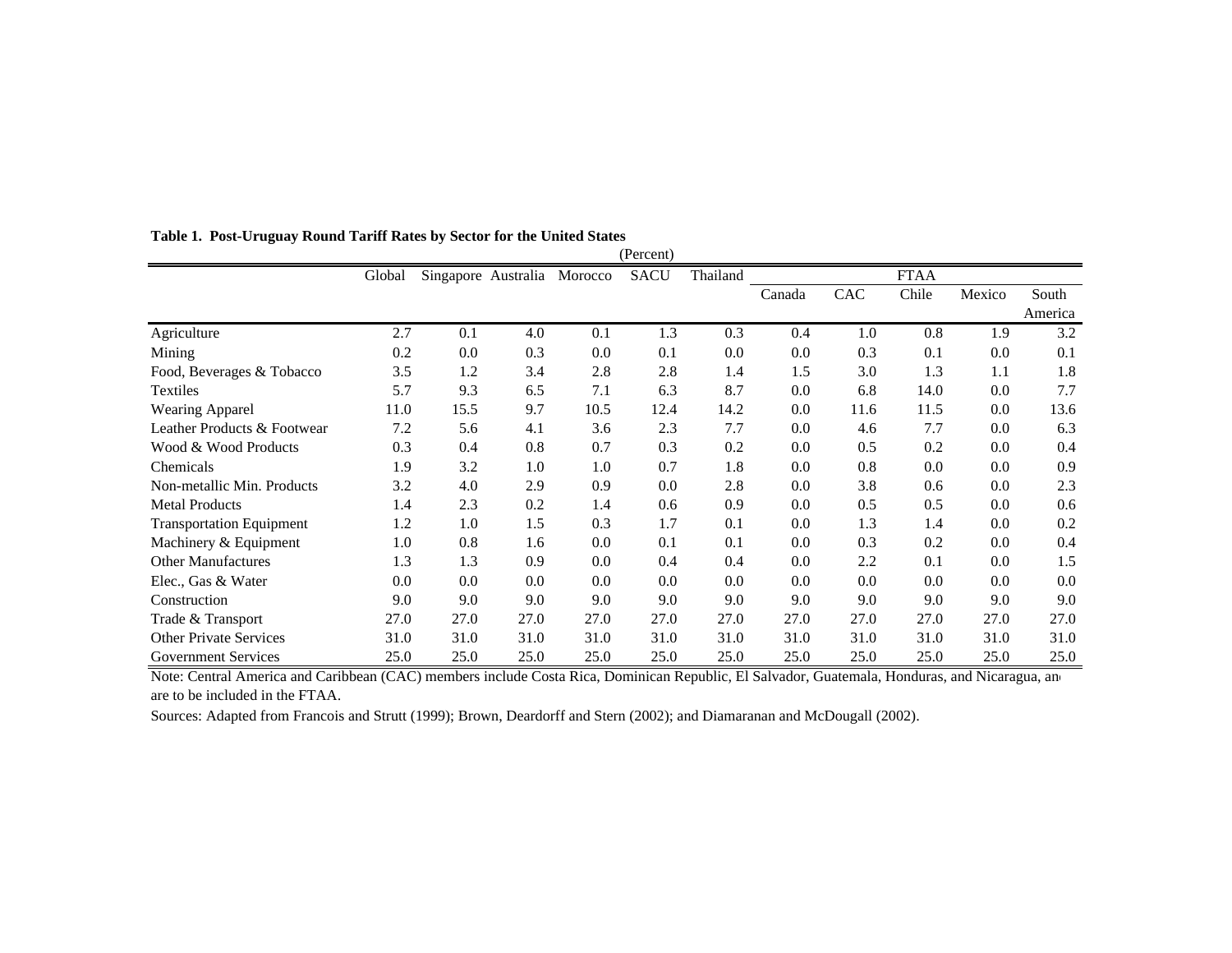|                                 |        |           |       | (Percent) |           |          |        |             |          |
|---------------------------------|--------|-----------|-------|-----------|-----------|----------|--------|-------------|----------|
|                                 | Global | Singapore | Chile | Korea     | Indonesia | Malaysia | Mexico | Philippines | Thailand |
| Agriculture                     | 38.1   | 1.3       | 2.9   | 5.3       | 6.7       | 0.3      | 6.1    | 11.5        | 1.7      |
| Mining                          | $-0.2$ | 0.0       | 0.0   | 0.0       | $-0.7$    | $-0.6$   | $-1.7$ | 0.0         | $-1.8$   |
| Food, Beverages & Tobacco       | 25.2   | 20.8      | 4.3   | 18.9      | 3.2       | 2.2      | 44.2   | 4.6         | 17.3     |
| Textiles                        | 2.8    | 7.4       | 0.0   | 2.9       | 1.1       | 0.2      | 0.1    | 1.7         | 1.5      |
| <b>Wearing Apparel</b>          | 6.5    | 5.8       | 7.0   | 5.8       | 5.4       | 5.7      | 5.1    | 4.9         | 4.9      |
| Leather Products & Footwear     | 8.9    | 6.1       | 0.0   | 8.4       | 4.5       | 9.1      | 10.3   | 8.0         | 8.4      |
| Wood & Wood Products            | 0.4    | 0.3       | 0.1   | 0.2       | 0.0       | 0.3      | 0.5    | 0.0         | 0.0      |
| Chemicals                       | 1.8    | 0.9       | 0.0   | 0.9       | 1.1       | 0.3      | 0.6    | 0.4         | 0.6      |
| Non-metallic Min. Products      | 1.0    | 0.2       | 0.0   | 0.7       | 1.4       | 0.4      | 0.9    | 0.6         | 1.4      |
| <b>Metal Products</b>           | 0.5    | 0.3       | 0.1   | 1.0       | 0.3       | 0.3      | 0.1    | 0.3         | 0.4      |
| <b>Transportation Equipment</b> | 0.0    | 0.0       | 0.0   | 0.0       | 0.0       | 0.0      | 0.0    | 0.0         | 0.0      |
| Machinery & Equipment           | 0.0    | 0.0       | 0.3   | 0.1       | 0.2       | 0.0      | 0.1    | 0.1         | 0.1      |
| <b>Other Manufactures</b>       | 0.7    | 0.0       | 1.8   | 0.3       | 2.8       | 0.0      | 0.0    | 0.8         | 0.1      |
| Elec., Gas & Water              | 0.0    | 0.0       | 0.0   | 0.0       | 0.0       | 0.0      | 0.0    | 0.0         | 0.0      |
| Construction                    | 3.0    | 3.0       | 3.0   | 3.0       | 0.0       | 3.0      | 3.0    | 3.0         | 3.0      |
| Trade & Transport               | 15.0   | 15.0      | 15.0  | 15.0      | 0.0       | 15.0     | 15.0   | 15.0        | 15.0     |
| <b>Other Private Services</b>   | 12.0   | 12.0      | 12.0  | 12.0      | 0.0       | 12.0     | 12.0   | 12.0        | 12.0     |
| Government Services             | 28.0   | 28.0      | 28.0  | 28.0      | 0.0       | 28.0     | 28.0   | 28.0        | 28.0     |

**Table 2. Post-Uruguay Round Tariff Rates by Sector for Japan**

Sources: Adapted from Francois and Strutt (1999); Brown, Deardorff and Stern (2002); and Diamaranan and McDougall (2002).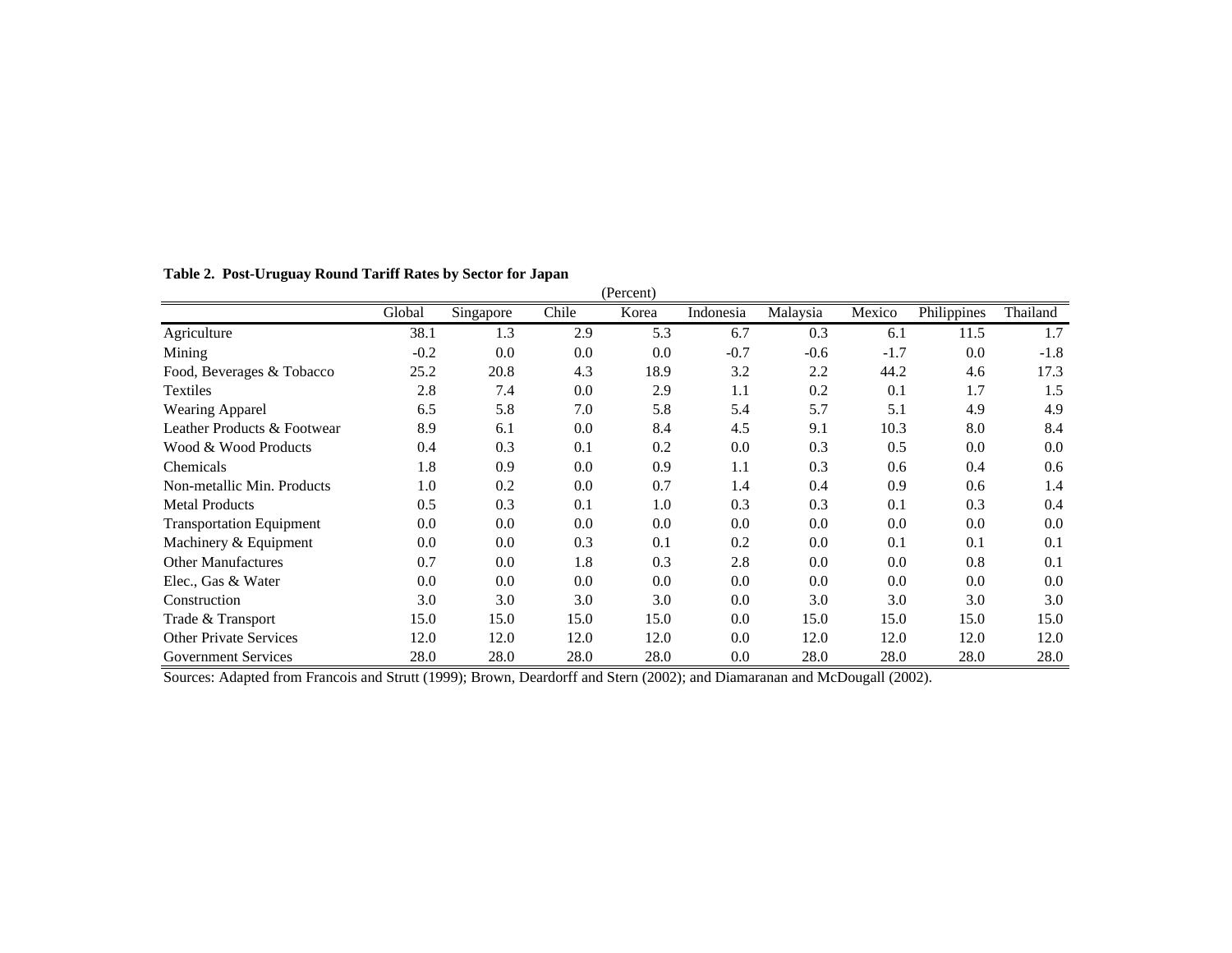|                                     | Global         | Singapore      | Australia  | Morocco        | <b>SACU</b>    | Thailand       |             |                | <b>FTAA</b>    |                |              |
|-------------------------------------|----------------|----------------|------------|----------------|----------------|----------------|-------------|----------------|----------------|----------------|--------------|
|                                     |                |                |            |                |                |                | Canada      | CAC            | Chile          | Mexico         | South        |
| Value                               |                |                |            |                |                |                |             |                |                |                | America      |
| Agriculture                         | 35.176         | 121            | 109        | 128            | 65             | 394            | 2,815       | 1,098          | 47             | 3,242          | 1.547        |
| Mining                              | 6,421          | 15             | 22         | 6              | 38             | 6              | 1,416       | 26             | 39             | 214            | 434          |
| Food, Beverages & Tobacco           | 30,541         | 293            | 281        | 75             | 145            | 171            | 3,964       | 1,464          | 83             | 2,065          | 982          |
| <b>Textiles</b>                     | 11,485         | 113            | 159        | 11             | 36             | 56             | 2,538       | 1,362          | 90             | 2.055          | 565          |
| <b>Wearing Apparel</b>              | 6,847          | 45             | 35         | $\overline{4}$ | 8              | 12             | 423         | 2,428          | 21             | 1,623          | 213          |
| Leather Products & Footwear         | 2,280          | 24             | 24         | $\mathbf{0}$   | 16             | 37             | 185         | 213            | 6              | 323            | 59           |
| Wood & Wood Products                | 29,386         | 284            | 542        | 8              | 165            | 182            | 7,717       | 1,094          | 151            | 3.415          | 1,371        |
| Chemicals                           | 90,569         | 3,236          | 2,129      | 26             | 524            | 1,109          | 15,886      | 2,737          | 665            | 10,405         | 6,752        |
| Non-metallic Min. Products          | 11,921         | 168            | 318        | 20             | 96             | 68             | 2,703       | 269            | 93             | 922            | 745          |
| <b>Metal Products</b>               | 34,238         | 511            | 312        | $\mathbf{1}$   | 97             | 384            | 10,460      | 712            | 223            | 5.089          | 1.447        |
| <b>Transportation Equipment</b>     | 102,640        | 1,899          | 1,800      | 89             | 349            | 1,337          | 33,595      | 953            | 607            | 8,130          | 3,713        |
| Machinery & Equipment               | 269,892        | 11,075         | 5,440      | 77             | 1,367          | 3,455          | 44,683      | 3,795          | 1,860          | 27,568         | 17,262       |
| <b>Other Manufactures</b>           | 11,322         | 254            | 210        | $\overline{2}$ | 55             | 49             | 1.400       | 273            | 69             | 794            | 526          |
| Elec., Gas & Water                  | 751            | 19             | 4          | $\overline{0}$ | $\overline{2}$ | $\overline{4}$ | 113         | $\overline{2}$ | $\overline{2}$ | 9              | 60           |
| Construction                        | 4,023          | $\overline{2}$ | 3          | $\overline{0}$ | $\overline{4}$ | 32             | 5           | 32             | $\Omega$       | $\overline{2}$ | $\mathbf{Q}$ |
| Trade & Transport                   | 81,445         | 879            | 1.675      | 60             | 549            | 602            | 2,401       | 514            | 308            | 744            | 3,069        |
| <b>Other Private Services</b>       | 81.707         | 1,280          | 1.047      | 66             | 315            | 975            | 3,889       | 588            | 151            | 928            | 2,195        |
| <b>Government Services</b>          | 42,165         | 366            | 574        | 321            | 250            | 309            | 826         | 282            | 139            | 722            | 1,759        |
| Total                               | 852,808        | 20,583         | 14.686     | 894            | 4.080          | 9.183          | 135.019     | 17,843         | 4,554          | 68,250         | 42,708       |
|                                     |                |                |            |                |                |                |             |                |                |                |              |
|                                     | Global         | Singapore      | Australia  | Morocco        | <b>SACU</b>    | Thailand       |             |                | <b>FTAA</b>    |                |              |
|                                     |                |                |            |                |                |                | Canada      | CAC            | Chile          | Mexico         | South        |
| Percent                             |                |                |            |                |                |                |             |                |                |                | America      |
| Agriculture                         | 100.0          | 0.3            | 0.3        | 0.4            | 0.2            | 1.1            | 8.0         | 3.1            | 0.1            | 9.2            | 4.4          |
| Mining                              | 100.0          | 0.2            | 0.3        | 0.1            | 0.6            | 0.1            | 22.0        | 0.4            | 0.6            | 3.3            | 6.8          |
| Food, Beverages & Tobacco           | 100.0          | 1.0            | 0.9        | 0.2            | 0.5            | 0.6            | 13.0        | 4.8            | 0.3            | 6.8            | 3.2          |
| <b>Textiles</b>                     | 100.0          | 1.0            | 1.4        | 0.1            | 0.3            | 0.5            | 22.1        | 11.9           | 0.8            | 17.9           | 4.9          |
| <b>Wearing Apparel</b>              | 100.0          | 0.7            | 0.5        | 0.1            | 0.1            | 0.2            | 6.2         | 35.5           | 0.3            | 23.7           | 3.1          |
| Leather Products & Footwear         | 100.0          | 1.0            | 1.0        | 0.0            | 0.7            | 1.6            | 8.1         | 9.3            | 0.3            | 14.2           | 2.6          |
| Wood & Wood Products                | 100.0          | 1.0            | 1.8        | 0.0            | 0.6            | 0.6            | 26.3        | 3.7            | 0.5            | 11.6           | 4.7          |
| Chemicals                           | 100.0          | 3.6            | 2.4        | 0.0            | 0.6            | 1.2            | 17.5        | 3.0            | 0.7            | 11.5           | 7.5          |
| Non-metallic Min. Products          | 100.0          | 1.4            | 2.7        | 0.2            | 0.8            | 0.6            | 22.7        | 2.3            | 0.8            | 7.7            | 6.3          |
| <b>Metal Products</b>               | 100.0          | 1.5            | 0.9        | 0.0            | 0.3            | 1.1            | 30.6        | 2.1            | 0.7            | 14.9           | 4.2          |
| <b>Transportation Equipment</b>     | 100.0          | 1.9            | 1.8        | 0.1            | 0.3            | 1.3            | 32.7        | 0.9            | 0.6            | 7.9            | 3.6          |
| Machinery & Equipment               | 100.0          | 4.1            | 2.0        | 0.0            | 0.5            | 1.3            | 16.6        | 1.4            | 0.7            | 10.2           | 6.4          |
| <b>Other Manufactures</b>           | 100.0          | 2.2            | 1.9        | 0.0            | 0.5            | 0.4            | 12.4        | 2.4            | 0.6            | 7.0            | 4.6          |
| Elec., Gas & Water                  | 100.0          | 2.5            | 0.6        | 0.0            | 0.2            | 0.5            | 15.1        | 0.3            | 0.2            | 1.3            | 8.0          |
| Construction                        | 100.0          | 0.1            | 0.1        | 0.0            | 0.1            | 0.8            | 0.1         | 0.8            | 0.0            | 0.0            | 0.2          |
| Trade & Transport                   | 100.0          | 1.1            | 2.1        | 0.1            | 0.7            | 0.7            | 2.9         | 0.6            | 0.4            | 0.9            | 3.8          |
| <b>Other Private Services</b>       | 100.0          | 1.6            | 1.3        | 0.1            | 0.4            | 1.2            | 4.8         | 0.7            | 0.2            | 1.1            | 2.7          |
| <b>Government Services</b><br>Total | 100.0<br>100.0 | 0.9<br>2.4     | 1.4<br>1.7 | 0.8<br>0.1     | 0.6<br>0.5     | 0.7<br>1.1     | 2.0<br>15.8 | 0.7<br>2.1     | 0.3<br>0.5     | 1.7<br>8.0     | 4.2<br>5.0   |

**Table 3. Value of U.S. Sectoral Exports by Destination and Origin, 1997 (Millions of U.S. Dollars)**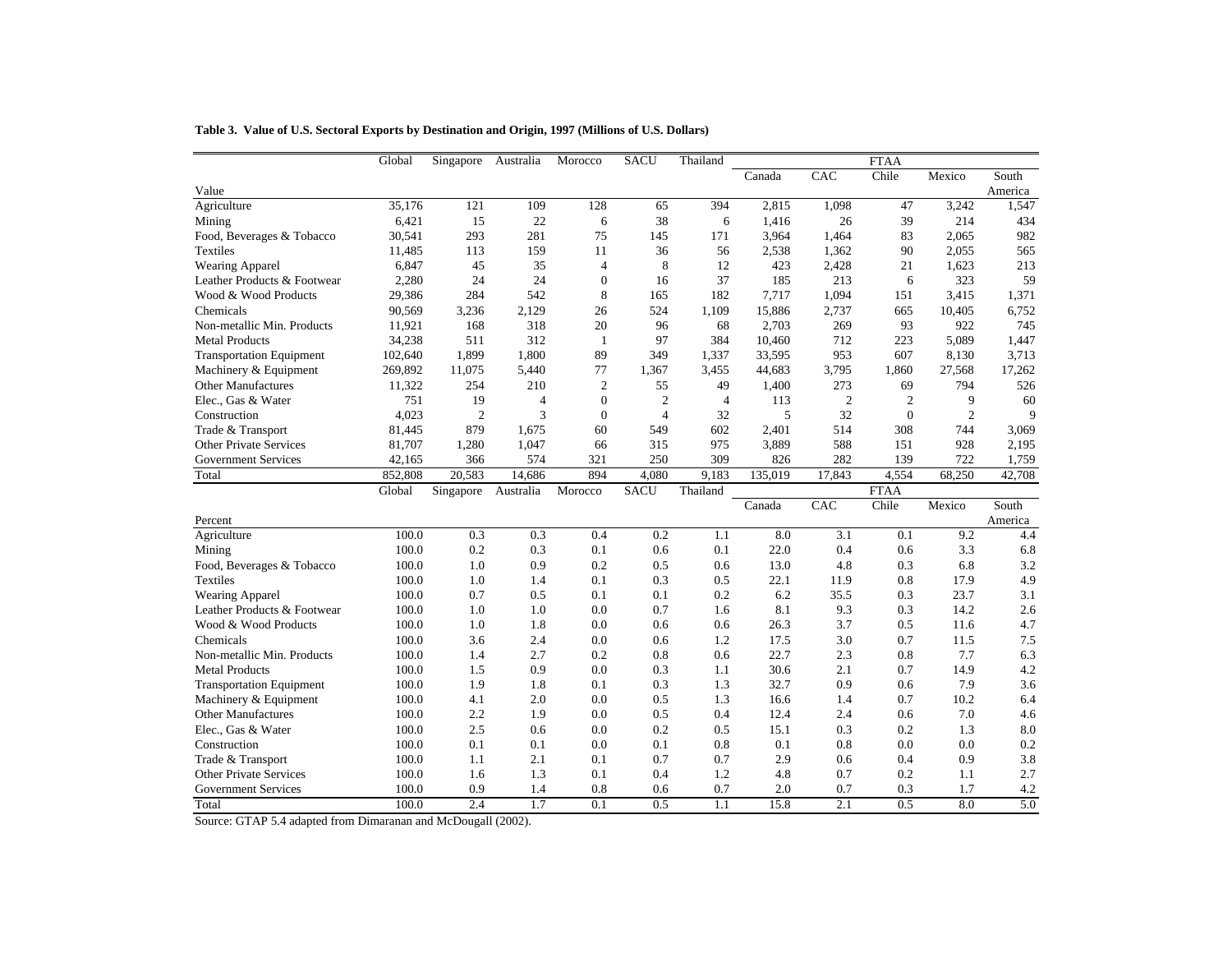|                                 | Global    | Singapore      | Australia      | Morocco        | <b>SACU</b> | Thailand       |                |        | <b>FTAA</b>  |                |                         |
|---------------------------------|-----------|----------------|----------------|----------------|-------------|----------------|----------------|--------|--------------|----------------|-------------------------|
|                                 |           |                |                |                |             |                | Canada         | CAC    | Chile        | Mexico         | South                   |
| Value                           |           |                |                |                |             |                |                |        |              |                | America                 |
| Agriculture                     | 18,602    | 41             | 181            | 15             | 53          | 207            | 3,984          | 2,280  | 716          | 2,956          | 3,585                   |
| Mining                          | 69,939    | $\mathbf{0}$   | 413            | 72             | 133         | 13             | 17,060         | 664    | 74           | 8,324          | 12,894                  |
| Food, Beverages & Tobacco       | 28,813    | 115            | 898            | 41             | 138         | 1,672          | 5,553          | 1,421  | 534          | 1,957          | 2,427                   |
| Textiles                        | 21,514    | 132            | 169            | $\overline{4}$ | 101         | 389            | 1,803          | 1,725  | 9            | 2,640          | 365                     |
| <b>Wearing Apparel</b>          | 38,335    | 186            | 45             | 62             | 139         | 1,212          | 1,050          | 5,443  | 17           | 3,974          | 612                     |
| Leather Products & Footwear     | 21,842    | 9              | 28             | 5              | 25          | 782            | 219            | 438    | 5            | 607            | 1,572                   |
| Wood & Wood Products            | 43,785    | 211            | 85             | $\overline{4}$ | 81          | 353            | 25,258         | 165    | 352          | 2,956          | 1,216                   |
| Chemicals                       | 77.142    | 864            | 302            | 11             | 259         | 702            | 15,449         | 879    | 159          | 2.747          | 4,414                   |
| Non-metallic Min. Products      | 14,071    | 17             | 40             | $\overline{c}$ | 44          | 161            | 2,572          | 369    | 18           | 1,365          | 607                     |
| <b>Metal Products</b>           | 56,001    | 83             | 998            | 5              | 1,417       | 276            | 15,648         | 429    | 573          | 4,180          | 3,592                   |
| <b>Transportation Equipment</b> | 128,874   | 169            | 613            | $\mathbf{0}$   | 69          | 90             | 43,993         | 21     | 3            | 14,064         | 1,314                   |
| Machinery & Equipment           | 307,001   | 17,834         | 549            | 94             | 117         | 6,053          | 32,119         | 1,128  | 13           | 38,411         | 1,726                   |
| <b>Other Manufactures</b>       | 39,851    | 38             | 80             | 3              | 219         | 962            | 988            | 289    | 7            | 1,400          | 491                     |
| Elec., Gas & Water              | 2,230     | $\overline{2}$ | $\mathfrak{2}$ | 1              | 22          | $\overline{c}$ | 1,445          | 5      | $\mathbf{0}$ | $\overline{c}$ | 117                     |
| Construction                    | 1,268     | 3              | 3              | $\overline{2}$ | 3           | 3              | $\overline{4}$ | 18     | $\mathbf{0}$ | $\overline{c}$ | $\tau$                  |
| Trade & Transport               | 75,050    | 919            | 2,084          | 163            | 578         | 1,381          | 1,696          | 873    | 296          | 1,270          | 1,522                   |
| <b>Other Private Services</b>   | 59,724    | 1,996          | 1,034          | 77             | 216         | 642            | 2,111          | 522    | 94           | 741            | 1,096                   |
| <b>Government Services</b>      | 18,838    | 125            | 501            | 222            | 158         | 115            | 466            | 335    | 54           | 144            | 699                     |
| Total                           | 1,022,879 | 22,743         | 8.025          | 782            | 3,771       | 15,017         | 171,418        | 17,004 | 2.924        | 87,739         | 38,256                  |
|                                 | Global    | Singapore      | Australia      | Morocco        | <b>SACU</b> | Thailand       |                |        | <b>FTAA</b>  |                |                         |
|                                 |           |                |                |                |             |                | Canada         | CAC    | Chile        | Mexico         | South                   |
| Percent                         |           |                |                |                |             |                |                |        |              |                | America                 |
| Agriculture                     | 100.0     | 0.2            | 1.0            | 0.1            | 0.3         | 1.1            | 21.4           | 12.3   | 3.9          | 15.9           | 19.3                    |
| Mining                          | 100.0     | 0.0            | 0.6            | 0.1            | 0.2         | 0.0            | 24.4           | 0.9    | 0.1          | 11.9           | 18.4                    |
| Food, Beverages & Tobacco       | 100.0     | 0.4            | 3.1            | 0.1            | 0.5         | 5.8            | 19.3           | 4.9    | 1.9          | 6.8            | 8.4                     |
| <b>Textiles</b>                 | 100.0     | 0.6            | 0.8            | 0.0            | 0.5         | 1.8            | 8.4            | 8.0    | 0.0          | 12.3           | 1.7                     |
| <b>Wearing Apparel</b>          | 100.0     | 0.5            | 0.1            | 0.2            | 0.4         | 3.2            | 2.7            | 14.2   | 0.0          | 10.4           | 1.6                     |
| Leather Products & Footwear     | 100.0     | 0.0            | 0.1            | 0.0            | 0.1         | 3.6            | 1.0            | 2.0    | 0.0          | 2.8            | 7.2                     |
| Wood & Wood Products            | 100.0     | 0.5            | 0.2            | 0.0            | 0.2         | 0.8            | 57.7           | 0.4    | 0.8          | 6.8            | 2.8                     |
| Chemicals                       | 100.0     | 1.1            | 0.4            | 0.0            | 0.3         | 0.9            | 20.0           | 1.1    | 0.2          | 3.6            | 5.7                     |
| Non-metallic Min. Products      | 100.0     | 0.1            | 0.3            | 0.0            | 0.3         | 1.1            | 18.3           | 2.6    | 0.1          | 9.7            | 4.3                     |
| <b>Metal Products</b>           | 100.0     | 0.1            | 1.8            | 0.0            | 2.5         | 0.5            | 27.9           | 0.8    | 1.0          | 7.5            | 6.4                     |
| <b>Transportation Equipment</b> | 100.0     | 0.1            | 0.5            | 0.0            | 0.1         | 0.1            | 34.1           | 0.0    | 0.0          | 10.9           | 1.0                     |
| Machinery & Equipment           | 100.0     | 5.8            | 0.2            | 0.0            | 0.0         | 2.0            | 10.5           | 0.4    | 0.0          | 12.5           | 0.6                     |
| <b>Other Manufactures</b>       | 100.0     | 0.1            | 0.2            | 0.0            | 0.6         | 2.4            | 2.5            | 0.7    | 0.0          | 3.5            | 1.2                     |
| Elec., Gas & Water              | 100.0     | 0.1            | 0.1            | 0.0            | 1.0         | 0.1            | 64.8           | 0.2    | 0.0          | 0.1            | 5.2                     |
|                                 |           |                |                |                |             |                |                |        |              |                |                         |
| Construction                    | 100.0     | 0.2            | 0.2            | 0.1            | 0.2         | 0.2            | 0.3            | 1.4    | 0.0          | 0.1            | 0.5                     |
| Trade & Transport               | 100.0     | 1.2            | 2.8            | 0.2            | 0.8         | 1.8            | 2.3            | 1.2    | 0.4          | 1.7            | 2.0                     |
| <b>Other Private Services</b>   | 100.0     | 3.3            | 1.7            | 0.1            | 0.4         | 1.1            | 3.5            | 0.9    | 0.2          | 1.2            | 1.8                     |
| <b>Government Services</b>      | 100.0     | 0.7            | 2.7            | 1.2            | 0.8         | 0.6            | 2.5            | 1.8    | 0.3          | 0.8            | 3.7<br>$\overline{3.7}$ |

**Table 4. Value of U.S. Sectoral Imports by Destination and Origin, 1997 (Millions of U.S. Dollars)**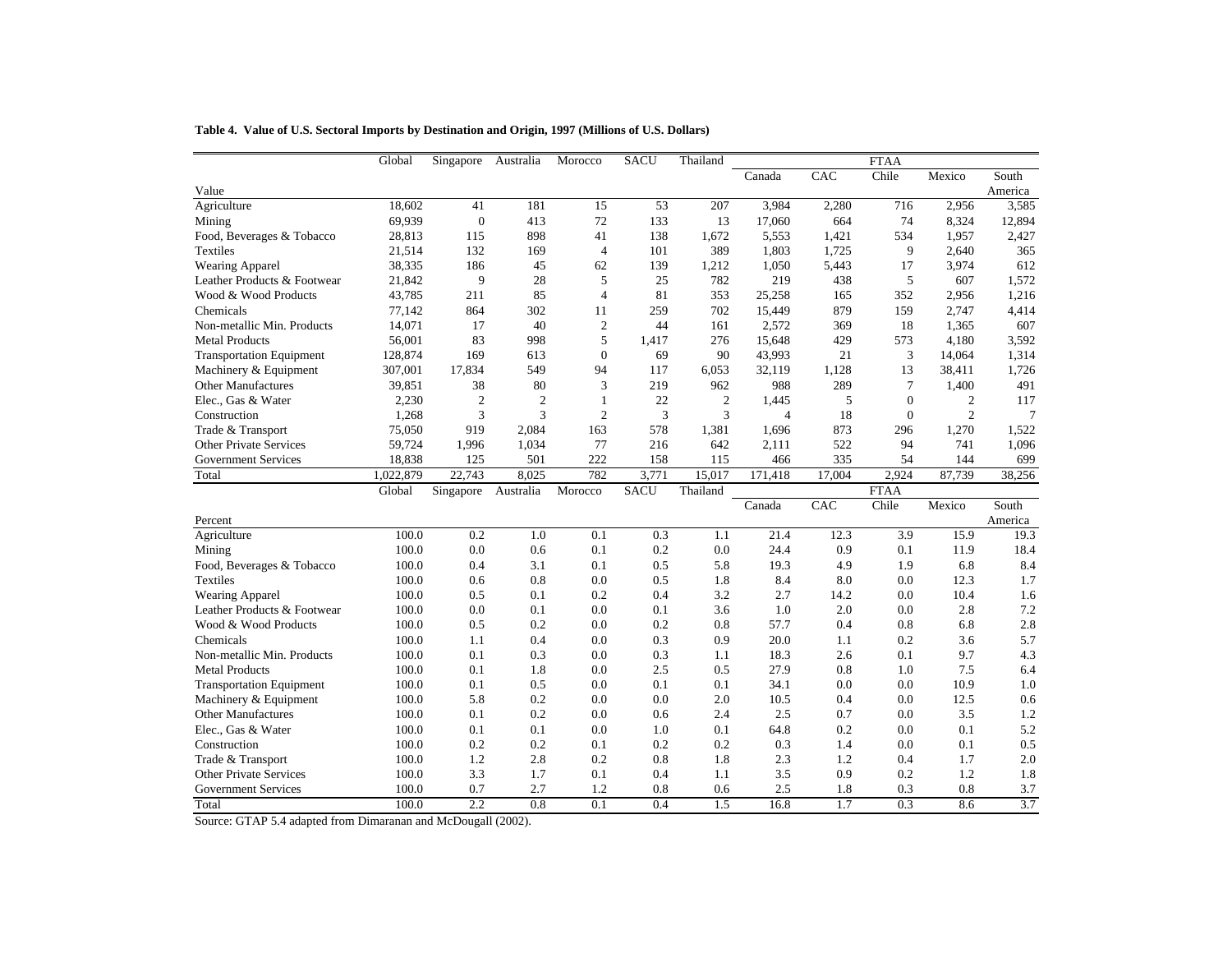| Value                           | Global  | Singapore      | Chile            | Indonesia        | Korea          | Malaysia       | Mexico       | Phlippines     | Thailand     |
|---------------------------------|---------|----------------|------------------|------------------|----------------|----------------|--------------|----------------|--------------|
| Agriculture                     | 493     | 13             | 1                | 8                | 49             | $\overline{4}$ | 3            | 5              | 14           |
| Mining                          | 188     | $\overline{2}$ | $\boldsymbol{0}$ | 13               | 25             | 7              | 4            | 3              | 7            |
| Food, Beverages & Tobacco       | 2,803   | 131            | 3                | 25               | 200            | 41             | 6            | 57             | 118          |
| <b>Textiles</b>                 | 7,581   | 177            | $\overline{c}$   | 245              | 543            | 130            | 22           | 126            | 186          |
| Wearing Apparel                 | 1,054   | 14             | 1                | $\overline{4}$   | 50             | 5              | 5            | $\overline{4}$ | $\tau$       |
| Leather Products & Footwear     | 315     | 9              | $\mathbf{0}$     | $\overline{4}$   | 36             | $\overline{2}$ | 1            | 10             | 12           |
| Wood & Wood Products            | 3,356   | 146            | 10               | 97               | 218            | 157            | 19           | 55             | 111          |
| Chemicals                       | 42,360  | 1,851          | 87               | 1,239            | 4,105          | 1,117          | 283          | 640            | 1,542        |
| Non-metallic Min. Products      | 6,763   | 434            | $\overline{4}$   | 140              | 896            | 320            | 51           | 215            | 325          |
| <b>Metal Products</b>           | 29,106  | 1,638          | 26               | 1,206            | 3,307          | 1,817          | 296          | 498            | 2,063        |
| <b>Transportation Equipment</b> | 92,470  | 1,834          | 390              | 1,961            | 730            | 1,702          | 666          | 1,156          | 2,001        |
| Machinery & Equipment           | 233,236 | 14,234         | 560              | 4,865            | 15,742         | 9,136          | 2,338        | 6,335          | 8,211        |
| <b>Other Manufactures</b>       | 7,648   | 228            | 9                | 74               | 342            | 161            | 40           | 34             | 116          |
| Elec., Gas & Water              | 78      | 1              | $\overline{0}$   | $\boldsymbol{0}$ | 1              | $\overline{0}$ | $\mathbf{1}$ | $\mathbf{0}$   | $\mathbf{1}$ |
| Construction                    | 6,658   | 1              | $\boldsymbol{0}$ | $\mathbf{1}$     | $\overline{2}$ | $\mathbf{1}$   | 1            | 147            | 74           |
| Trade & Transport               | 33,227  | 356            | 131              | 171              | 1,045          | 189            | 287          | 98             | 205          |
| <b>Other Private Services</b>   | 18,131  | 219            | 27               | 142              | 249            | 126            | 364          | 40             | 163          |
| <b>Government Services</b>      | 4,999   | 42             | 9                | 26               | 57             | 20             | 46           | 14             | 28           |
| Total                           | 490,466 | 21,329         | 1,260            | 10,219           | 27,597         | 14,936         | 4,430        | 9,438          | 15,184       |
| Percent                         | Global  | Singapore      | Chile            | Indonesia        | Korea          | Malaysia       | Mexico       | Phlippines     | Thailand     |
|                                 |         |                |                  |                  |                |                |              |                |              |
| Agriculture                     | 100.0   | 2.7            | 0.1              | 1.6              | 10.0           | 0.9            | 0.5          | 1.0            | 2.7          |
| Mining                          | 100.0   | 1.0            | 0.2              | 6.9              | 13.1           | 3.8            | 2.1          | 1.5            | 3.5          |
| Food, Beverages & Tobacco       | 100.0   | 4.7            | 0.1              | 0.9              | 7.1            | 1.5            | 0.2          | 2.0            | 4.2          |
| Textiles                        | 100.0   | 2.3            | 0.0              | 3.2              | 7.2            | 1.7            | 0.3          | 1.7            | 2.5          |
| <b>Wearing Apparel</b>          | 100.0   | 1.3            | 0.1              | 0.4              | 4.8            | 0.5            | 0.4          | 0.4            | 0.7          |
| Leather Products & Footwear     | 100.0   | 2.7            | 0.1              | 1.4              | 11.5           | 0.6            | 0.2          | 3.1            | 3.9          |
| Wood & Wood Products            | 100.0   | 4.3            | 0.3              | 2.9              | 6.5            | 4.7            | 0.6          | 1.7            | 3.3          |
| Chemicals                       | 100.0   | 4.4            | 0.2              | 2.9              | 9.7            | 2.6            | 0.7          | 1.5            | 3.6          |
| Non-metallic Min. Products      | 100.0   | 6.4            | 0.1              | 2.1              | 13.3           | 4.7            | 0.8          | 3.2            | 4.8          |
| <b>Metal Products</b>           | 100.0   | 5.6            | 0.1              | 4.1              | 11.4           | 6.2            | 1.0          | 1.7            | 7.1          |
| <b>Transportation Equipment</b> | 100.0   | 2.0            | 0.4              | 2.1              | 0.8            | 1.8            | 0.7          | 1.3            | 2.2          |
| Machinery & Equipment           | 100.0   | 6.1            | 0.2              | 2.1              | 6.7            | 3.9            | 1.0          | 2.7            | 3.5          |
| <b>Other Manufactures</b>       | 100.0   | 3.0            | 0.1              | 1.0              | 4.5            | 2.1            | 0.5          | 0.4            | 1.5          |
| Elec., Gas & Water              | 100.0   | 1.5            | 0.2              | 0.6              | 1.7            | 0.6            | 1.0          | 0.5            | 0.9          |
| Construction                    | 100.0   | 0.0            | 0.0              | 0.0              | 0.0            | 0.0            | 0.0          | 2.2            | 1.1          |
| Trade & Transport               | 100.0   | 1.1            | 0.4              | 0.5              | 3.1            | 0.6            | 0.9          | 0.3            | 0.6          |
| <b>Other Private Services</b>   | 100.0   | 1.2            | 0.1              | 0.8              | 1.4            | 0.7            | 2.0          | 0.2            | 0.9          |
| <b>Government Services</b>      | 100.0   | 0.8            | 0.2              | 0.5              | 1.1            | 0.4            | 0.9          | 0.3            | 0.6          |

**Table 5. Value of Japan's Sectoral Exports by Destination and Origin, 1997 (Millions of U.S. Dollars)**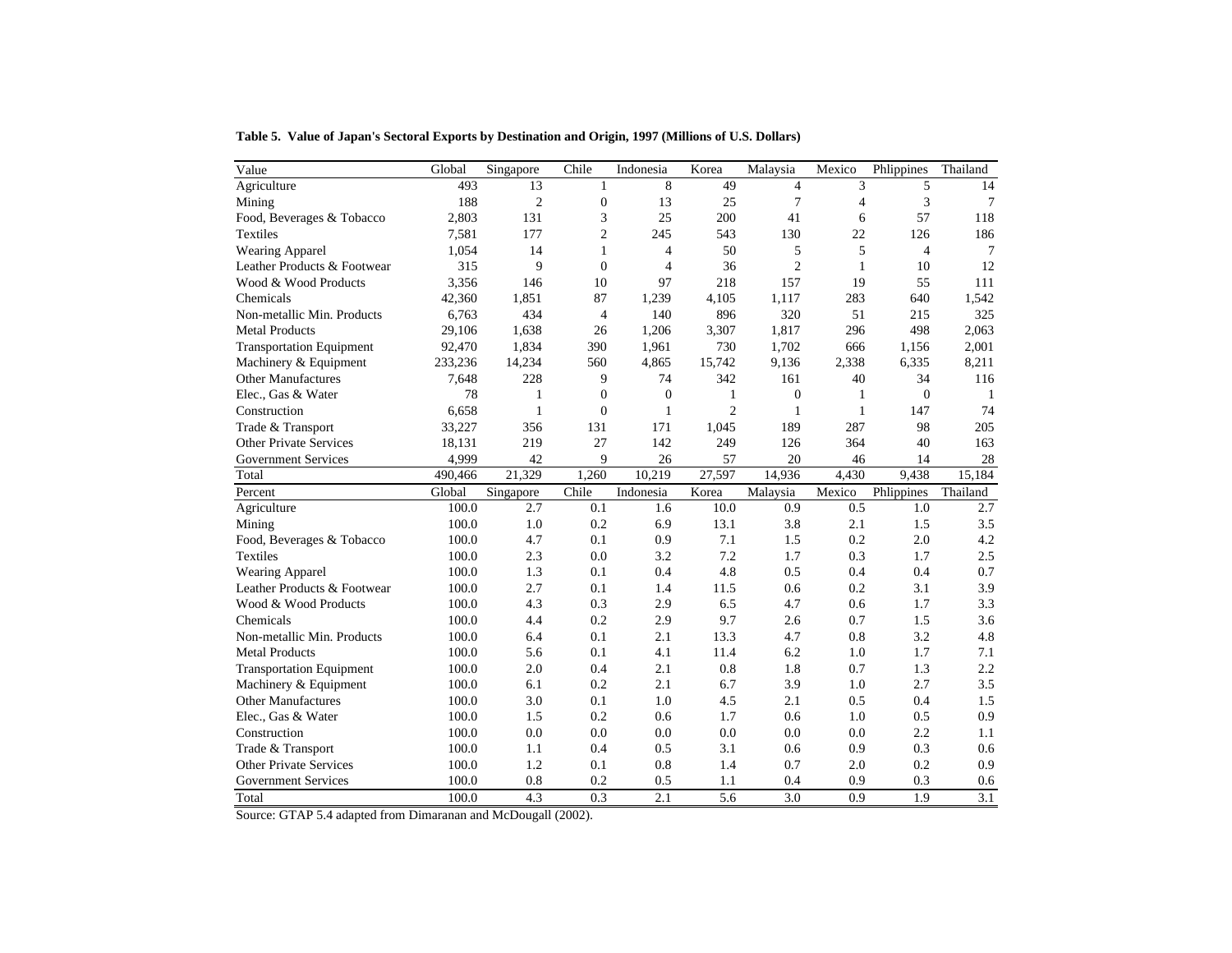| Value                           | Global  | Singapore      | Chile            | Indonesia    | Korea          | Malaysia       | Mexico       | Phlippines   | Thailand |
|---------------------------------|---------|----------------|------------------|--------------|----------------|----------------|--------------|--------------|----------|
| Agriculture                     | 21,409  | 84             | 104              | 332          | 470            | 514            | 149          | 299          | 206      |
| Mining                          | 50,163  | 3              | 1,074            | 5,304        | 33             | 1,498          | 466          | 314          | 8        |
| Food, Beverages & Tobacco       | 31,690  | 166            | 797              | 1,012        | 1,321          | 387            | 209          | 257          | 2,161    |
| <b>Textiles</b>                 | 10,216  | 11             | 3                | 412          | 792            | 172            | 19           | 33           | 261      |
| <b>Wearing Apparel</b>          | 12.503  | 24             | 3                | 239          | 497            | 79             | 14           | 122          | 295      |
| Leather Products & Footwear     | 5,835   | 17             | 1                | 214          | 401            | 3              | 9            | 22           | 78       |
| Wood & Wood Products            | 19,128  | 121            | 445              | 2,503        | 188            | 1,386          | 12           | 137          | 530      |
| Chemicals                       | 35,097  | 872            | 40               | 650          | 2,897          | 634            | 134          | 146          | 1,005    |
| Non-metallic Min. Products      | 5,436   | 43             | $\overline{c}$   | 58           | 289            | 101            | 38           | 36           | 236      |
| <b>Metal Products</b>           | 21,098  | 193            | 465              | 576          | 2,430          | 285            | 67           | 157          | 408      |
| <b>Transportation Equipment</b> | 17,723  | 22             | $\mathbf{0}$     | 71           | 155            | 50             | 17           | 77           | 99       |
| Machinery & Equipment           | 78,030  | 5,413          | 1                | 944          | 5,064          | 4,049          | 197          | 2,755        | 3,906    |
| <b>Other Manufactures</b>       | 9,686   | 35             | $\boldsymbol{0}$ | 102          | 359            | 94             | 37           | 88           | 403      |
| Elec., Gas & Water              | 732     | $\overline{2}$ | $\theta$         | 6            | 1              | $\overline{2}$ | 4            | $\mathbf{1}$ | -1       |
| Construction                    | 6,918   | $\overline{2}$ | $\mathbf{0}$     | $\mathbf{1}$ | $\overline{2}$ | $\mathbf{1}$   | $\mathbf{1}$ | 6            | 10       |
| Trade & Transport               | 51,819  | 814            | 180              | 819          | 559            | 602            | 1,149        | 296          | 1,048    |
| <b>Other Private Services</b>   | 30,411  | 392            | 40               | 82           | 322            | 104            | 242          | 22           | 115      |
| <b>Government Services</b>      | 10,323  | 62             | 5                | 35           | 145            | 23             | 41           | 15           | 33       |
| Total                           | 418,217 | 8,275          | 3,161            | 13,358       | 15,926         | 9,985          | 2,807        | 4,782        | 10,805   |
|                                 |         |                |                  |              |                |                |              |              |          |
| Percent                         | Global  | Singapore      | Chile            | Indonesia    | Korea          | Malaysia       | Mexico       | Phlippines   | Thailand |
| Agriculture                     | 100.0   | 0.4            | 0.5              | 1.5          | 2.2            | 2.4            | 0.7          | 1.4          | 1.0      |
| Mining                          | 100.0   | 0.0            | 2.1              | 10.6         | 0.1            | 3.0            | 0.9          | 0.6          | 0.0      |
| Food, Beverages & Tobacco       | 100.0   | 0.5            | 2.5              | 3.2          | 4.2            | 1.2            | 0.7          | 0.8          | 6.8      |
| <b>Textiles</b>                 | 100.0   | 0.1            | 0.0              | 4.0          | 7.8            | 1.7            | 0.2          | 0.3          | 2.6      |
| Wearing Apparel                 | 100.0   | 0.2            | 0.0              | 1.9          | 4.0            | 0.6            | 0.1          | 1.0          | 2.4      |
| Leather Products & Footwear     | 100.0   | 0.3            | 0.0              | 3.7          | 6.9            | 0.1            | 0.2          | 0.4          | 1.3      |
| Wood & Wood Products            | 100.0   | 0.6            | 2.3              | 13.1         | 1.0            | 7.2            | 0.1          | 0.7          | 2.8      |
| Chemicals                       | 100.0   | 2.5            | 0.1              | 1.9          | 8.3            | 1.8            | 0.4          | 0.4          | 2.9      |
| Non-metallic Min. Products      | 100.0   | 0.8            | 0.0              | 1.1          | 5.3            | 1.9            | 0.7          | 0.7          | 4.3      |
| <b>Metal Products</b>           | 100.0   | 0.9            | 2.2              | 2.7          | 11.5           | 1.3            | 0.3          | 0.7          | 1.9      |
| <b>Transportation Equipment</b> | 100.0   | 0.1            | 0.0              | 0.4          | 0.9            | 0.3            | 0.1          | 0.4          | 0.6      |
| Machinery & Equipment           | 100.0   | 6.9            | 0.0              | 1.2          | 6.5            | 5.2            | 0.3          | 3.5          | 5.0      |
| <b>Other Manufactures</b>       | 100.0   | 0.4            | 0.0              | 1.1          | 3.7            | 1.0            | 0.4          | 0.9          | 4.2      |
| Elec., Gas & Water              | 100.0   | 0.2            | 0.1              | 0.8          | 0.1            | 0.3            | 0.5          | 0.1          | 0.2      |
| Construction                    | 100.0   | 0.0            | 0.0              | 0.0          | 0.0            | 0.0            | 0.0          | 0.1          | 0.1      |
| Trade & Transport               | 100.0   | 1.6            | 0.3              | 1.6          | 1.1            | 1.2            | 2.2          | 0.6          | 2.0      |
| <b>Other Private Services</b>   | 100.0   | 1.3            | 0.1              | 0.3          | 1.1            | 0.3            | 0.8          | 0.1          | 0.4      |
| Government Services             | 100.0   | 0.6            | 0.0              | 0.3          | 1.4            | 0.2            | 0.4          | 0.1          | 0.3      |

**Table 6. Value of Japan's Sectoral Imports by Destination and Origin, 1997 (Millions of U.S. Dollars)**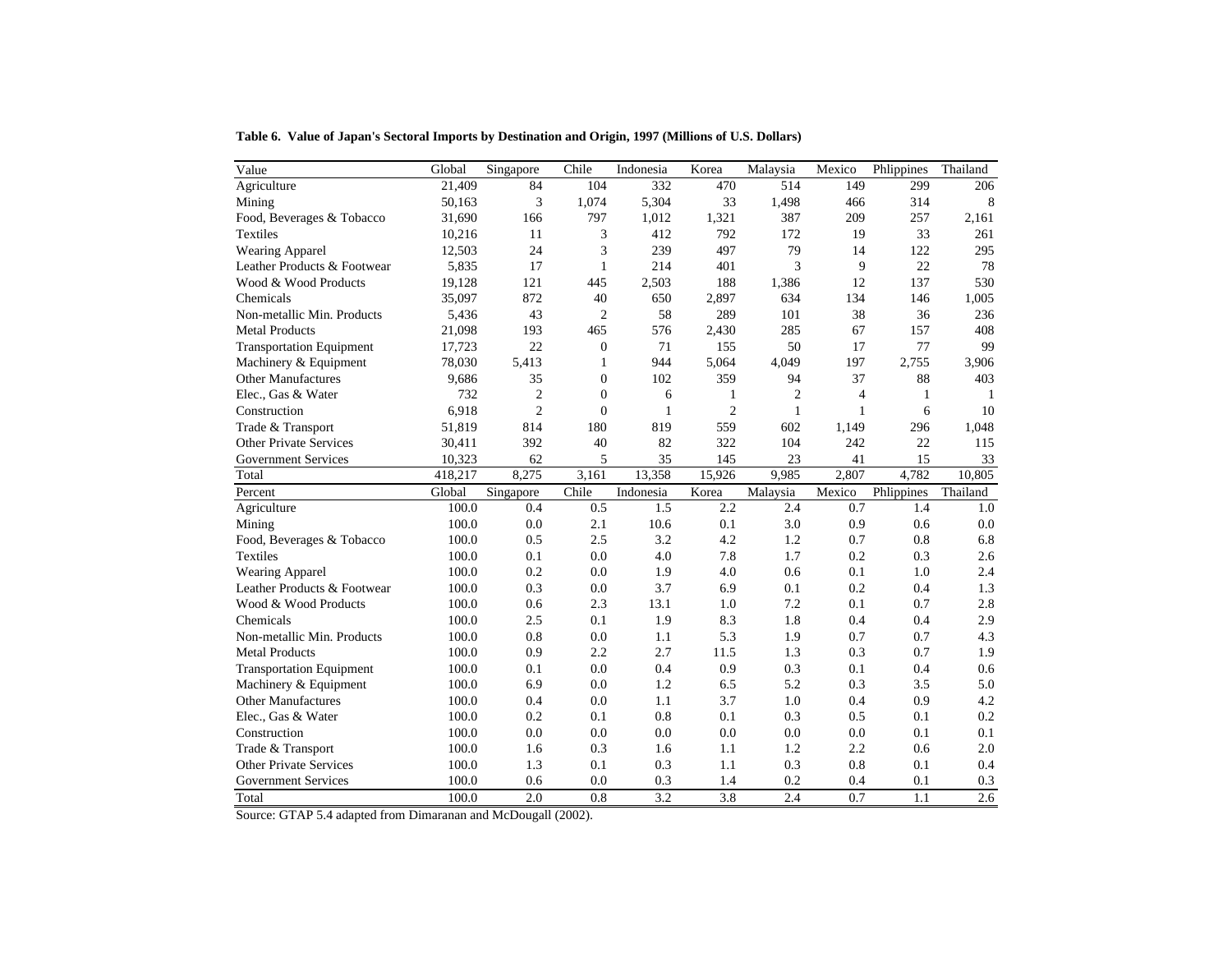|                                 | United        | Japan         | a sunovi or woneco and i creent or Employment<br>Singapore | Korea          |               |               | Indonesia Malaysia Phlippines Thailand Australia |               |               | Morocco       | <b>SACU</b>   |                |               | <b>FTAA</b>   |               |               |
|---------------------------------|---------------|---------------|------------------------------------------------------------|----------------|---------------|---------------|--------------------------------------------------|---------------|---------------|---------------|---------------|----------------|---------------|---------------|---------------|---------------|
|                                 | <b>States</b> |               |                                                            |                |               |               |                                                  |               |               |               |               | Chile          | Canada        | CAC           | Mexico        | South         |
| Workers (thousand)              |               |               |                                                            |                |               |               |                                                  |               |               |               |               |                |               |               |               | America       |
| Agriculture                     | 3,538         | 3,518         | 2,385                                                      | 5              | 35,850        | 1,481         | 11,262                                           | 16,696        | 431           | 552           | 4,686         | 776            | 1,058         | 4,074         | 9,023         | 18,636        |
| Mining                          | 634           | 70            | 26                                                         | 1              | 897           | 39            | 124                                              | 47            | 75            | 93            | 308           | 88             | 365           | 97            | 108           | 1,021         |
| Food, Beverages & Tobacco       | 2,145         | 1,789         | 317                                                        | 17             | 2,149         | 153           | 609                                              | 622           | 208           | 568           | 201           | 277            | 544           | 725           | 1,556         | 3,657         |
| <b>Textiles</b>                 | 949           | 630           | 384                                                        | $\overline{2}$ | 1,683         | 67            | 190                                              | 710           | 41            | 383           | 68            | 46             | 143           | 179           | 495           | 1,119         |
| <b>Wearing Apparel</b>          | 797           | 460           | 260                                                        | 9              | 1,050         | 92            | 459                                              | 1,241         | 45            | 653           | 117           | 40             | 160           | 513           | 162           | 1,104         |
| Leather Products & Footwear     | 111           | 106           | 96                                                         | 1              | 875           | 7             | 65                                               | 80            | 13            | 84            | 30            | 28             | 32            | 64            | 172           | 456           |
| Wood & Wood Products            | 2,218         | 1,725         | 363                                                        | 36             | 1,938         | 352           | 274                                              | 234           | 215           | 158           | 201           | 134            | 902           | 207           | 586           | 1,587         |
| Chemicals                       | 2,667         | 1,431         | 490                                                        | 45             | 1,295         | 254           | 286                                              | 276           | 113           | 264           | 162           | 121            | 462           | 261           | 1,042         | 2,172         |
| Non-metallic Min. Products      | 690           | 592           | 187                                                        | 8              | 502           | 93            | 106                                              | 208           | 48            | 220           | 73            | 35             | 116           | 88            | 325           | 887           |
| <b>Metal Products</b>           | 3,054         | 1,760         | 489                                                        | 42             | 570           | 152           | 175                                              | 363           | 189           | 140           | 202           | 107            | 553           | 118           | 493           | 1,336         |
| <b>Transportation Equipment</b> | 2,244         | 1,292         | 543                                                        | 41             | 354           | 83            | 75                                               | 135           | 97            | 66            | 84            | 26             | 534           | 28            | 583           | 523           |
| Machinery & Equipment           | 5,441         | 4,425         | 1,276                                                      | 209            | 607           | 718           | 434                                              | 305           | 151           | 113           | 175           | 44             | 719           | 123           | 790           | 859           |
| <b>Other Manufactures</b>       | 519           | 287           | 78                                                         | $\overline{4}$ | 193           | 31            | 80                                               | 119           | 16            | 3             | 24            | $\overline{4}$ | 69            | 34            | 62            | 169           |
| Elec., Gas & Water              | 1,493         | 362           | 77                                                         | 12             | 233           | 51            | 139                                              | 178           | 66            | 97            | 131           | 31             | 256           | 138           | 188           | 213           |
| Construction                    | 8,302         | 6,886         | 2,004                                                      | 126            | 4,200         | 793           | 1,641                                            | 2,021         | 580           | 959           | 1,362         | 489            | 1,478         | 982           | 1,759         | 6,974         |
| Trade & Transport               | 34,466        | 18,968        | 6,967                                                      | 609            | 21,360        | 2,001         | 5,989                                            | 5,583         | 2,674         | 2,757         | 3,024         | 1,377          | 8,541         | 3,800         | 9,550         | 23,466        |
| <b>Other Private Services</b>   | 14,768        | 5,780         | 1,900                                                      | 274            | 657           | 447           | 680                                              | 882           | 1,197         | 244           | 1,354         | 377            | 3,906         | 405           | 1,513         | 3,661         |
| <b>Government Services</b>      | 45,521        | 15,500        | 3,265                                                      | 389            | 12,637        | 1,755         | 5,297                                            | 3,461         | 2,229         | 3,319         | 6,304         | 1,382          | 8,043         | 3,925         | 8,951         | 35,062        |
| Total                           | 129,557       | 65,580        | 21,106                                                     | 1,831          | 87,050        | 8,569         | 27,888                                           | 33,162        | 8,387         | 10,675        | 18,508        | 5,380          | 27,880        | 15,761        | 37,360        | 102,901       |
|                                 | United        | Japan         | Singapore                                                  | Korea          |               |               | Indonesia Malaysia Phlippines Thailand           |               | Australia     | Morocco       | <b>SACU</b>   |                |               | <b>FTAA</b>   |               |               |
|                                 | <b>States</b> |               |                                                            |                |               |               |                                                  |               |               |               |               | Chile          | Canada        | CAC           | Mexico        | South         |
| Percent                         |               |               |                                                            |                |               |               |                                                  |               |               |               |               |                |               |               |               | America       |
| Agriculture                     | 2.7           | 5.4           | 11.3                                                       | 0.3            | 41.2          | 17.3          | 40.4                                             | 50.3          | 5.1           | 5.2           | 25.3          | 14.4           | 3.8           | 25.8          | 24.2          | 18.1          |
| Mining                          | 0.5           | 0.1           | 0.1                                                        | 0.0            | 1.0           | 0.4           | 0.4                                              | 0.1           | 0.9           | 0.9           | 1.7           | 1.6            | 1.3           | 0.6           | 0.3           | 1.0           |
| Food, Beverages & Tobacco       | 1.7           | 2.7           | 1.5                                                        | 0.9            | 2.5           | 1.8           | 2.2                                              | 1.9           | 2.5           | 5.3           | 1.1           | 5.2            | 2.0           | 4.6           | 4.2           | 3.6           |
| Textiles                        | 0.7           | 1.0           | 1.8                                                        | 0.1            | 1.9           | 0.8           | 0.7                                              | 2.1           | 0.5           | 3.6           | 0.4           | 0.8            | 0.5           | 1.1           | 1.3           | 1.1           |
| <b>Wearing Apparel</b>          | 0.6           | 0.7           | 1.2                                                        | 0.5            | 1.2           | 1.1           | 1.6                                              | 3.7           | 0.5           | 6.1           | 0.6           | 0.7            | 0.6           | 3.3           | 0.4           | 1.1           |
| Leather Products & Footwear     | 0.1           | 0.2           | 0.5                                                        | 0.1            | 1.0           | 0.1           | 0.2                                              | 0.2           | 0.1           | 0.8           | 0.2           | 0.5            | 0.1           | 0.4           | 0.5           | 0.4           |
| Wood & Wood Products            | 1.7           | 2.6           | 1.7                                                        | 1.9            | 2.2           | 4.1           | 1.0                                              | 0.7           | 2.6           | 1.5           | 1.1           | 2.5            | 3.2           | 1.3           | 1.6           | 1.5           |
| Chemicals                       | 2.1           | 2.2           | 2.3                                                        | 2.5            | 1.5           | 3.0           | 1.0                                              | 0.8           | 1.3           | 2.5           | 0.9           | 2.2            | 1.7           | 1.7           | 2.8           | 2.1           |
| Non-metallic Min. Products      | 0.5           | 0.9           | 0.9                                                        | 0.4            | 0.6           | 1.1           | 0.4                                              | 0.6           | 0.6           | 2.1           | 0.4           | 0.6            | 0.4           | 0.6           | 0.9           | 0.9           |
| <b>Metal Products</b>           | 2.4           | 2.7           | 2.3                                                        | 2.3            | 0.7           | 1.8           | 0.6                                              | 1.1           | 2.3           | 1.3           | 1.1           | 2.0            | 2.0           | 0.7           | 1.3           | 1.3           |
| <b>Transportation Equipment</b> | 1.7           | 2.0           | 2.6                                                        | 2.2            | 0.4           | 1.0           | 0.3                                              | 0.4           | 1.2           | 0.6           | 0.5           | 0.5            | 1.9           | 0.2           | 1.6           | 0.5           |
| Machinery & Equipment           | 4.2           | 6.7           | 6.0                                                        | 11.4           | 0.7           | 8.4           | 1.6                                              | 0.9           | 1.8           | 1.1           | 0.9           | 0.8            | 2.6           | 0.8           | 2.1           | 0.8           |
| <b>Other Manufactures</b>       | 0.4           | 0.4           | 0.4                                                        | 0.2            | 0.2           | 0.4           | 0.3                                              | 0.4           | 0.2           | 0.0           | 0.1           | 0.1            | 0.2           | 0.2           | 0.2           | 0.2           |
| Elec., Gas & Water              | 1.2           | 0.6           | 0.4                                                        | 0.7            | 0.3           | 0.6           | 0.5                                              | 0.5           | 0.8           | 0.9           | 0.7           | 0.6            | 0.9           | 0.9           | 0.5           | 0.2           |
| Construction                    | 6.4           | 10.5          | 9.5                                                        | 6.9            | 4.8           | 9.3           | 5.9                                              | 6.1           | 6.9           | 9.0           | 7.4           | 9.1            | 5.3           | 6.2           | 4.7           | 6.8           |
| Trade & Transport               | 26.6          | 28.9          | 33.0                                                       | 33.3           | 24.5          | 23.4          | 21.5                                             | 16.8          | 31.9          | 25.8          | 16.3          | 25.6           | 30.6          | 24.1          | 25.6          | 22.8          |
| <b>Other Private Services</b>   | 11.4          | 8.8           | 9.0                                                        | 15.0           | 0.8           | 5.2           | 2.4                                              | 2.7           | 14.3          | 2.3           | 7.3           | 7.0            | 14.0          | 2.6           | 4.1           | 3.6           |
|                                 |               |               |                                                            |                |               |               |                                                  |               |               |               |               |                |               |               |               |               |
| Government Services<br>Total    | 35.1<br>100.0 | 23.6<br>100.0 | 15.5<br>100.0                                              | 21.3<br>100.0  | 14.5<br>100.0 | 20.5<br>100.0 | 19.0<br>100.0                                    | 10.4<br>100.0 | 26.6<br>100.0 | 31.1<br>100.0 | 34.1<br>100.0 | 25.7<br>100.0  | 28.8<br>100.0 | 24.9<br>100.0 | 24.0<br>100.0 | 34.1<br>100.0 |

#### **Table 7. Employment by Sector, 1997: United States, Japan and FTA Partners** (Number of Workers and Percent of Employment)

Sources: ILO webiste (2003); Taiwan government website (2003); UNIDO (2003); and World Bank (2003).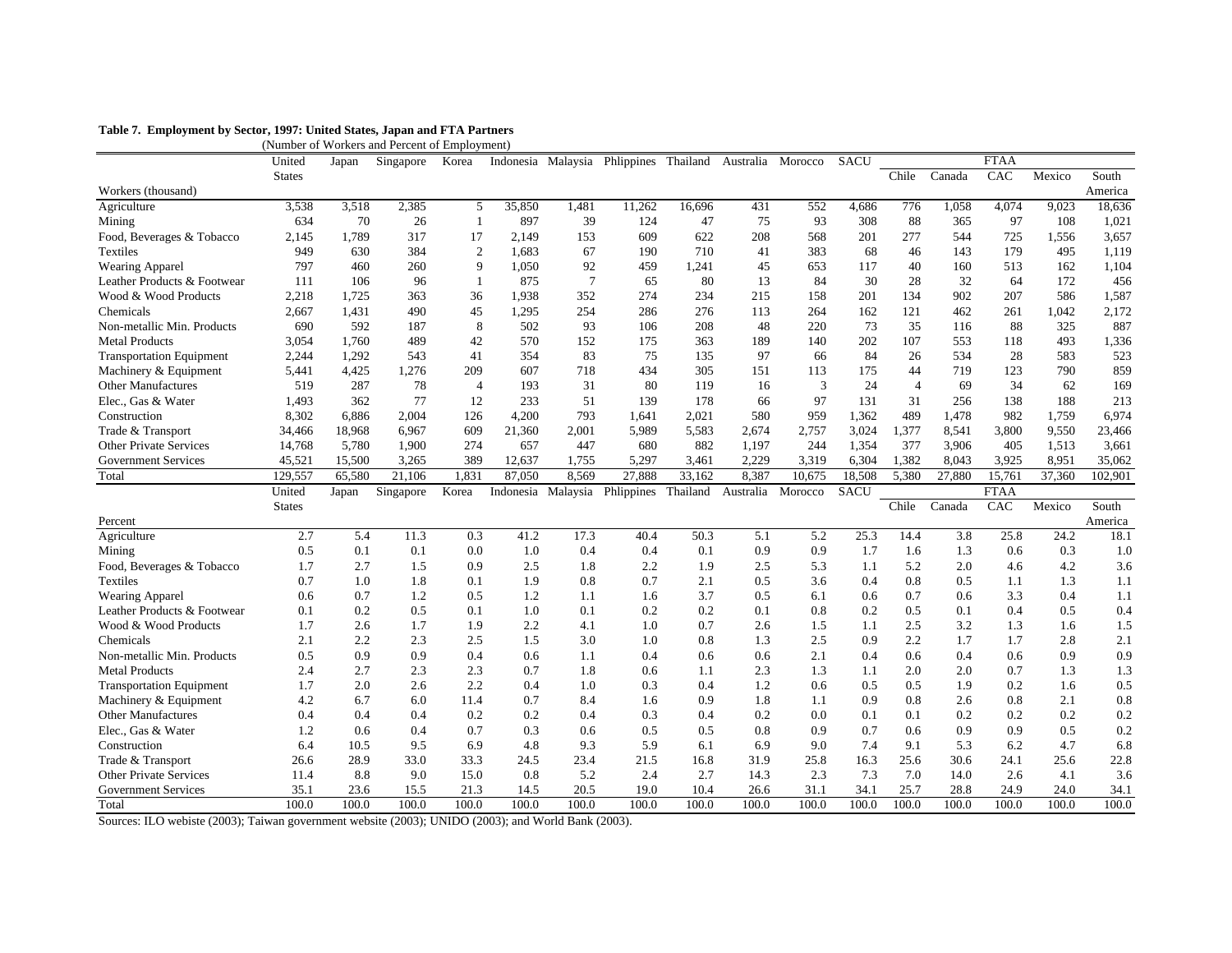|  |  |  |  |  |  |  |  | Table 8. Global Welfare Effects of Bilateral Negotiating Options for the United States |
|--|--|--|--|--|--|--|--|----------------------------------------------------------------------------------------|
|--|--|--|--|--|--|--|--|----------------------------------------------------------------------------------------|

|                                                          |               | (Billions of Dollars and Percent of GNP) |                  |            |            |                |               |                  |
|----------------------------------------------------------|---------------|------------------------------------------|------------------|------------|------------|----------------|---------------|------------------|
|                                                          | US-Chile      | US-                                      | US-CAC           | US-        | US-        | <b>US-SACU</b> | US-           | <b>FTAA</b>      |
| <b>Billions of Dollars</b>                               |               | Singapore                                |                  | Australia  | Morocco    |                | Thailand      |                  |
| Japan                                                    | 0.0           | 1.0                                      | $-1.4$           | $-0.6$     | 0.1        | $-0.0$         | $-0.2$        | $-1.6$           |
| <b>United States</b>                                     | 6.9           | 15.8                                     | 17.3             | 19.4       | 6.0        | 9.6            | 17.1          | 67.6             |
| Canada                                                   | 0.1           | 0.1                                      | $-0.2$           | $-0.1$     | 0.0        | 0.0            | $0.0\,$       | 5.8              |
| Australia                                                | $-0.0$        | 0.1                                      | $-0.1$           | 5.4        | 0.0        | 0.0            | $-0.0$        | $-0.2$           |
| New Zealand                                              | $-0.0$        | 0.0                                      | $-0.0$           | 0.0        | 0.0        | 0.0            | $-0.0$        | $-0.0$           |
| EU and EFTA                                              | $-0.2$        | 2.3                                      | $-3.4$           | $-0.4$     | 0.3        | $-0.0$         | $-0.3$        | $-6.2$           |
| Hong Kong                                                | 0.0           | $-0.0$                                   | $-0.1$           | $-0.0$     | 0.0        | 0.0            | $0.0\,$       | $0.0\,$          |
| China                                                    | $-0.0$        | 0.1                                      | $-0.5$           | $-0.1$     | 0.0        | $-0.0$         | $-0.1$        | $-0.4$           |
| Korea                                                    | $-0.0$        | 0.2                                      | $-0.2$           | $-0.1$     | 0.0        | $-0.0$         | $-0.0$        | $-0.4$           |
| Singapore                                                | 0.0           | 2.5                                      | $-0.0$           | $-0.0$     | 0.0        | 0.0            | 0.0           | $-0.0$           |
| Taiwan                                                   | 0.0           | 0.1                                      | $-0.2$           | $-0.1$     | 0.0        | $-0.0$         | $-0.0$        | $-0.2$           |
| Indonesia                                                | 0.0           | 0.1                                      | $-0.1$           | 0.0        | 0.0        | $-0.0$         | $-0.0$        | $-0.1$           |
| Malaysia                                                 | 0.0           | 0.1                                      | $-0.0$           | $-0.0$     | 0.0        | $-0.0$         | $-0.0$        | 0.0              |
| Philippines                                              | 0.0           | 0.0                                      | $-0.1$           | $-0.0$     | 0.0        | 0.0            | $-0.0$        | $-0.0$           |
| Thailand                                                 | 0.0           | 0.1                                      | $-0.1$           | $-0.0$     | 0.0        | $-0.0$         | 5.6           | $-0.0$           |
| Rest of Asia                                             | 0.0           | 0.1                                      | $-0.2$           | $-0.1$     | 0.0        | $-0.0$         | $-0.0$        | $-0.2$           |
| Chile                                                    | 1.2           | 0.0                                      | $-0.0$           | 0.0        | 0.0        | 0.0            | $-0.0$        | 3.4              |
| Mexico                                                   | $-0.0$        | $-0.0$                                   | $-0.2$           | $-0.0$     | 0.0        | 0.0            | $-0.0$        | 6.6              |
| Central America and the Carribean (CAC)                  | 0.0           | 0.0                                      | 5.3              | $-0.0$     | 0.0        | $-0.0$         | $-0.0$        | 7.8              |
| South America                                            | $-0.2$        | 0.1                                      | $-0.1$           | $-0.0$     | 0.0        | 0.0            | 0.0           | 27.6             |
| Morocco                                                  | 0.0           | 0.0                                      | $-0.0$           | $-0.0$     | 0.9        | $-0.0$         | $-0.0$        | $-0.0$           |
| Southern African Customs Union (SACU)                    | $-0.0$        | 0.0                                      | $-0.0$           | 0.0        | 0.0        | 2.2            | $-0.0$        | $-0.1$           |
| Total                                                    | 7.9           | 22.5                                     | 15.7             | 23.1       | 7.5        | 11.8           | 21.9          | 109.5            |
|                                                          | US-Chile      | US-                                      | US-CAC           | US-        | US-        | <b>US-SACU</b> | US-           | <b>FTAA</b>      |
| Percent                                                  |               | Singapore                                |                  | Australia  | Morocco    |                | Thailand      |                  |
| Japan                                                    | 0.0           | 0.0                                      | $-0.0$           | $-0.0$     | 0.0        | 0.0            | $-0.0$        | $-0.0$           |
| <b>United States</b>                                     | 0.1           | 0.2                                      | 0.2              | 0.2        | 0.1        | 0.1            | 0.2           | 0.7              |
| Canada                                                   | 0.0           | 0.0                                      | $-0.0$           | 0.0        | 0.0        | 0.0            | 0.0           | 0.7              |
| Australia                                                | 0.0           | 0.0                                      | $-0.0$           | 1.1        | 0.0        | 0.0            | $-0.0$        | $-0.0$           |
| New Zealand                                              | 0.0           | 0.0                                      | $-0.0$           | 0.0        | 0.0        | 0.0            | 0.0           | $-0.1$           |
| EU and EFTA                                              | 0.0           | 0.0                                      | $-0.0$           | 0.0        | 0.0        | 0.0            | $-0.0$        | $-0.1$           |
| Hong Kong                                                | 0.0           | $-0.0$                                   | $-0.0$           | $-0.0$     | 0.0        | 0.0            | 0.0           | 0.0              |
| China                                                    | 0.0           | 0.0                                      | $-0.1$           | $-0.0$     | 0.0        | 0.0            | $-0.0$        | $-0.0$           |
| Korea                                                    | $-0.0$        | 0.0                                      | $-0.0$           | $-0.0$     | 0.0        | 0.0            | $-0.0$        | $-0.1$           |
| Singapore                                                | 0.0           | 2.6                                      | $-0.0$           | $-0.0$     | 0.0        | 0.0            | 0.0           | 0.0              |
| Taiwan                                                   | 0.0           | 0.0                                      | $-0.1$           | $-0.0$     | 0.0        | 0.0            | $-0.0$        | $-0.1$           |
| Indonesia                                                | 0.0           | 0.0                                      | $-0.1$           | 0.0        | 0.0        | 0.0            | $-0.0$        | $-0.1$           |
| Malaysia                                                 | 0.0           | 0.1                                      | 0.0              | $-0.0$     | 0.0        | 0.0            | $-0.0$        | 0.0              |
| Philippines                                              | 0.0           | 0.0                                      | $-0.1$           | $-0.0$     | 0.0        | 0.0            | $-0.0$        | $-0.0$           |
| Thailand                                                 | 0.0           | 0.0                                      | $-0.0$           | $-0.0$     | 0.0        | 0.0            | 2.8           | $-0.0$           |
| Rest of Asia                                             | 0.0           | 0.0                                      | $-0.0$           | $-0.0$     | 0.0        | 0.0            | $-0.0$        | $-0.0$           |
| Chile                                                    | 1.3           | 0.0                                      | $-0.0$           | 0.0        | 0.0        | 0.0            | $-0.0$        | 3.6              |
| Mexico                                                   | 0.0           | 0.0                                      | $-0.0$           | 0.0        | 0.0        | 0.0            | 0.0           | 1.3              |
|                                                          | 0.0           | 0.0                                      | 4.4              | $-0.0$     | 0.0        | 0.0            | $-0.0$        | 6.5              |
| Central America and the Carribean (CAC)<br>South America | $-0.0$        | 0.0                                      |                  |            | 0.0        | 0.0            | 0.0           | 1.5              |
|                                                          |               |                                          | 0.0              | 0.0        |            |                |               |                  |
|                                                          |               |                                          |                  |            |            |                |               |                  |
| Morocco<br>Southern African Customs Union (SACU)         | 0.0<br>$-0.0$ | 0.0<br>0.0                               | $-0.0$<br>$-0.0$ | 0.0<br>0.0 | 2.0<br>0.0 | 0.0<br>1.2     | 0.0<br>$-0.0$ | $-0.0$<br>$-0.0$ |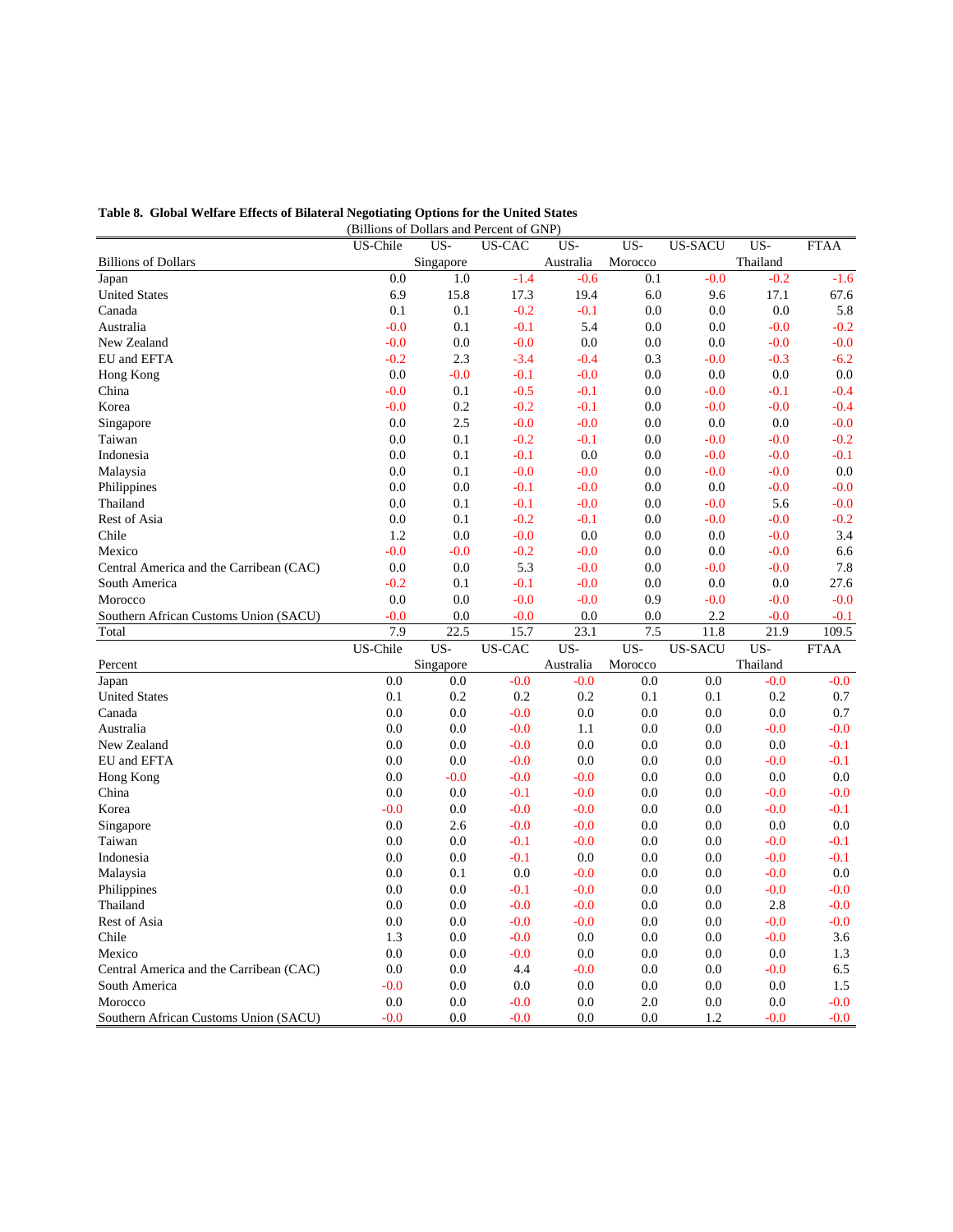|                                 |          | (Number of Workers and Percent of Employment) |               |           |                |                |          |
|---------------------------------|----------|-----------------------------------------------|---------------|-----------|----------------|----------------|----------|
|                                 | US-Chile | US-                                           | <b>US-CAC</b> | US-       | $US -$         | <b>US-SACU</b> | US-      |
| Number of Workers               |          | Singapore                                     |               | Australia | Morocco        |                | Thailand |
| Agriculture                     | $-1,427$ | 1,335                                         | 2,173         | 94        | 1,314          | 973            | 2,458    |
| Mining                          | $-58$    | 358                                           | 596           | 504       | $-44$          | 27             | 129      |
| Food, Beverages & Tobacco       | $-548$   | 52                                            | 495           | $-756$    | 542            | 353            | $-1,077$ |
| <b>Textiles</b>                 | 73       | $-102$                                        | $-5,133$      | 810       | $-32$          | $-109$         | $-1,230$ |
| <b>Wearing Apparel</b>          | $-118$   | $-227$                                        | $-14,006$     | 619       | $-129$         | $-211$         | $-2,530$ |
| Leather products & Footwear     | $-28$    | 112                                           | 1,512         | 207       | $-8$           | 202            | $-395$   |
| Wood & Wood Products            | $-16$    | 143                                           | 1,761         | 394       | $-10$          | 163            | 41       |
| Chemicals                       | 355      | 617                                           | 2,667         | 1,555     | $-55$          | 127            | 1,384    |
| Non-metallic Min. Products      | 86       | 210                                           | 666           | 539       | 29             | 76             | 62       |
| <b>Metal Products</b>           | 87       | 1,358                                         | 2,218         | 1,957     | $-138$         | 33             | 1,175    |
| <b>Transportation Equipment</b> | 321      | 959                                           | 1,069         | 1,741     | $-50$          | 369            | 351      |
| Machinery & Equipment           | 1,769    | 5,309                                         | 3,626         | 6,229     | $-367$         | 1,230          | 2,054    |
| <b>Other Manufactures</b>       | 48       | 526                                           | 1,558         | 653       | $-52$          | 77             | $-784$   |
| Elec., Gas & Water              | $-30$    | $-56$                                         | 156           | 15        | $\overline{c}$ | 13             | $-10$    |
| Construction                    | $-5$     | $-519$                                        | 31            | $-257$    | $-57$          | $-13$          | 16       |
| Trade & Transport               | $-849$   | $-4,192$                                      | 640           | $-11,719$ | $-1,140$       | $-2,101$       | $-4,272$ |
| <b>Other Private Services</b>   | $-42$    | $-4,255$                                      | 1,362         | $-2,188$  | $-194$         | 11             | 932      |
| <b>Government Services</b>      | 383      | $-1,628$                                      | $-1,390$      | $-398$    | 389            | $-1,221$       | 1,696    |
|                                 | US-Chile | US-                                           | US-CAC        | US-       | US-            | <b>US-SACU</b> | US-      |
| Percent                         |          | Singapore                                     |               | Australia | Morocco        |                | Thailand |
| Agriculture                     | $-0.0$   | 0.0                                           | 0.1           | 0.0       | 0.0            | 0.0            | 0.1      |
| Mining                          | $-0.0$   | 0.1                                           | 0.1           | 0.1       | $-0.0$         | 0.0            | 0.0      |
| Food, Beverages & Tobacco       | $-0.0$   | 0.0                                           | 0.0           | $-0.0$    | $0.0\,$        | 0.0            | $-0.1$   |
| <b>Textiles</b>                 | 0.0      | $-0.0$                                        | $-0.6$        | 0.1       | 0.0            | $-0.0$         | $-0.1$   |
| Wearing Apparel                 | $-0.0$   | $-0.0$                                        | $-1.8$        | 0.1       | $-0.0$         | $-0.0$         | $-0.3$   |
| Leather products & Footwear     | $-0.0$   | 0.1                                           | 1.5           | 0.2       | $-0.0$         | 0.2            | $-0.4$   |
| Wood & Wood Products            | 0.0      | 0.0                                           | 0.1           | 0.0       | 0.0            | 0.0            | 0.0      |
| Chemicals                       | 0.0      | 0.0                                           | 0.1           | 0.1       | 0.0            | 0.0            | 0.1      |
| Non-metallic Min. Products      | 0.0      | 0.0                                           | 0.1           | 0.1       | 0.0            | 0.0            | 0.0      |
| <b>Metal Products</b>           | 0.0      | 0.0                                           | 0.1           | 0.1       | 0.0            | 0.0            | 0.0      |
| <b>Transportation Equipment</b> | 0.0      | 0.0                                           | 0.1           | 0.1       | 0.0            | 0.0            | 0.0      |
| Machinery & Equipment           | 0.0      | 0.1                                           | 0.1           | 0.1       | $-0.0$         | 0.0            | 0.0      |
| <b>Other Manufactures</b>       | 0.0      | 0.1                                           | 0.3           | 0.1       | $-0.0$         | 0.0            | $-0.2$   |
| Elec., Gas & Water              | 0.0      | 0.0                                           | 0.0           | 0.0       | 0.0            | 0.0            | 0.0      |
| Construction                    | 0.0      | $-0.0$                                        | 0.0           | 0.0       | 0.0            | 0.0            | 0.0      |
| Trade & Transport               | 0.0      | $-0.0$                                        | 0.0           | $-0.0$    | 0.0            | $-0.0$         | $-0.0$   |
| <b>Other Private Services</b>   | 0.0      | $-0.0$                                        | 0.0           | $-0.0$    | 0.0            | 0.0            | 0.0      |
| <b>Government Services</b>      | 0.0      | 0.0                                           | 0.0           | 0.0       | 0.0            | 0.0            | 0.0      |

**Table 9. Sectoral Employment Effects of Bilateral Negotiating Options for the United States**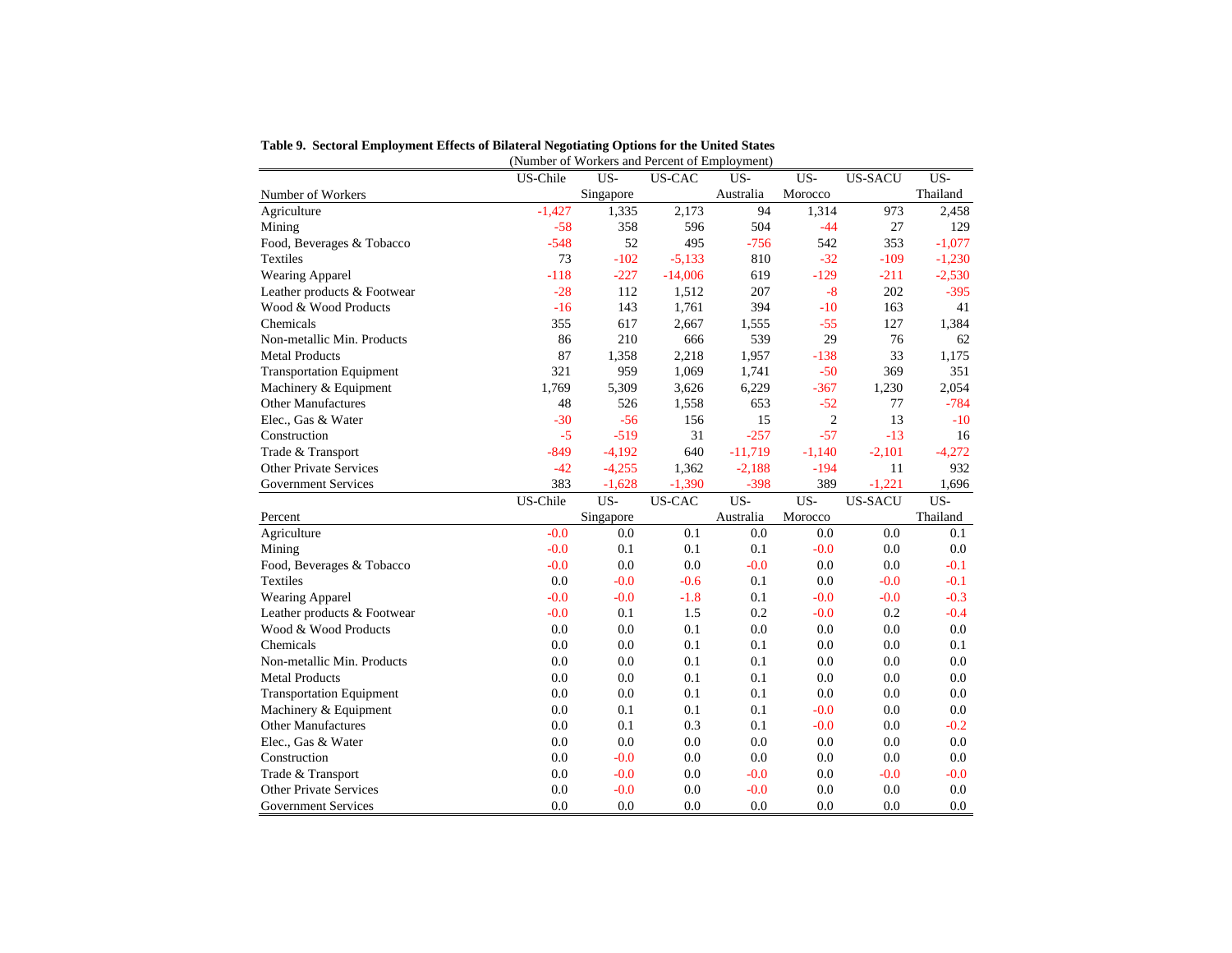|                                 |          | (Number of Workers and Percent of Employment) |               |           |           |                |           |  |
|---------------------------------|----------|-----------------------------------------------|---------------|-----------|-----------|----------------|-----------|--|
|                                 | US-Chile | US-                                           | <b>US-CAC</b> | US-       | US-       | <b>US-SACU</b> | US-       |  |
| Number of Workers               |          | Singapore                                     |               | Australia | Morocco   |                | Thailand  |  |
| Agriculture                     | 9,652    | $-27$                                         | $-23,731$     | $-300$    | $-3,124$  | $-6,495$       | $-70,515$ |  |
| Mining                          | 811      | $-20$                                         | $-12,650$     | $-1,390$  | 992       | $-961$         | $-1,468$  |  |
| Food, Beverages & Tobacco       | 1,852    | 29                                            | $-14,061$     | 564       | $-9,562$  | $-820$         | 3,294     |  |
| Textiles                        | $-255$   | 115                                           | 53,741        | $-244$    | 5,431     | 799            | 23,608    |  |
| Wearing Apparel                 | $-90$    | 1,476                                         | 230,663       | $-145$    | 8,580     | 14,668         | 62,579    |  |
| Leather products & Footwear     | 31       | $-7$                                          | 9,518         | $-121$    | $-376$    | $-145$         | 6,806     |  |
| Wood & Wood Products            | $-118$   | $-396$                                        | $-18,415$     | $-648$    | 236       | $-801$         | $-1,692$  |  |
| Chemicals                       | $-1,677$ | $-1,123$                                      | $-19,202$     | $-1,612$  | 534       | $-427$         | $-6,524$  |  |
| Non-metallic Min. Products      | $-273$   | $-105$                                        | $-6,720$      | $-437$    | $-995$    | $-224$         | $-1,545$  |  |
| <b>Metal Products</b>           | 997      | $-1,178$                                      | $-11,865$     | $-2,912$  | 889       | $-999$         | $-5,548$  |  |
| <b>Transportation Equipment</b> | $-747$   | $-410$                                        | $-2,310$      | $-1,196$  | $-353$    | $-694$         | $-1,324$  |  |
| Machinery & Equipment           | $-2,171$ | $-6,944$                                      | $-12,126$     | $-3,490$  | 963       | $-2,068$       | 1,106     |  |
| <b>Other Manufactures</b>       | $-81$    | -64                                           | $-2,361$      | $-390$    | 2         | $-236$         | 2,025     |  |
| Elec., Gas & Water              | 64       | 34                                            | $-518$        | $-67$     | 113       | $-261$         | 116       |  |
| Construction                    | $-528$   | 251                                           | $-13,873$     | $-599$    | $-1,097$  | $-1,185$       | $-2,983$  |  |
| Trade & Transport               | 732      | 4,673                                         | $-71,515$     | 11,593    | 13,729    | 1,046          | 29,809    |  |
| <b>Other Private Services</b>   | $-38$    | 4,283                                         | $-11,273$     | 3,160     | 207       | $-1,233$       | $-5,628$  |  |
| <b>Government Services</b>      | $-8,161$ | $-588$                                        | $-73,302$     | $-1,764$  | $-16,168$ | 35             | $-32,116$ |  |
|                                 | US-Chile | US-                                           | US-CAC        | US-       | US-       | <b>US-SACU</b> | US-       |  |
| Percent                         |          | Singapore                                     |               | Australia | Morocco   |                | Thailand  |  |
| Agriculture                     | 1.2      | $-0.5$                                        | $-0.6$        | $-0.1$    | $-0.6$    | $-0.1$         | $-0.4$    |  |
| Mining                          | 1.0      | $-3.1$                                        | $-13.6$       | $-1.9$    | 1.1       | $-0.3$         | $-3.3$    |  |
| Food, Beverages & Tobacco       | 0.6      | 0.2                                           | $-1.9$        | 0.3       | $-1.7$    | $-0.4$         | 0.5       |  |
| Textiles                        | $-0.6$   | 5.8                                           | 27.9          | $-0.6$    | 1.3       | 1.2            | 3.5       |  |
| <b>Wearing Apparel</b>          | $-0.2$   | 15.8                                          | 42.2          | $-0.4$    | 1.2       | 12.8           | 5.2       |  |
| Leather products & Footwear     | 0.1      | $-0.5$                                        | 14.6          | $-1.0$    | $-0.5$    | $-0.5$         | 8.7       |  |
| Wood & Wood Products            | $-0.1$   | $-1.1$                                        | $-9.0$        | $-0.3$    | 0.2       | $-0.4$         | $-0.8$    |  |
| Chemicals                       | $-1.4$   | $-2.4$                                        | $-7.3$        | $-1.4$    | 0.2       | $-0.3$         | $-2.5$    |  |
| Non-metallic Min. Products      | $-0.8$   | $-1.3$                                        | $-7.8$        | $-0.9$    | $-0.5$    | $-0.3$         | $-0.8$    |  |
| <b>Metal Products</b>           | 1.0      | $-2.8$                                        | $-10.2$       | $-1.5$    | 0.7       | $-0.5$         | $-1.7$    |  |
| <b>Transportation Equipment</b> | $-2.9$   | $-1.0$                                        | $-8.5$        | $-1.3$    | $-0.6$    | $-0.8$         | $-1.0$    |  |
| Machinery & Equipment           | $-5.1$   | $-3.4$                                        | $-10.0$       | $-2.3$    | 0.9       | $-1.2$         | 0.4       |  |
| <b>Other Manufactures</b>       | $-2.3$   | $-1.6$                                        | $-6.9$        | $-2.4$    | 0.1       | $-1.0$         | 1.8       |  |
| Elec., Gas & Water              | 0.2      | 0.3                                           | $-0.4$        | $-0.1$    | 0.1       | $-0.2$         | 0.1       |  |
| Construction                    | $-0.1$   | 0.2                                           | $-1.4$        | $-0.1$    | $-0.1$    | $-0.1$         | $-0.2$    |  |
| Trade & Transport               | 0.1      | 0.8                                           | $-1.9$        | 0.4       | 0.5       | 0.0            | 0.6       |  |
| <b>Other Private Services</b>   | $-0.0$   | 1.6                                           | $-2.8$        | 0.3       | 0.1       | $-0.1$         | $-0.7$    |  |
| <b>Government Services</b>      | $-0.6$   | $-0.2$                                        | $-1.9$        | $-0.1$    | $-0.5$    | 0.0            | $-1.0$    |  |

**Table 10. Sectoral Employment Effects for the US FTA Partner Countries**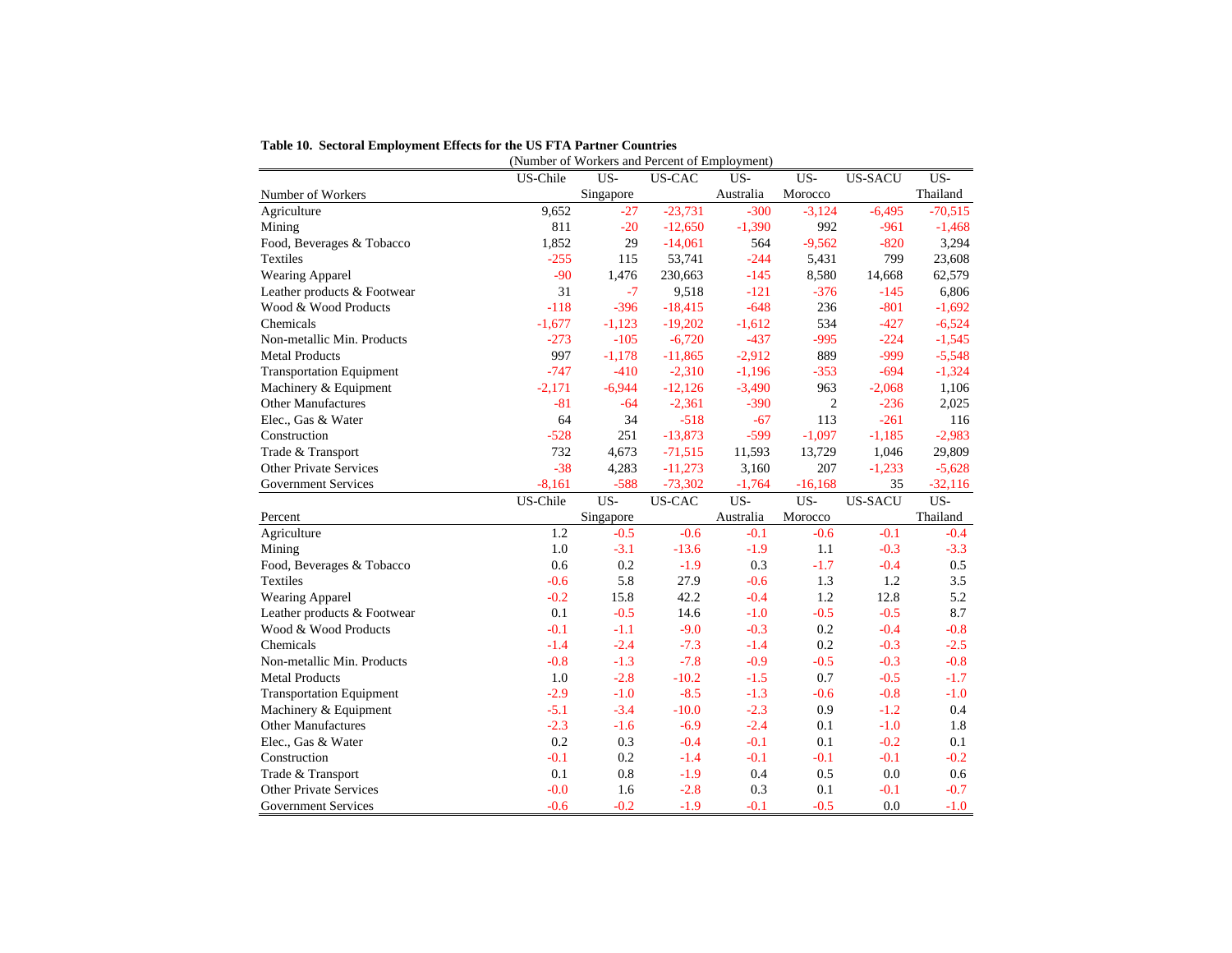| (Number of Workers and Percent of Employment) |               |          |           |           |           |            |  |  |  |  |  |
|-----------------------------------------------|---------------|----------|-----------|-----------|-----------|------------|--|--|--|--|--|
|                                               | United        | Canada   | CAC       | Chile     | Mexico    | South      |  |  |  |  |  |
| Number of Workers                             | <b>States</b> |          |           |           |           | America    |  |  |  |  |  |
| Agriculture                                   | $-12,460$     | 1,478    | $-39,042$ | 14,744    | $-20,701$ | 202,605    |  |  |  |  |  |
| Mining                                        | $-3,251$      | $-1,505$ | $-19,685$ | $-2,486$  | $-553$    | 29,499     |  |  |  |  |  |
| Food, Beverages & Tobacco                     | $-3,452$      | $-3,049$ | $-18,987$ | 1,953     | $-3,658$  | 16,172     |  |  |  |  |  |
| <b>Textiles</b>                               | $-6,028$      | $-2,060$ | 57,999    | 206       | $-2,251$  | $-2,133$   |  |  |  |  |  |
| <b>Wearing Apparel</b>                        | $-16,804$     | $-2,089$ | 244,675   | $-163$    | $-3,687$  | 818        |  |  |  |  |  |
| Leather products & Footwear                   | 620           | $-650$   | 11,090    | 301       | $-1,000$  | 10,500     |  |  |  |  |  |
| Wood & Wood Products                          | 2,502         | $-166$   | $-19,314$ | 561       | 538       | $-6,481$   |  |  |  |  |  |
| Chemicals                                     | 2,883         | $-1,014$ | $-16,078$ | $-3,018$  | 1,334     | $-393$     |  |  |  |  |  |
| Non-metallic Min. Products                    | 957           | $-52$    | $-7,194$  | $-749$    | 1,372     | $-2,081$   |  |  |  |  |  |
| <b>Metal Products</b>                         | 2,024         | $-151$   | $-10,672$ | 3,512     | 1,782     | $-3,014$   |  |  |  |  |  |
| <b>Transportation Equipment</b>               | 2,970         | 5,206    | $-2,171$  | 114       | 16,633    | $-7,730$   |  |  |  |  |  |
| Machinery & Equipment                         | 21,830        | 2,450    | $-8,320$  | 1,611     | 2,489     | $-20,176$  |  |  |  |  |  |
| <b>Other Manufactures</b>                     | 2,148         | $-149$   | $-1,828$  | $-20$     | $-177$    | $-532$     |  |  |  |  |  |
| Elec., Gas & Water                            | $-228$        | $-81$    | $-410$    | 293       | 36        | 179        |  |  |  |  |  |
| Construction                                  | $-88$         | $-39$    | $-14,623$ | $-1,306$  | 622       | $-11,433$  |  |  |  |  |  |
| Trade & Transport                             | 1,991         | 2,952    | $-62,175$ | $-2,705$  | 9,799     | $-74,080$  |  |  |  |  |  |
| <b>Other Private Services</b>                 | 2,788         | 229      | $-11,146$ | $-154$    | $-2,190$  | $-4,712$   |  |  |  |  |  |
| <b>Government Services</b>                    | 1,597         | $-1,309$ | $-82,120$ | $-12,693$ | $-387$    | $-127,009$ |  |  |  |  |  |
|                                               | United        | Canada   | CAC       | Chile     | Mexico    | South      |  |  |  |  |  |
| Percent                                       | <b>States</b> |          |           |           |           | America    |  |  |  |  |  |
| Agriculture                                   | $-0.3$        | 0.1      | $-1.0$    | 1.9       | $-0.2$    | 1.1        |  |  |  |  |  |
| Mining                                        | $-0.5$        | $-0.4$   | $-21.2$   | $-2.9$    | $-0.5$    | 2.9        |  |  |  |  |  |
| Food, Beverages & Tobacco                     | $-0.2$        | $-0.6$   | $-2.5$    | 0.7       | $-0.2$    | 0.4        |  |  |  |  |  |
| <b>Textiles</b>                               | $-0.6$        | $-1.5$   | 30.1      | 0.5       | $-0.5$    | $-0.2$     |  |  |  |  |  |
| <b>Wearing Apparel</b>                        | $-2.1$        | $-1.3$   | 44.8      | $-0.4$    | $-2.3$    | 0.1        |  |  |  |  |  |
| Leather products & Footwear                   | 0.6           | $-2.2$   | 17.0      | 1.1       | $-0.6$    | 2.4        |  |  |  |  |  |
| Wood & Wood Products                          | 0.1           | $-0.0$   | $-9.4$    | 0.4       | 0.1       | $-0.4$     |  |  |  |  |  |
| Chemicals                                     | 0.1           | $-0.2$   | $-6.1$    | $-2.5$    | 0.1       | $-0.0$     |  |  |  |  |  |
| Non-metallic Min. Products                    | 0.1           | $-0.0$   | $-8.3$    | $-2.2$    | 0.4       | $-0.2$     |  |  |  |  |  |
| <b>Metal Products</b>                         | 0.1           | $-0.0$   | $-9.2$    | 3.4       | 0.4       | $-0.2$     |  |  |  |  |  |
| <b>Transportation Equipment</b>               | 0.1           | 1.0      | $-8.0$    | 0.4       | 2.8       | $-1.5$     |  |  |  |  |  |
| Machinery & Equipment                         | 0.4           | 0.3      | $-6.8$    | 3.8       | 0.3       | $-2.4$     |  |  |  |  |  |
| <b>Other Manufactures</b>                     | 0.4           | $-0.2$   | $-5.4$    | $-0.6$    | $-0.3$    | $-0.3$     |  |  |  |  |  |
| Elec., Gas & Water                            | $-0.0$        | $-0.0$   | $-0.3$    | 1.0       | 0.0       | 0.1        |  |  |  |  |  |
| Construction                                  | $-0.0$        | $-0.0$   | $-1.5$    | $-0.3$    | 0.0       | $-0.2$     |  |  |  |  |  |
| Trade & Transport                             | 0.0           | 0.0      | $-1.6$    | $-0.2$    | 0.1       | $-0.3$     |  |  |  |  |  |
| <b>Other Private Services</b>                 | 0.0           | 0.0      | $-2.8$    | $-0.0$    | $-0.1$    | $-0.1$     |  |  |  |  |  |
| <b>Government Services</b>                    | 0.0           | $-0.0$   | $-2.1$    | $-0.9$    | $-0.0$    | $-0.4$     |  |  |  |  |  |

**Table 11. Sectoral Employment Effects for the FTAA Member Countries**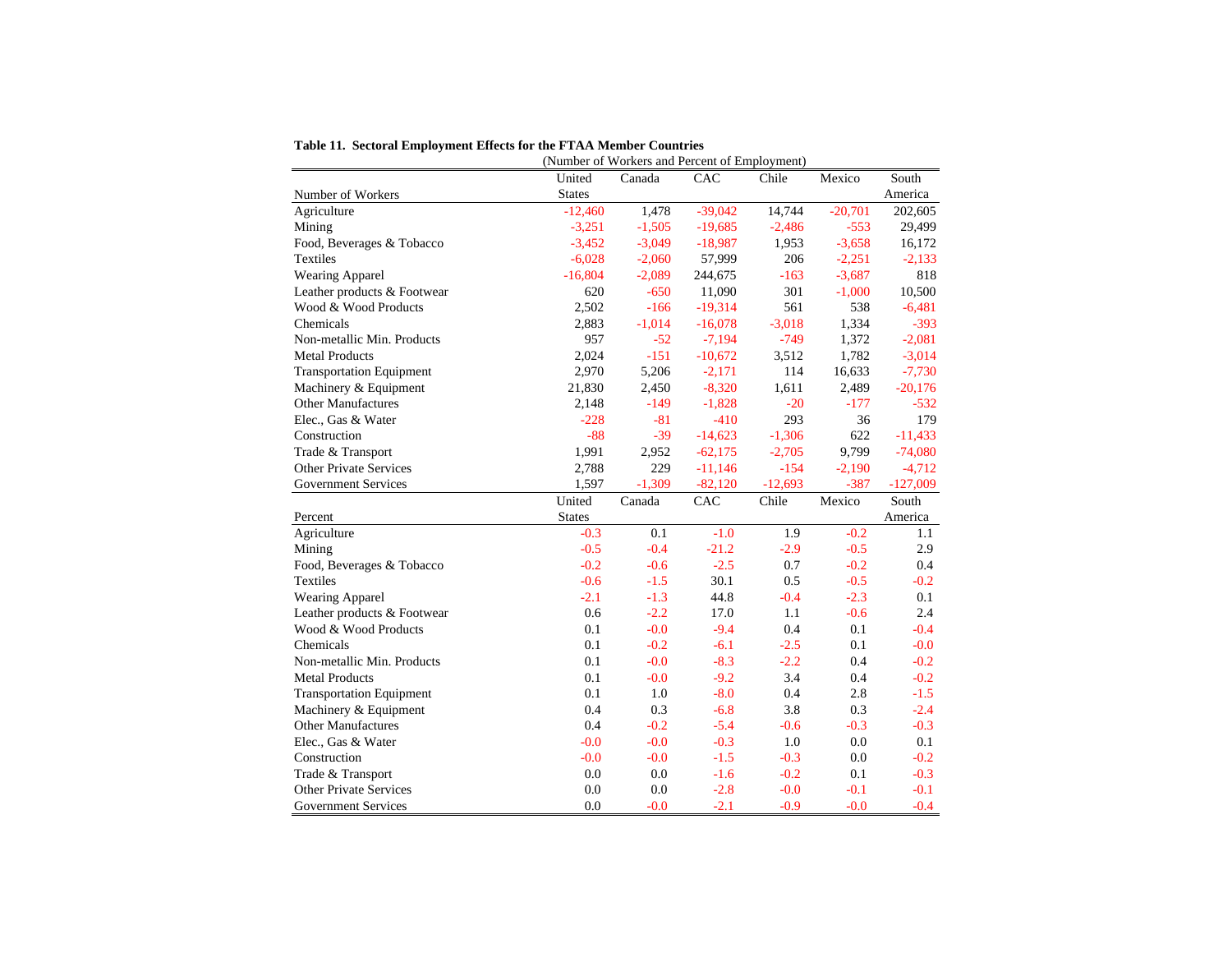| (Billions of Dollars and Percent GNP)          |                  |             |                  |                |                 |              |                    |                    |  |  |  |  |  |
|------------------------------------------------|------------------|-------------|------------------|----------------|-----------------|--------------|--------------------|--------------------|--|--|--|--|--|
|                                                | Japan-           | Japan-Chile | Japan-           | Japan-Korea    | Japan-          | Japan-Mexico | Japan-             | Japan-             |  |  |  |  |  |
| <b>Billions of Dollars</b>                     | Singapore        |             | Indonesia        |                | Malaysia        |              | Philippines        | Thailand           |  |  |  |  |  |
| Japan                                          | 5.0              | 2.8         | 10.7             | 18.7           | 10.5            | 8.2          | 2.2                | 19.5               |  |  |  |  |  |
| <b>United States</b>                           | 0.2              | $-0.1$      | $-0.2$           | $-0.5$         | $-0.2$          | $-0.7$       | 0.1                | $-1.4$             |  |  |  |  |  |
| Canada                                         | 0.0              | $-0.0$      | $-0.0$           | $-0.0$         | $-0.0$          | $-0.1$       | 0.0                | $-0.1$             |  |  |  |  |  |
| Australia                                      | 0.0              | 0.0         | $-0.0$           | $-0.0$         | 0.0             | 0.0          | 0.0                | $-0.0$             |  |  |  |  |  |
| New Zealand                                    | 0.0              | $-0.0$      | $-0.0$           | 0.0            | 0.0             | 0.0          | 0.0                | $-0.0$             |  |  |  |  |  |
| <b>EU</b> and <b>EFTA</b>                      | 0.5              | $-0.3$      | $-0.7$           | $-0.7$         | $-0.3$          | $-0.1$       | 0.1                | $-2.8$             |  |  |  |  |  |
| Hong Kong                                      | $-0.0$           | $-0.0$      | $-0.0$           | 0.0            | 0.0             | $-0.0$       | $-0.0$             | $-0.0$             |  |  |  |  |  |
| China                                          | 0.1              | 0.0         | $-0.1$           | 0.0            | 0.1             | $-0.0$       | 0.0                | 0.1                |  |  |  |  |  |
| Korea                                          | 0.0              | $-0.0$      | $-0.2$           | 2.2            | $-0.2$          | $-0.0$       | 0.0                | $-0.1$             |  |  |  |  |  |
| Singapore                                      | 0.6              | $-0.0$      | $-0.0$           | $-0.0$         | $-0.0$          | $-0.0$       | 0.0                | $-0.2$             |  |  |  |  |  |
| Taiwan                                         | 0.0              | $-0.0$      | $-0.1$           | $-0.1$         | $-0.1$          | $-0.0$       | 0.0                | $-0.2$             |  |  |  |  |  |
| Indonesia                                      | 0.0              | 0.0         | 1.7              | 0.1            | 0.0             | 0.0          | 0.0                | 0.1                |  |  |  |  |  |
| Malaysia                                       | $-0.0$           | $-0.0$      | $-0.0$           | $-0.0$         | 0.3             | $-0.0$       | 0.0                | $-0.2$             |  |  |  |  |  |
| Philippines                                    | 0.0              | $-0.0$      | $-0.0$           | 0.0            | $-0.0$          | $-0.0$       | 0.5                | $-0.0$             |  |  |  |  |  |
| Thailand                                       | 0.0              | $-0.0$      | $-0.0$           | $-0.0$         | $-0.0$          | $-0.0$       | 0.0                | $-0.5$             |  |  |  |  |  |
| Rest of Asia                                   | 0.0              | 0.0         | $-0.0$           | 0.0            | 0.0             | 0.0          | 0.0                | $-0.1$             |  |  |  |  |  |
| Chile                                          | 0.0              | 0.9         | 0.0              | 0.0            | 0.0             | 0.0          | 0.0                | $-0.0$             |  |  |  |  |  |
| Mexico                                         | 0.0              | $-0.0$      | $-0.0$           | $-0.0$         | $-0.0$          | 3.3          | 0.0                | $-0.1$             |  |  |  |  |  |
| Central America and the Carribean (CAC)        | 0.0              | 0.0         | 0.0              | $-0.0$         | 0.0             | $-0.0$       | 0.0                | 0.0                |  |  |  |  |  |
| South America                                  | 0.0              | 0.1         | $-0.0$           | 0.1            | 0.0             | $-0.0$       | 0.0                | $-0.2$             |  |  |  |  |  |
| Morocco                                        | 0.0              | $-0.0$      | $-0.0$           | 0.0            | 0.0             | 0.0          | 0.0                | $-0.0$             |  |  |  |  |  |
|                                                |                  |             |                  |                |                 |              |                    |                    |  |  |  |  |  |
| Southern African Customs Union (SACU)<br>Total | 0.0<br>6.7       | 0.0<br>3.5  | $-0.0$<br>11.1   | $-0.1$<br>19.7 | $-0.0$<br>10.1  | 0.0<br>10.6  | 0.0<br>3.0         | $-0.0$<br>13.5     |  |  |  |  |  |
|                                                |                  |             |                  |                |                 |              |                    |                    |  |  |  |  |  |
|                                                | Japan-           | Japan-Chile | Japan-           | Japan-Korea    | Japan-          | Japan-Mexico | Japan-             | Japan-<br>Thailand |  |  |  |  |  |
| Percent                                        | Singapore<br>0.1 | 0.1         | Indonesia<br>0.2 | 0.4            | Malaysia<br>0.2 | 0.2          | Philippines<br>0.0 | 0.4                |  |  |  |  |  |
| Japan                                          |                  |             |                  |                |                 |              |                    |                    |  |  |  |  |  |
| <b>United States</b>                           | 0.0              | 0.0         | 0.0              | $-0.0$         | 0.0             | $-0.0$       | 0.0                | $-0.0$             |  |  |  |  |  |
| Canada                                         | 0.0              | 0.0         | 0.0              | 0.0            | 0.0             | $-0.0$       | 0.0                | $-0.0$             |  |  |  |  |  |
| Australia                                      | 0.0              | 0.0         | 0.0              | 0.0            | 0.0             | 0.0          | 0.0                | $-0.0$             |  |  |  |  |  |
| New Zealand                                    | 0.0              | 0.0         | 0.0              | 0.0            | 0.0             | 0.0          | 0.0                | $-0.0$             |  |  |  |  |  |
| <b>EU</b> and <b>EFTA</b>                      | 0.0              | 0.0         | $-0.0$           | $-0.0$         | 0.0             | 0.0          | 0.0                | $-0.0$             |  |  |  |  |  |
| Hong Kong                                      | $-0.0$           | 0.0         | 0.0              | 0.0            | 0.0             | 0.0          | 0.0                | $-0.0$             |  |  |  |  |  |
| China                                          | 0.0              | 0.0         | 0.0              | 0.0            | 0.0             | 0.0          | 0.0                | 0.0                |  |  |  |  |  |
| Korea                                          | 0.0              | $-0.0$      | $-0.0$           | 0.4            | $-0.0$          | 0.0          | 0.0                | $-0.0$             |  |  |  |  |  |
| Singapore                                      | 0.7              | 0.0         | $-0.0$           | $-0.0$         | $-0.0$          | $-0.0$       | 0.0                | $-0.2$             |  |  |  |  |  |
| Taiwan                                         | 0.0              | 0.0         | $-0.0$           | $-0.0$         | $-0.0$          | $-0.0$       | 0.0                | $-0.1$             |  |  |  |  |  |
| Indonesia                                      | 0.0              | 0.0         | 0.7              | 0.0            | 0.0             | 0.0          | 0.0                | 0.1                |  |  |  |  |  |
| Malaysia                                       | $-0.0$           | 0.0         | $-0.0$           | $-0.0$         | 0.2             | $-0.0$       | 0.0                | $-0.2$             |  |  |  |  |  |
| Philippines                                    | 0.0              | 0.0         | $-0.0$           | 0.0            | 0.0             | $-0.0$       | 0.6                | $-0.0$             |  |  |  |  |  |
| Thailand                                       | 0.0              | 0.0         | $-0.0$           | $-0.0$         | $-0.0$          | 0.0          | 0.0                | $-0.3$             |  |  |  |  |  |
| Rest of Asia                                   | 0.0              | 0.0         | 0.0              | 0.0            | 0.0             | 0.0          | 0.0                | $-0.0$             |  |  |  |  |  |
| Chile                                          | 0.0              | 1.0         | 0.0              | 0.0            | 0.0             | 0.0          | 0.0                | $-0.0$             |  |  |  |  |  |
| Mexico                                         | 0.0              | 0.0         | 0.0              | 0.0            | 0.0             | 0.7          | 0.0                | $-0.0$             |  |  |  |  |  |
| Central America and the Carribean (CAC)        | 0.0              | 0.0         | 0.0              | 0.0            | 0.0             | 0.0          | 0.0                | 0.0                |  |  |  |  |  |
| South America                                  | 0.0              | 0.0         | 0.0              | 0.0            | 0.0             | 0.0          | 0.0                | $-0.0$             |  |  |  |  |  |
| Morocco                                        | 0.0              | 0.0         | 0.0              | 0.0            | 0.0             | 0.0          | 0.0                | $-0.0$             |  |  |  |  |  |
|                                                |                  |             |                  |                |                 |              |                    |                    |  |  |  |  |  |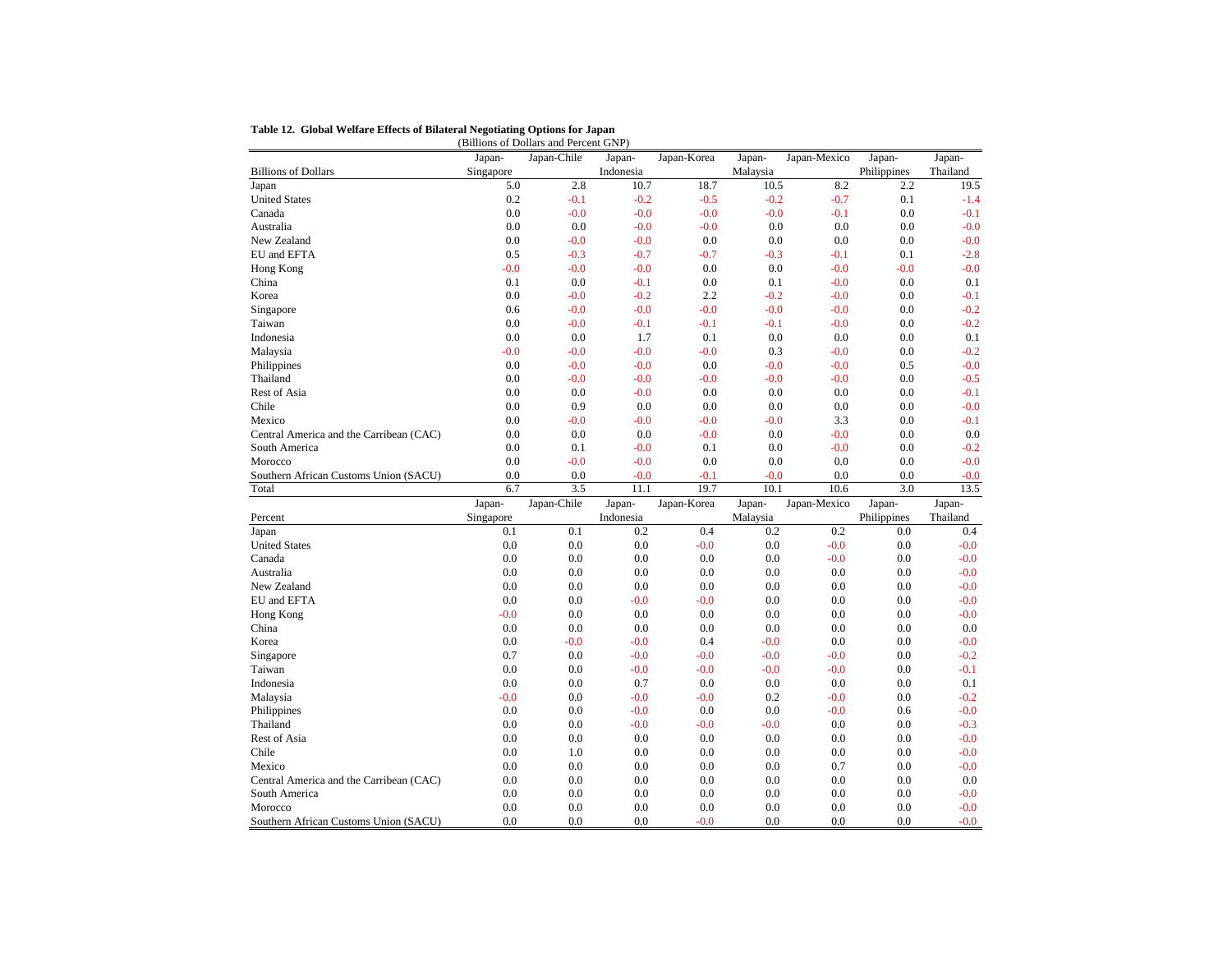| (Number of Workers and Percent of Employment) |           |             |           |          |          |          |             |           |  |  |  |  |  |
|-----------------------------------------------|-----------|-------------|-----------|----------|----------|----------|-------------|-----------|--|--|--|--|--|
|                                               | Japan-    | Japan-Chile | Japan-    | Japan-   | Japan-   | Japan-   | Japan-      | Japan-    |  |  |  |  |  |
| Number of Workers                             | Singapore |             | Indonesia | Korea    | Malaysia | Mexico   | Philippines | Thailand  |  |  |  |  |  |
| Agriculture                                   | $-617$    | $-4,478$    | $-8,578$  | $-9,008$ | $-3,577$ | $-3,000$ | $-5,462$    | $-19,994$ |  |  |  |  |  |
| Mining                                        | 60        | 188         | 196       | $-364$   | $-228$   | $-83$    | $-106$      | $-202$    |  |  |  |  |  |
| Food, Beverages & Tobacco                     | $-688$    | $-4,080$    | $-6,176$  | $-5,893$ | $-1,757$ | $-1,061$ | $-1,437$    | $-18,178$ |  |  |  |  |  |
| <b>Textiles</b>                               | 182       | 176         | $-29$     | $-3,080$ | $-634$   | $-338$   | 311         | 1,095     |  |  |  |  |  |
| Wearing Apparel                               | $-2$      | 30          | $-432$    | $-1,423$ | $-391$   | $-86$    | $-320$      | $-518$    |  |  |  |  |  |
| Leather products & Footwear                   | $-22$     | 33          | $-732$    | $-1,317$ | $-145$   | $-65$    | $-73$       | $-183$    |  |  |  |  |  |
| Wood & Wood Products                          | 73        | 117         | $-4,489$  | $-825$   | $-2,684$ | $-116$   | $-155$      | $-296$    |  |  |  |  |  |
| Chemicals                                     | 38        | 373         | 1,186     | 1,132    | 169      | $-1$     | 237         | 3,122     |  |  |  |  |  |
| Non-metallic Min. Products                    | 91        | 95          | 246       | 1,016    | 253      | 83       | 207         | 987       |  |  |  |  |  |
| <b>Metal Products</b>                         | 460       | 798         | 2,670     | 2,576    | 1,899    | 512      | 790         | 4,988     |  |  |  |  |  |
| <b>Transportation Equipment</b>               | 500       | 1,214       | 8,079     | $-3,104$ | 9,102    | 926      | 2,165       | 12,379    |  |  |  |  |  |
| Machinery & Equipment                         | 2,390     | 3,049       | 2,723     | 14,480   | $-3,583$ | 2,675    | 862         | 6,011     |  |  |  |  |  |
| <b>Other Manufactures</b>                     | 22        | 42          | 7         | $-178$   | $-55$    | 7        | $-67$       | 63        |  |  |  |  |  |
| Elec., Gas & Water                            | 13        | 31          | 91        | 88       | 59       | 41       | 39          | 184       |  |  |  |  |  |
| Construction                                  | $-51$     | 109         | 526       | 490      | 429      | 302      | 787         | 1,207     |  |  |  |  |  |
| Trade & Transport                             | $-2,260$  | 862         | $-515$    | 876      | $-2,189$ | $-2,329$ | $-51$       | $-396$    |  |  |  |  |  |
| <b>Other Private Services</b>                 | $-146$    | 409         | 1,485     | 1,376    | 602      | 1,052    | 621         | 2,375     |  |  |  |  |  |
| <b>Government Services</b>                    | $-44$     | 1,031       | 3,741     | 3,159    | 2,728    | 1,482    | 1,651       | 7,357     |  |  |  |  |  |
|                                               | Japan-    | Japan-Chile | Japan-    | Japan-   | Japan-   | Japan-   | Japan-      | Japan-    |  |  |  |  |  |
| Percent                                       | Singapore |             | Indonesia | Korea    | Malaysia | Mexico   | Philippines | Thailand  |  |  |  |  |  |
| Agriculture                                   | $-0.0$    | $-0.1$      | $-0.3$    | $-0.3$   | $-0.1$   | $-0.1$   | $-0.2$      | $-0.6$    |  |  |  |  |  |
| Mining                                        | 0.1       | 0.3         | 0.3       | $-0.5$   | $-0.3$   | $-0.1$   | $-0.2$      | $-0.3$    |  |  |  |  |  |
| Food, Beverages & Tobacco                     | $-0.0$    | $-0.2$      | $-0.4$    | $-0.3$   | $-0.1$   | $-0.1$   | $-0.1$      | $-1.0$    |  |  |  |  |  |
| <b>Textiles</b>                               | 0.0       | 0.0         | 0.0       | $-0.5$   | $-0.1$   | $-0.1$   | 0.1         | 0.2       |  |  |  |  |  |
| <b>Wearing Apparel</b>                        | 0.0       | 0.0         | $-0.1$    | $-0.3$   | $-0.1$   | $-0.0$   | $-0.1$      | $-0.1$    |  |  |  |  |  |
| Leather products & Footwear                   | $-0.0$    | 0.0         | $-0.8$    | $-1.4$   | $-0.2$   | $-0.1$   | $-0.1$      | $-0.2$    |  |  |  |  |  |
| Wood & Wood Products                          | 0.0       | $0.0\,$     | $-0.3$    | $-0.1$   | $-0.2$   | $-0.0$   | $-0.0$      | $-0.0$    |  |  |  |  |  |
| Chemicals                                     | 0.0       | 0.0         | 0.1       | 0.1      | 0.0      | 0.0      | 0.0         | 0.2       |  |  |  |  |  |
| Non-metallic Min. Products                    | 0.0       | 0.0         | 0.0       | 0.2      | 0.0      | 0.0      | 0.0         | 0.2       |  |  |  |  |  |
| <b>Metal Products</b>                         | 0.0       | 0.0         | 0.2       | 0.2      | 0.1      | 0.0      | 0.0         | 0.3       |  |  |  |  |  |
| <b>Transportation Equipment</b>               | 0.0       | 0.1         | 0.6       | $-0.2$   | 0.7      | 0.1      | 0.2         | 0.9       |  |  |  |  |  |
| Machinery & Equipment                         | 0.1       | 0.1         | 0.1       | 0.3      | $-0.1$   | 0.1      | 0.0         | 0.1       |  |  |  |  |  |
| <b>Other Manufactures</b>                     | 0.0       | 0.0         | 0.0       | $-0.1$   | $-0.0$   | 0.0      | $-0.0$      | 0.0       |  |  |  |  |  |
| Elec., Gas & Water                            | 0.0       | 0.0         | 0.0       | 0.0      | 0.0      | 0.0      | 0.0         | 0.1       |  |  |  |  |  |
| Construction                                  | 0.0       | 0.0         | 0.0       | 0.0      | 0.0      | 0.0      | 0.0         | 0.0       |  |  |  |  |  |
| Trade & Transport                             | $-0.0$    | 0.0         | 0.0       | 0.0      | $-0.0$   | $-0.0$   | 0.0         | 0.0       |  |  |  |  |  |
| <b>Other Private Services</b>                 | 0.0       | 0.0         | 0.0       | 0.0      | 0.0      | 0.0      | 0.0         | 0.0       |  |  |  |  |  |
| Government Services                           | 0.0       | 0.0         | 0.0       | 0.0      | 0.0      | 0.0      | 0.0         | 0.1       |  |  |  |  |  |

**Table 13. Sectoral Employment Effects for Japan of Bilateral Negotiating Options**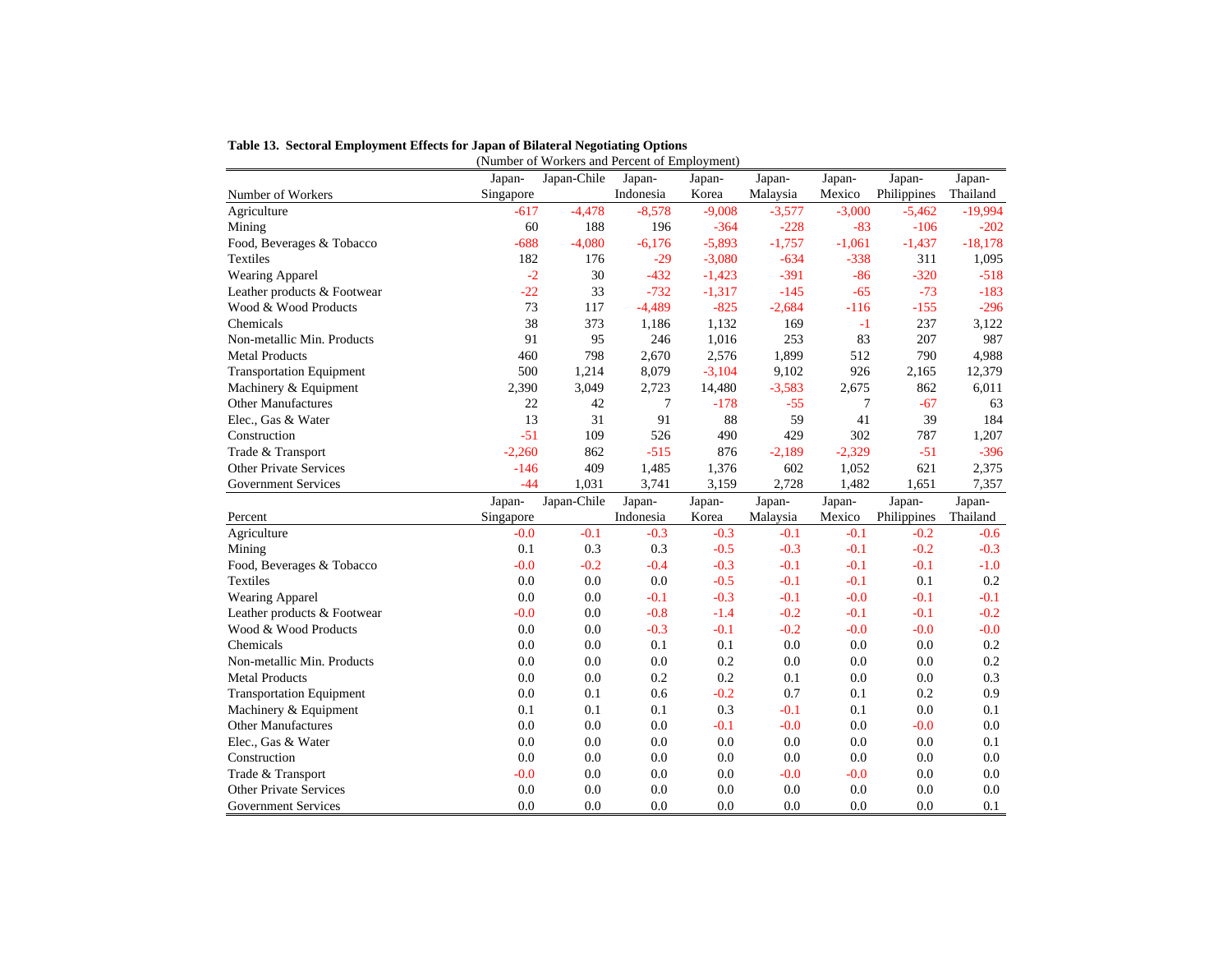| (Number of Workers and Percent of Employment) |           |             |            |           |           |           |             |            |  |  |  |  |  |
|-----------------------------------------------|-----------|-------------|------------|-----------|-----------|-----------|-------------|------------|--|--|--|--|--|
|                                               | Japan-    | Japan-Chile | Japan-     | Japan-    | Japan-    | Japan-    | Japan-      | Japan-     |  |  |  |  |  |
| Number of Workers                             | Singapore |             | Indonesia  | Korea     | Malaysia  | Mexico    | Philippines | Thailand   |  |  |  |  |  |
| Agriculture                                   | 86        | 23,872      | 373,610    | 46,095    | 14,439    | 17,091    | 111,720     | 1,034,564  |  |  |  |  |  |
| Mining                                        | $-5$      | $-3,378$    | $-14,970$  | $-44$     | $-517$    | $-202$    | $-1,919$    | $-4,884$   |  |  |  |  |  |
| Food, Beverages & Tobacco                     | 1,385     | 15,807      | 38,452     | 8,504     | 3,585     | 2,139     | 1,189       | 89,872     |  |  |  |  |  |
| Textiles                                      | $-10$     | $-768$      | $-6,202$   | 10,558    | 390       | $-875$    | 1,947       | $-56,736$  |  |  |  |  |  |
| Wearing Apparel                               | 106       | $-376$      | 10,027     | 5,818     | 2,913     | $-279$    | 14,455      | $-80,148$  |  |  |  |  |  |
| Leather products & Footwear                   | 51        | $-317$      | 28,661     | 5,820     | $-23$     | $-123$    | 2,169       | $-5,587$   |  |  |  |  |  |
| Wood & Wood Products                          | $-145$    | $-1,970$    | 39,158     | $-868$    | 11,665    | $-850$    | $-2,565$    | $-20,450$  |  |  |  |  |  |
| Chemicals                                     | $-205$    | $-2,464$    | $-30,953$  | $-2,269$  | $-4,552$  | $-2,629$  | $-5,869$    | $-31,731$  |  |  |  |  |  |
| Non-metallic Min. Products                    | $-48$     | $-613$      | $-10,341$  | $-2,474$  | $-1,521$  | $-800$    | $-3,681$    | $-18,953$  |  |  |  |  |  |
| <b>Metal Products</b>                         | $-430$    | $-4,750$    | $-29,701$  | $-4,036$  | $-4,579$  | $-1,282$  | $-4,299$    | $-57,330$  |  |  |  |  |  |
| <b>Transportation Equipment</b>               | $-195$    | $-1,544$    | $-32,180$  | $-1,251$  | $-11,180$ | $-2,074$  | $-5,728$    | $-23,004$  |  |  |  |  |  |
| Machinery & Equipment                         | $-2,809$  | $-2,894$    | $-18,322$  | $-17,068$ | 1,832     | 1,165     | 6,758       | $-19,945$  |  |  |  |  |  |
| <b>Other Manufactures</b>                     | $-18$     | $-114$      | $-2,901$   | $-237$    | $-333$    | $-254$    | $-70$       | $-9,951$   |  |  |  |  |  |
| Elec., Gas & Water                            | $-19$     | $-384$      | $-1,798$   | $-100$    | $-177$    | $-101$    | $-997$      | $-9,851$   |  |  |  |  |  |
| Construction                                  | $-106$    | $-2,293$    | $-30,482$  | $-5,234$  | $-3,628$  | $-1,506$  | $-26,648$   | $-120,418$ |  |  |  |  |  |
| Trade & Transport                             | 2,332     | $-10,634$   | $-195,924$ | $-28,848$ | 6,096     | 6,602     | $-38,495$   | $-430,875$ |  |  |  |  |  |
| <b>Other Private Services</b>                 | $-244$    | $-2,028$    | $-7,742$   | $-4,533$  | $-3,499$  | $-4,274$  | $-11,163$   | $-57,822$  |  |  |  |  |  |
| <b>Government Services</b>                    | 273       | $-5,153$    | $-108,394$ | $-9,834$  | $-10,912$ | $-11,749$ | $-36,804$   | $-176,753$ |  |  |  |  |  |
|                                               | Japan-    | Japan-Chile | Japan-     | Japan-    | Japan-    | Japan-    | Japan-      | Japan-     |  |  |  |  |  |
| Percent                                       | Singapore |             | Indonesia  | Korea     | Malaysia  | Mexico    | Philippines | Thailand   |  |  |  |  |  |
| Agriculture                                   | 1.6       | 3.0         | 1.0        | 2.0       | 1.0       | 0.2       | 1.0         | 6.0        |  |  |  |  |  |
| Mining                                        | $-0.8$    | $-4.0$      | $-1.7$     | $-0.2$    | $-1.4$    | $-0.2$    | $-1.6$      | $-11.0$    |  |  |  |  |  |
| Food, Beverages & Tobacco                     | 7.4       | 5.4         | 1.8        | 2.7       | 2.1       | 0.1       | 0.2         | 13.3       |  |  |  |  |  |
| <b>Textiles</b>                               | $-0.5$    | $-1.7$      | $-0.4$     | 2.5       | 0.6       | $-0.2$    | 1.0         | $-8.4$     |  |  |  |  |  |
| <b>Wearing Apparel</b>                        | 1.1       | $-1.0$      | 1.0        | 2.2       | 3.1       | $-0.2$    | 3.0         | $-6.7$     |  |  |  |  |  |
| Leather products & Footwear                   | 3.9       | $-1.2$      | 2.7        | 6.0       | $-0.3$    | $-0.1$    | 3.3         | $-7.1$     |  |  |  |  |  |
| Wood & Wood Products                          | $-0.4$    | $-1.5$      | 2.0        | $-0.2$    | 3.2       | $-0.2$    | $-0.9$      | $-9.2$     |  |  |  |  |  |
| Chemicals                                     | $-0.4$    | $-2.1$      | $-2.5$     | $-0.5$    | $-1.9$    | $-0.3$    | $-2.1$      | $-12.0$    |  |  |  |  |  |
| Non-metallic Min. Products                    | $-0.6$    | $-1.8$      | $-2.1$     | $-1.3$    | $-1.7$    | $-0.3$    | $-3.4$      | $-9.5$     |  |  |  |  |  |
| <b>Metal Products</b>                         | $-1.0$    | $-4.6$      | $-5.4$     | $-0.8$    | $-3.0$    | $-0.3$    | $-2.5$      | $-17.0$    |  |  |  |  |  |
| <b>Transportation Equipment</b>               | $-0.5$    | $-6.0$      | $-9.5$     | $-0.2$    | $-14.3$   | $-0.4$    | $-7.8$      | $-17.9$    |  |  |  |  |  |
| Machinery & Equipment                         | $-1.4$    | $-6.8$      | $-3.1$     | $-1.3$    | 0.3       | 0.2       | 1.6         | $-7.0$     |  |  |  |  |  |
| <b>Other Manufactures</b>                     | $-0.4$    | $-3.2$      | $-1.5$     | $-0.3$    | $-1.1$    | $-0.4$    | $-0.1$      | $-8.7$     |  |  |  |  |  |
| Elec., Gas & Water                            | $-0.2$    | $-1.3$      | $-0.8$     | $-0.1$    | $-0.4$    | $-0.1$    | $-0.7$      | $-5.7$     |  |  |  |  |  |
| Construction                                  | $-0.1$    | $-0.5$      | $-0.7$     | $-0.3$    | $-0.5$    | $-0.1$    | $-1.6$      | $-6.2$     |  |  |  |  |  |
| Trade & Transport                             | 0.4       | $-0.8$      | $-0.9$     | $-0.4$    | 0.3       | 0.1       | $-0.7$      | $-8.1$     |  |  |  |  |  |
| <b>Other Private Services</b>                 |           |             |            |           |           |           |             |            |  |  |  |  |  |
|                                               | $-0.1$    | $-0.5$      | $-1.2$     | $-0.2$    | $-0.8$    | $-0.3$    | $-1.7$      | $-6.8$     |  |  |  |  |  |

#### **Table 14. Sectoral Employment Effects for Japan FTA Partner Countries**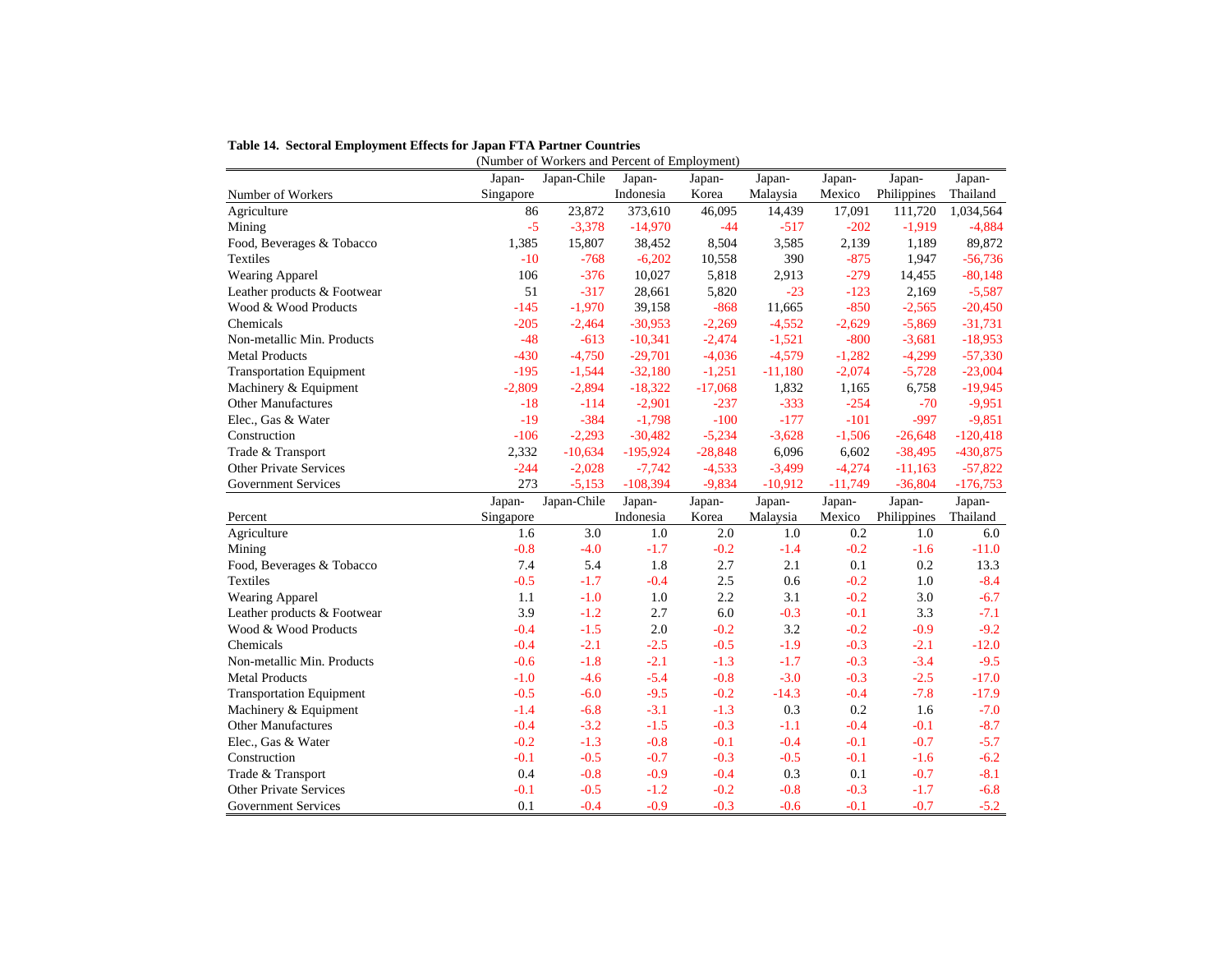#### **Table 15. Welfare Effects of Bilateral FTAs and Unilateral and Global Free Trade**

#### **Bilateral FTAs**

|                         |     | <b>United States</b>    |                |              |         |              |                |                         |              | Japan      |              |         |              |                |      |                |                |
|-------------------------|-----|-------------------------|----------------|--------------|---------|--------------|----------------|-------------------------|--------------|------------|--------------|---------|--------------|----------------|------|----------------|----------------|
|                         |     | $\overline{2}$          | 3              | 4            | 5       | 6            | $\overline{7}$ | 8                       | 9            | 10         | 11           | 12      | 13           | 14             | 15   | 16             | No. of         |
|                         | US- | US-                     | US-            | US-          | US-     | US-          | US-            | <b>FTAA</b>             | JPN-         | JPN-       | JPN-         | JPN-    | JPN-         | JPN-           | JPN- | JPN-           | Positive       |
|                         | CHL | <b>SGP</b>              | CAC            | <b>AUS</b>   | MOR SAC |              | <b>THA</b>     |                         | <b>SGP</b>   | <b>CHL</b> | <b>IDN</b>   | KOR MYS |              | <b>MEX PHL</b> |      |                | THA Effects    |
| 1 Japan                 |     |                         |                |              |         |              |                |                         | $\mathbf{X}$ | X          | X            | X       | X            | X              | X    | X              | 11             |
| $2$ US                  | X   | X                       | X              | $\mathbf{X}$ | X       | $\mathbf{X}$ | $\mathbf{X}$   | X                       |              |            |              |         |              |                |      |                | 10             |
| 3 Canada                |     |                         |                |              |         |              |                | $\overline{\mathbf{X}}$ |              |            |              |         |              |                |      |                | $\overline{8}$ |
| 4 Australia             |     |                         |                | $\mathbf{X}$ |         |              |                |                         |              |            |              |         |              |                |      |                | $\overline{9}$ |
| 5 New Zealand           |     |                         |                |              |         |              |                |                         |              |            |              |         |              |                |      |                | $\overline{9}$ |
| 6 EU and EFTA           |     |                         |                |              |         |              |                |                         |              |            |              |         |              |                |      |                | $\overline{4}$ |
| 7 Hong Kong             |     |                         |                |              |         |              |                |                         |              |            |              |         |              |                |      |                | $\overline{7}$ |
| 8 China                 |     |                         |                |              |         |              |                |                         |              |            |              |         |              |                |      |                | $\sqrt{8}$     |
| 9 Korea                 |     |                         |                |              |         |              |                |                         |              |            |              | X       |              |                |      |                | $\overline{5}$ |
| 10 Singapore            |     | $\overline{\mathbf{X}}$ |                |              |         |              |                |                         | $\mathbf{X}$ |            |              |         |              |                |      |                | $\overline{7}$ |
| 11 Taiwan               |     |                         |                |              |         |              |                |                         |              |            |              |         |              |                |      |                | $\overline{5}$ |
| 12 Indonesia            |     |                         |                |              |         |              |                |                         |              |            | $\mathbf{X}$ |         |              |                |      |                | 12             |
| 13 Malaysia             |     |                         |                |              |         |              |                |                         |              |            |              |         | $\mathbf{X}$ |                |      |                | 6              |
| 14 Philippines          |     |                         |                |              |         |              |                |                         |              |            |              |         |              |                | X    |                | $\overline{7}$ |
| 15 Thailand             |     |                         |                |              |         |              | $\mathbf X$    |                         |              |            |              |         |              |                |      | $\mathbf X$    | 6              |
| 16 Rest of Asia         |     |                         |                |              |         |              |                |                         |              |            |              |         |              |                |      |                | $\overline{9}$ |
| 17 Chile                | X   |                         |                |              |         |              |                | X                       |              | X          |              |         |              |                |      |                | 13             |
| 18 Mexico               |     |                         |                |              |         |              |                | X                       |              |            |              |         |              | X              |      |                | 6              |
| 19 CAC                  |     |                         | X              |              |         |              |                | X                       |              |            |              |         |              |                |      |                | 11             |
| 20 South America        |     |                         |                |              |         |              |                | X                       |              |            |              |         |              |                |      |                | $10\,$         |
| $\overline{21}$ Morocco |     |                         |                |              | X       |              |                |                         |              |            |              |         |              |                |      |                | $\overline{8}$ |
| 22 SACU                 |     |                         |                |              |         | X            |                |                         |              |            |              |         |              |                |      |                | $\overline{8}$ |
| No. of Positive Effects | 14  | 20                      | $\overline{2}$ | 6            | 22      | 11           | 6 <sup>1</sup> | 8 <sup>1</sup>          | 20           | 9          | $\vert$      | 11      | 12           | $\overline{9}$ | 21   | $\overline{4}$ |                |

#### **Unilateral and Global Free Trade**

|                         |              |                         |            |              |            |                         |              | <b>Unilateral Free Trade</b> |              |            |     |            |         |              | <b>Global FT</b>        | No. of          |
|-------------------------|--------------|-------------------------|------------|--------------|------------|-------------------------|--------------|------------------------------|--------------|------------|-----|------------|---------|--------------|-------------------------|-----------------|
|                         | <b>US</b>    | <b>JPN</b>              | <b>AUS</b> | <b>KOR</b>   | <b>SGP</b> | <b>IDN</b>              | <b>MYS</b>   | PHL                          | <b>THA</b>   | <b>CHL</b> | CAC | <b>MEX</b> | MOR SAC |              |                         | positive        |
|                         |              | $\overline{2}$          | 3          | 4            | 5          | 6                       | $\tau$       | 8                            | 9            | 10         | 11  | 12         | 13      | 14           | 15                      | effects         |
| Japan                   |              | $\overline{\mathbf{X}}$ |            |              |            |                         |              |                              |              |            |     |            |         |              | $\overline{\mathbf{X}}$ | 15              |
| $2$ US                  | $\mathbf{X}$ |                         |            |              |            |                         |              |                              |              |            |     |            |         |              | $\overline{\mathbf{X}}$ | 14              |
| 3 Canada                |              |                         |            |              |            |                         |              |                              |              |            |     |            |         |              | $\mathbf X$             | 13              |
| 4 Australia             |              |                         | X          |              |            |                         |              |                              |              |            |     |            |         |              | $\overline{\mathbf{X}}$ | 15              |
| 5 New Zealand           |              |                         |            |              |            |                         |              |                              |              |            |     |            |         |              | $\mathbf X$             | 14              |
| 6 EU and EFTA           |              |                         |            |              |            |                         |              |                              |              |            |     |            |         |              | $\overline{\mathbf{X}}$ | 15              |
| 7 Hong Kong             |              |                         |            |              |            |                         |              |                              |              |            |     |            |         |              | $\mathbf X$             | 14              |
| 8 China                 |              |                         |            |              |            |                         |              |                              |              |            |     |            |         |              | $\overline{\mathbf{X}}$ | 13              |
| 9 Korea                 |              |                         |            | $\mathbf{X}$ |            |                         |              |                              |              |            |     |            |         |              | $\overline{\mathbf{X}}$ | $\overline{15}$ |
| 10 Singapore            |              |                         |            |              | X          |                         |              |                              |              |            |     |            |         |              | $\overline{\mathbf{X}}$ | 15              |
| 11 Taiwan               |              |                         |            |              |            |                         |              |                              |              |            |     |            |         |              | $\mathbf X$             | 15              |
| 12 Indonesia            |              |                         |            |              |            | $\overline{\mathbf{X}}$ |              |                              |              |            |     |            |         |              | $\overline{\mathbf{X}}$ | 15              |
| 13 Malaysia             |              |                         |            |              |            |                         | $\mathbf{X}$ |                              |              |            |     |            |         |              | $\mathbf X$             | 15              |
| 14 Philippines          |              |                         |            |              |            |                         |              | $\overline{\mathbf{X}}$      |              |            |     |            |         |              | $\mathbf X$             | 15              |
| 15 Thailand             |              |                         |            |              |            |                         |              |                              | $\mathbf{X}$ |            |     |            |         |              | $\overline{\mathbf{X}}$ | 14              |
| 16 Rest of Asia         |              |                         |            |              |            |                         |              |                              |              |            |     |            |         |              | $\overline{\mathbf{X}}$ | 15              |
| 17 Chile                |              |                         |            |              |            |                         |              |                              |              | X          |     |            |         |              | $\overline{\mathbf{X}}$ | 15              |
| 18 Mexico               |              |                         |            |              |            |                         |              |                              |              |            |     | X          |         |              | $\mathbf X$             | 14              |
| 19 CAC                  |              |                         |            |              |            |                         |              |                              |              |            | X   |            |         |              | $\overline{\mathbf{X}}$ | 15              |
| 20 South America        |              |                         |            |              |            |                         |              |                              |              |            |     |            |         |              | $\mathbf X$             | 15              |
| 21 Morocco              |              |                         |            |              |            |                         |              |                              |              |            |     |            | X       |              | $\overline{\mathbf{X}}$ | 15              |
| 22 SACU                 |              |                         |            |              |            |                         |              |                              |              |            |     |            |         | $\mathbf{X}$ | $\overline{\mathbf{X}}$ | 14              |
| No. of Positive Effects | 20           | 19                      | 21         | 21           | 22         | 22                      | 22           | 22                           | 22           | 22         | 22  | 20         | 21      | 22           | 22                      |                 |

Notes: 1) Shaded cells indicate countries with positive welfare effects while white cells indicate countries with negative welfare effects.

2) "X" indicates unilateral free trade countries.